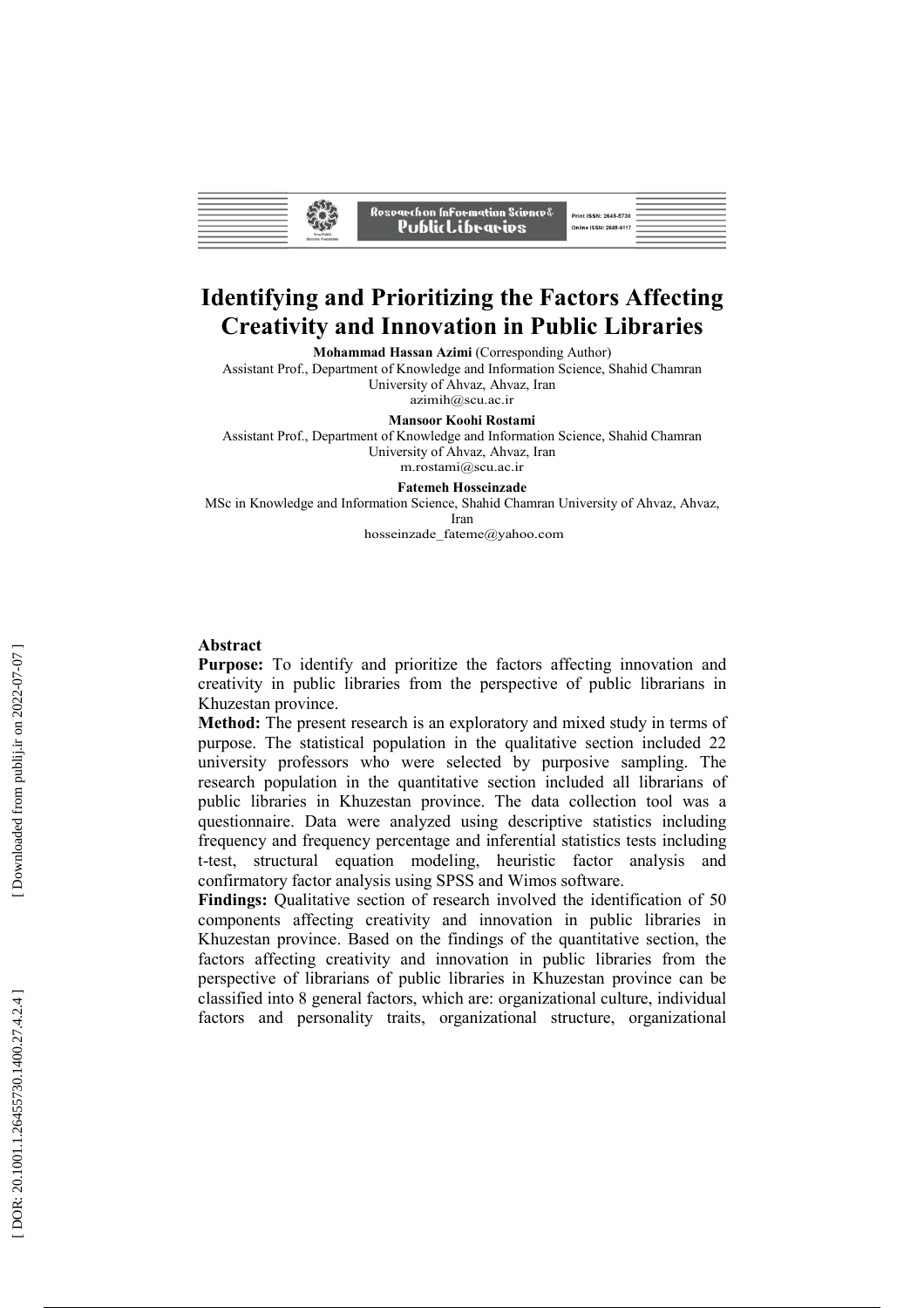Rospanchon **InFormation Science**& **PublicLibraries** 

strategy, organizational management and leadership, organizational climate, organizational motivation and reward, and organizational resources.

**Originality/value:** In order to develop creativity in all organizational elements, there must be an atmosphere in which employees feel free in the way they perform their duties and have control over their work, and their authority and choices should be supported in achieving goals, and the control over individuals' work should be reduced to a minimum. Motivation and reward, as an effective factor in fostering creativity and innovation, is the driving force of employees' creativity. Motivations such as welfare and financial issues, self-preservation, curiosity, convenience, ambition and the need for success make employees strive to provide comfort for themselves and others. Identification of the factors and components affecting creativity and innovation had not been carried out in Iran thus far. Therefore, the factors identified in this study can be used in the process of planning and managing public libraries as well as in improving the quality of services. Furthermore, the results of this case study can be generalized to public libraries in other provinces, and also can be used in similar organizations. **Keywords:** Creativity, Innovation, Librarian, Public Libraries

**Conflicts of Interest:** None **Funding:** None. **Citation:** Azimi, M. H., Koohi Rostami, M., & Hosseinzade, F. (2022). Identifying and Prioritizing the Factors Affecting Creativity and Innovation in Public Libraries. *Research on Information Science & Public Libraries* . 27(4), 707-738. Research on Information Science and Public Libraries, 2022, Vol.27, No.4, pp. 707-738 DOR: 20.1001.1.26455730.1400.27.4.2.4 Received: 13<sup>th</sup> November 2021; Accepted: 23<sup>th</sup> January 2022 Article Type: Research-based © Iran Public Libraries Foundation

 $V \cdot \Lambda$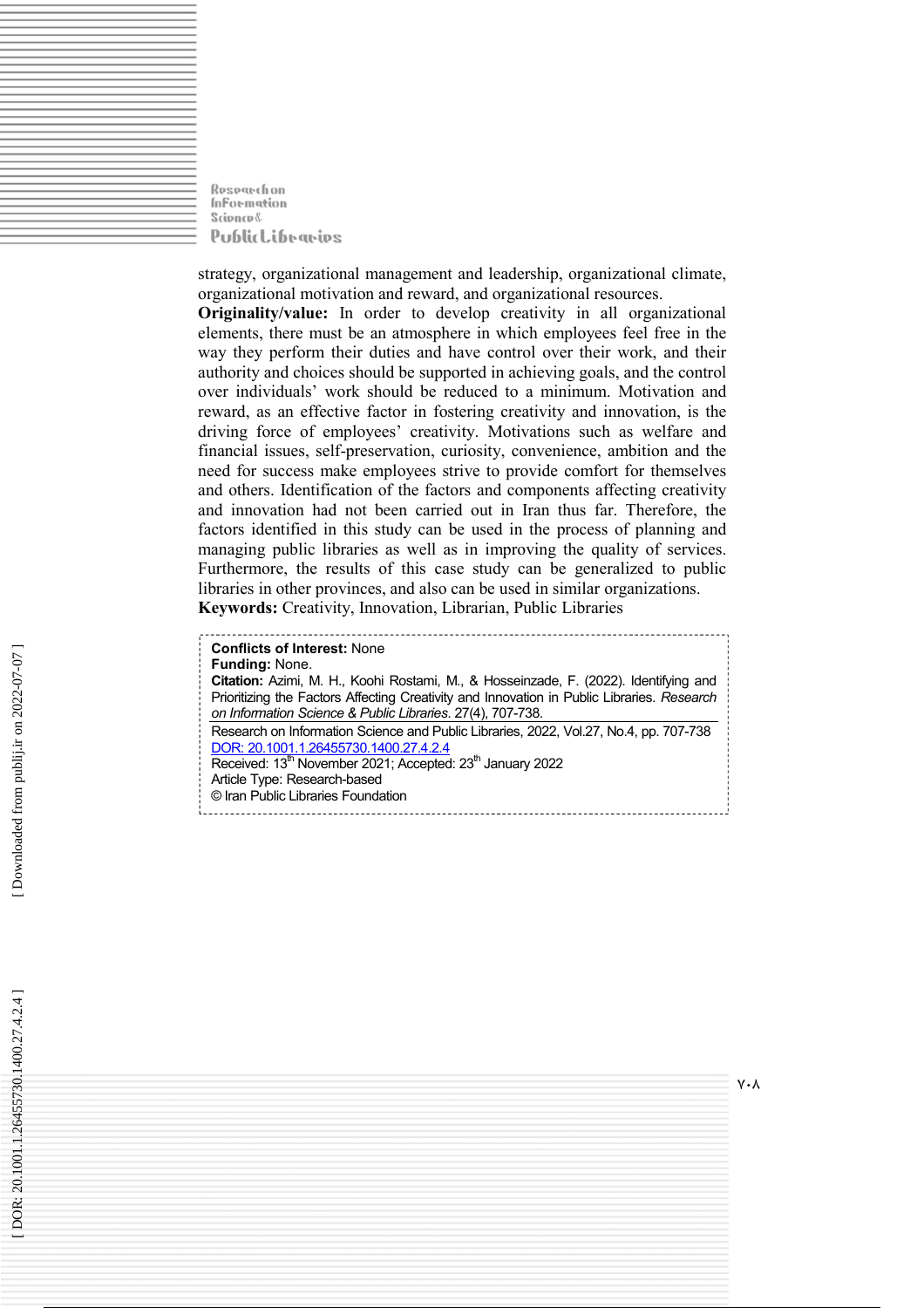<del>ت</del>حقیقات اطلا کرسانٹ 9 <del>30 بن</del>انہ کا کے <del>کرو</del>ھے

# شناسایی و اولویتبندی عوامل مؤثر بر خلاقیت و نوآوری

### در کتابخانههای عمومی

هجمدحسن عظیمی (نویسندهٔ مسئول)

استادبار، گروه علم اطلاعات و دانش شناسی، دانشگاه شهید چمران اهواز، اهواز، ایران azimih@scu.ac.ir

### منصور کوهیرستمی

استادیار، گروه علیم اطلاعات و دانش شناسی، دانشگاه شهید چمران اهواز، اهواز، ایران m.rostami@scu.ac.ir

#### فاطمه حسبن زاده

کارشناس ارشد، علم اطلاعات و دانش شناسی، دانشگاه شهید چمران اهواز، اهواز، ایران hosseinzade fateme@yahoo.com

### جكىدە

**هدف:** هدف پژوهش حاضر شناسایی عوامل مؤثر بر نـوآوری و خلاقیـت در کتابخانـههـای عمـومی از دیدگاه متخصصان حوزهٔ نوآوری و خلاقیت و کتابخانههای عمومی و نیز اولویتبندی آنها از دیـدگاه کتابداران کتابخانههای عمومی استان خوزستان است.

**روش:** پژوهش حاضر بهلحاظ هدف یک پژوهش آمیخته از نوع اکتشافی است. جامعهٔ آماری در بخش کیفی شامل متون حوزهٔ خلاقیت و نوآوری و همچنین ۲۲ نفـر از خبرگـان دانشـگاه بودنـد کـه بـهروش نمونهگیری هدفمند انتخاب شدند. جامعهٔ یژوهش در بخش کمّیی شـامل همـهٔ کتابـداران کتابخانـههـای عمومی استان خوزستان و ابزار گردآوری دادهها پرسشiامه است.

**یافته ها: در** بخش کیفی ۵۰ مؤلفهٔ تأثیرگذار بر خلاقیت و نوآوری در کتابخانه هـای عمـومی شناسـایی شد. این عوامل در بخش کمّی از دیدگاه کتابداران کتابخانههـای عمـومی اسـتان خوزسـتان در ۸ عامـل کلي دسته بندي شد که به تر تيب اولويت عبارتاند از: فرهنگ سـازماني، عوامـل فـردي و ويژگـي هـاي شخصیتی، ساختار سازمانی، راهبرد سازمانی، مدیریت و رهبری سازمانی، جو سازمانی، انگیزش و یاداش سازمانی و منابع سازمانی.

**اصالت /ارزش:** شناسایی عوامل و مؤلفههای خلاقیت و نوآوری برای کتابخانـههـای عمـومی در ایـران انجام نشده بود. عوامل مؤثر در خلاقیت و نوآوری شناسـاییشـده در ایـن پـژوهش مـیتوانـد در فراینـد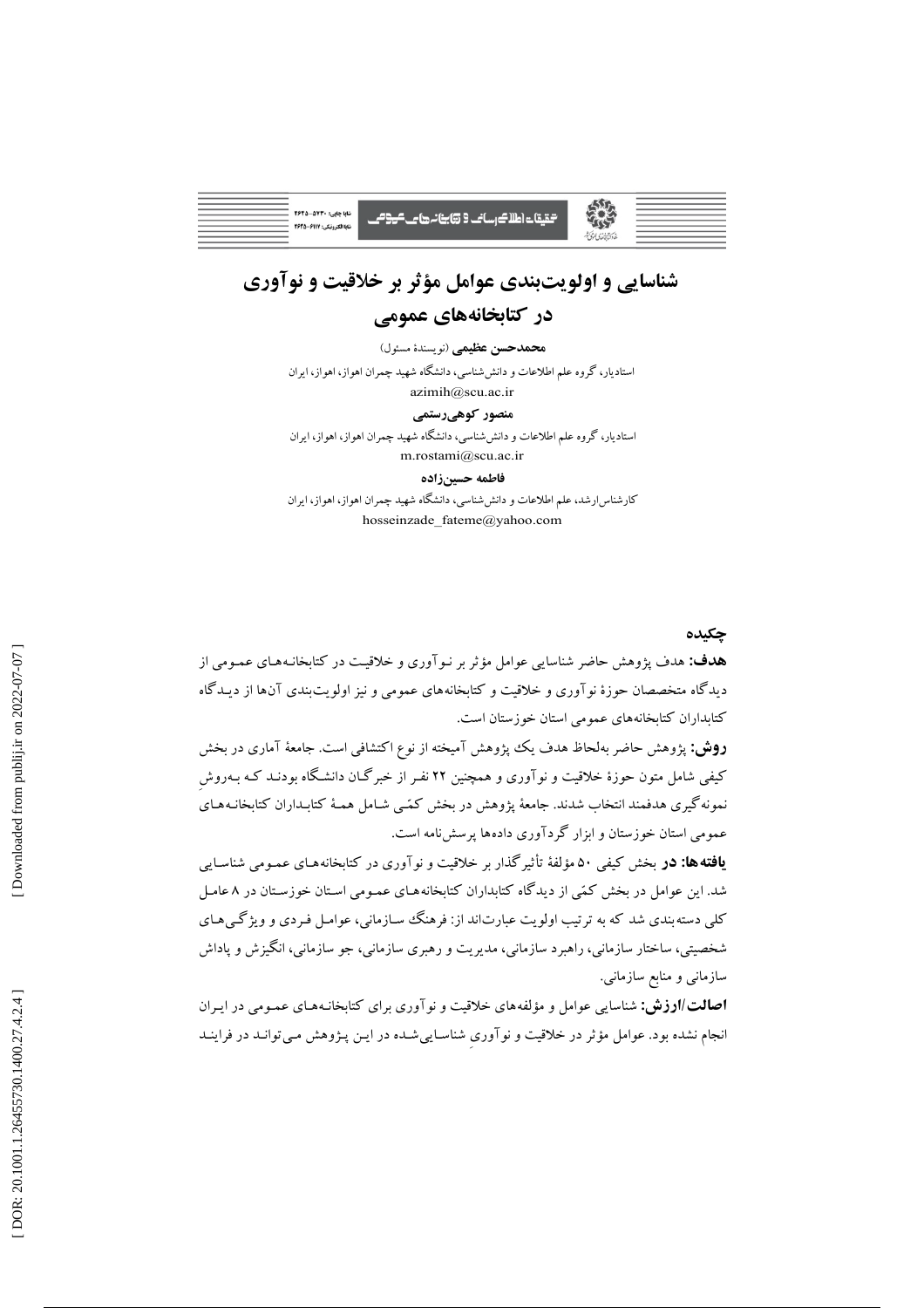التقات اطلاك رسانك **تابنانهای مومی** زمستان ۱۴۰۰ دوره ۲۷ شماره ۴

برنامهریزی و مدیریت کتابخانههـای عمـومی و ارتقـای سـطح کیفیـت خـدمات سـازمان اسـتفاده شـود. به علاوه، ایـن عوامـل شناسـاییشـده قابلیـت اسـتفاده بـرای کشـف و اولویـتبنـدی بـرای کتابـداران کتابخانههای عمومی کل کشور را دارد.

**کلیدواژهها:** خلاقیت، کتابخانههای عمومی، کتابدار، نوآوری

**تعارض منافع:** گزارش نشده است. **منبع حمایت کننده:** حامی مالی نداشته است. **استناد:** عظیمی، محمدحسن؛ کوهیرستمی، منصور؛ و حسینزاده، فاطمه (۱۴۰۰). شناسایی و اولویتبندی عوامل مؤثر بر خلاقیت و نوآوری در کتابخانههای عمومی. *تحقیقات اطلاع رسانی و کتابخانههای عمومی.* ۷۰۷–۷۳۸. ۷۰۷–۷۳۸. تحقیقات اطلاع رسانی و کتابخانههای عمومی. دورهٔ ۲۷، شمارهٔ ۴، صص ۷۰۷–۲۳۸ DOR: 20.1001.1.26455730.1400.27.4.2.4 تاريخ دريافت: ١۴٠٠/٠٨/٢٢؛ تاريخ پذيرش: ١۴٠٠/١١/٠٣ نوع مقاله: علمي پژوهشي

© نهاد کتابخانههای عمومی کشور

 $Y\mathcal{V}$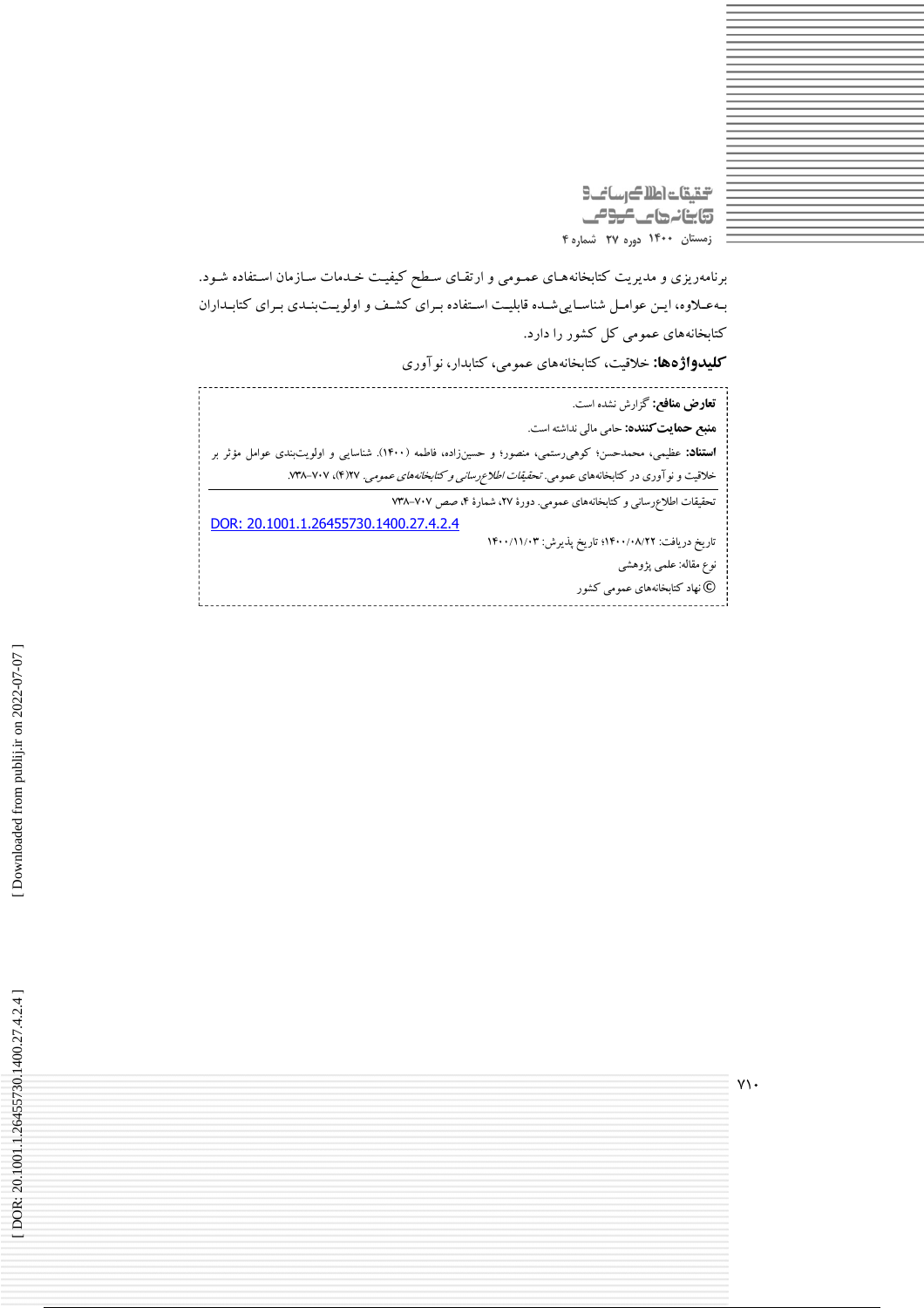التقات اطلاك رسانك وابنانها مكومي .<br>شناسایی و اولویتبندی عوامل مؤثر بر خلاقیت و نوآوری در کتابخانههای عمومی

#### مقدمه

انقلاب اطلاعاتی و الکترونیکی و انفجار دانش امکان پـیش بینـی دانـش۵حای لازم بـرای برخـورد مؤثر با شرایط محیطی را با مشکل مواجه ساخته است و اندیشـمندان و محققـان راهحـل غلبـه بـر این مشکل را در توجه به خلاقیتها و توانمنـدیهـای بشـر دانسـتهانـد. خلاقیـت یعنـی پیـدایی و تولید یک اندیشه و تفکر نو در حالی کـه نـوآوری عملـی سـاختن آن اندیشـه و تفکـر نـو اسـت (الوانبي، ١٣٨٨ بهنقل از اتريك'، ١٩٧۴). در واقع، خلاقيت بستر رشد و پيدايي نوآوريها است.

خلاقیت را محور حرکت جهانی قرن حاضر میدانند. با وجـود ایـن، سـازمانهـای امـروزی برای ادامهٔ حبات پایستی یوپا بوده و مدیران و کارکنیان آنها افیرادی خیلاق و نیو آور باشیند تیا بتوانند سازمان خود را با این تحولات منطبق ساخته و پاسخ گوی نیازهـای جامعـه باشـند (الـوانـی، ۱۳۸۸). کتابخانههای عمومی از جمله مهم ترین کتابخانههایی به شمار میروند که برای همگـامی با تحولات، رفع نیازهای کاربران و اثربخشی خـدمات خـود مسـتلزم بهـرهمنـدی از مهـارتهـای خلاقیت و نو آوری هستند (مزینانی، ۱۳۷۹).

کارلایل ۲۰۰۳) عنوان کرده است که: «کتابخانهٔ عمومی دانشگاهی است بـرای همـه کـه اگر در آن محیطی جذاب برای همگان فراهم آوریم، همه با اشتیاق به آنجا مـیآینـد». ایـن مهـم <sub>.</sub><br>بدون ایجاد محیطبی چندبُعـدی، چنـدکـاربردی، همـه پسـند، گیـرا، متنـوع و متناسـب بـا اهـداف فرهنگی –اجتماعی جامعهٔ ایرانبی و نیـز ارائـهٔ خـدمات کتابخانـههـای عمـومی بـهصـورت خـلاق امکان پیذیر نخواهید بود (رحیمے و استوار، ۱۳۸۹). بنیایراین، خلاقیت و نیو آوری و پیامیدهای حاصل از آن در حال و آینده دغدغهای جدی برای کتابداران و نهاد متبوعشان یعنبی کتابخانـههـا است. مرور متون نشان داد بـه كـارگیری خلاقیـت و نـوآوری بـهعنـوان راه حـل مشـكلات فعلـی کتابخانهها همواره مورد توجه بوده است، بهطوری که سیدکور " (۲۰۰۷) استفاده از توان خلاقیت و نوآوری مدیران را کلید غلبه بر چالش های کتابخانههـا دانسـته اسـت. والتـون ٔ (۲۰۰۸) نیز عوامل مؤثر بر رشد و پرورش خلاقیت را در سازمان کتابخانهها برشـمرده اسـت. در پژوهشـی دیگر کلونیاری، واریماکی و فاسـولیس<sup>۵</sup> (۲۰۱۸) عوامـل فـردی و سـازمانی مـؤثر بـر خلاقیـت را بررسی کردهاند. رحیمی و استواری (۱۳۸۹) نیز با بررسـی رابطـهٔ بـین خلاقیـت و رشـد سـازمانی دریافتند نوآوری در خدمات بر توسعه و رشد سازمانی کتابخانهها تأثیرگذار بوده است.

1. Atric 2. Carlisle 3. Sidokor 4. Waltone 5. Koloniari Vraimaki & Fassoulis

 $Y \setminus$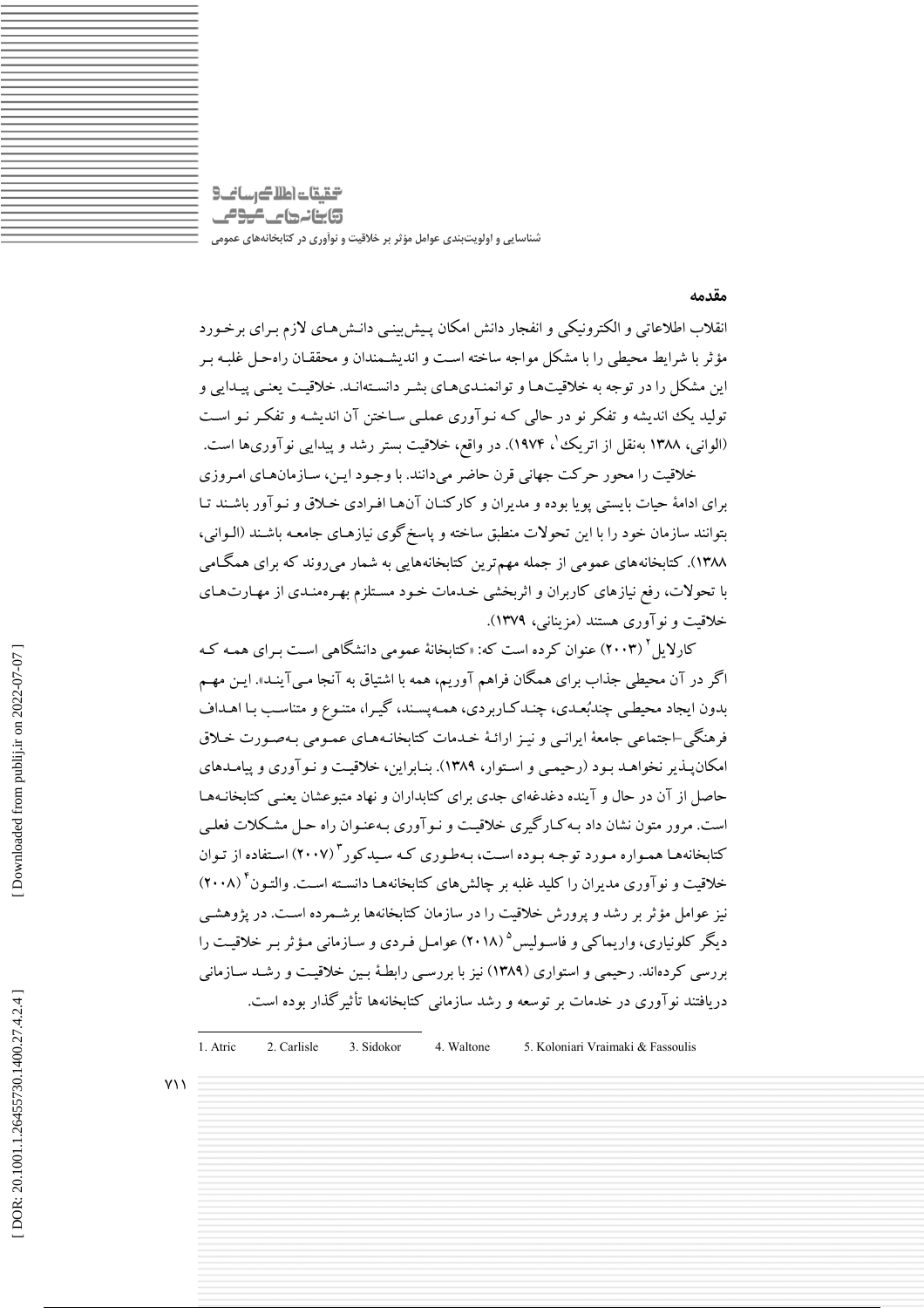گیقات اطلاک رسانت 9 **تابنانهای کوئی** زمستان ١۴٠٠ دوره ٢٧ شماره ۴

ترکاشوند، عـاقلی و تربـتجـو (۱۳۹۷) بیـان مـیکننـد از آنجـا کـه خلاقیـت و نـوآوری وكارآفريني از مؤلفههاي رشد و شكوفايي استعدادهاي افراد جامعه است، بايـد مطالـب راجـع بـه آن بهدرستی شناخته و به کار بسته شود تا منجر بـه تولیـد علـم، افـزایش کیفیـت خـدمات، رشـد همهجانبه و شکوفایی مستمر و گستردهٔ استعدادها شود. این مورد با ورود بـه هـزارهٔ سـوم و عصـر دانش، امری بدیهی است؛ چراکه بقا و حفظ مزیت رقابتی امور در این عصر در بلندمـدت وابسـته به نوآوري در طراحي و توسعهٔ خدمات جديد است. همچنـين بـا توجـه بـه كوتـاه شـدن چرخـهٔ عمرخدمات در سازمانها و توقع و انتظـارات مراجعـان سـازمان، نـوآوري و خلاقيـت در توسـعهٔ خدمات جدید و نوآورانه امروزه نقشی مهم در ادامهٔ موفقیتآمیز حیات سازمانها ایفا می کند.

مایا<sup>۱</sup> (۲۰۲۰) یژوهشی با عنوان «نوآوری در کتابخانههای عمومی آمریکـا: دیـدگاه مـدیران کتابخانه برای طبقهبندی نـوآوریهـا» انجـام داد. او در ایـن پـژوهش بـه اسـتخراج نـوآوریهـای بنیادین انجامشده توسط مدیران کتابخانـههـای عمـومی در ایـالات متحـدهٔ آمریکـا پرداخـت. یافتههای حاصل از پـژوهش وی در قالـب چهـار دسـته نـوآوری طبقـهبنـدی شـد کـه شـامل ۱. نوآوری در برنامهها (دسترسی گرا/استفاده گـرا)، ۲. نـوآوری در فراینـد (کـارایی،محـور/مبتنبی بـر اثربخشی)، ۳- نـوآوری در مشـارکت (مشـارکت داخلی/مشـارکت خـارجی)، و ۴. نـوآوری در فناوری ( فناوریهای محوری/فناوریهای کمکی/هوش مصنوعی) هسـتند. یافتـههـای حاصـل از این پژوهش وضعیت نوآوری در کتابخانهها را بهبود میدهد.

بهطور کلبی، در یژوهش های مختلف به ابعاد نوآوری و تأثیر آن بر ارکان مختلف سـازمانبی پرداخته شده است. با این حال، تاکنون نتایج حاصل از این پژوهشها در قالب عوامـل مـؤثر بـر خلاقیت و نـوآوري در نهـاد كتابخانـههـاي عمـومي تجميـع نشـده اسـت. از آنجـا كـه بقـاي کتابخانـههـاي عمـومي ماننـد هـر طـرح و برنامـهٔ ديگـر نيازمنـد دسـتيابي بـه امکانـات مربوطـه و دیدگاهی جامع در زمینـههـای گونـاگون اسـت و کـارایی اثـربخش آن بـه خلاقیـت و نـوآوری وابسته است، شناسایی عوامل مؤثر بـر خلاقیـت و نـوآوری در ایـن مراکـز و اقـدام بـرای اجـرای آنها می تواند گامی مؤثر در جهت پیشبرد و توسعهٔ آنها و بهتبـع آن، توسـعهٔ بیشـتر علــم و دانـش در کشورمان باشد.

1. Maia

 $Y\setminus Y$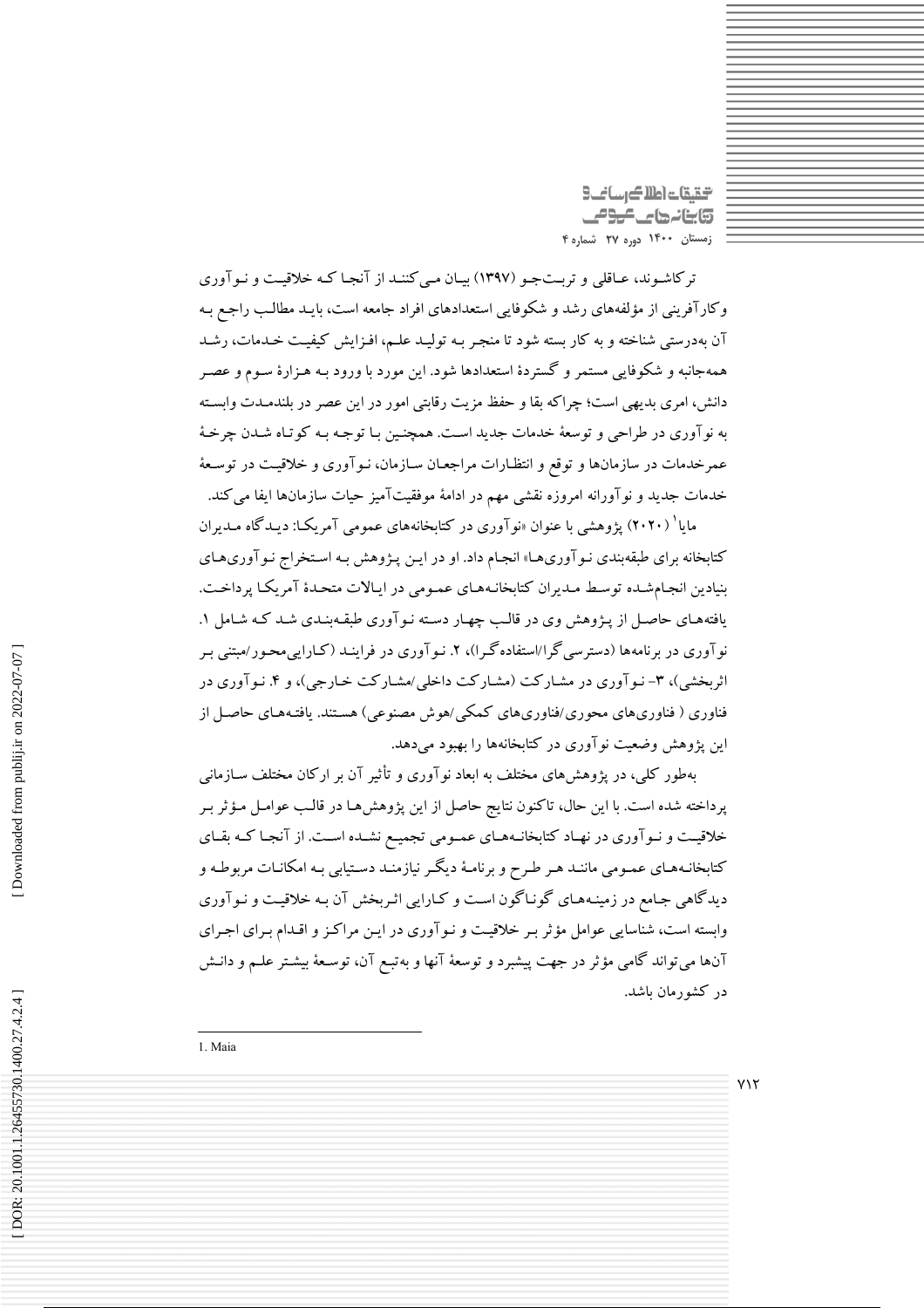### التقات اطلاك رسانك **تابنانهای موص** .<br>شناسایی و اولویتبندی عوامل مؤثر بر خلاقیت و نوآوری در کتابخانههای عمومی

در حقیقت، شناخت عوامل مؤثر بر خلاقیت و نـوآوری در کتابخانـههـای عمـومی و ارائـهٔ پیشنهادهایی برای تقویت آنها، بستری مناسب بـرای شـکوفایی اسـتعدادهای خـلاق و نـوآور در این نهادها فراهم خواهد آورد و بقا و پیشرفت هرچه بهتر آنهـا را سـبب خواهـد شـد. هرچنـد، توجه به خلاقیت و نو آوری در همهٔ سازمانها و نهادها ضروری است، امـا توجـه بـه ایـن امـر در نهادهای عمومی بهویژه کتابخانههای عمومی که در جهت ارتقای فرهنگ و اطلاعرسانی به همـهٔ اقشار جامعه خـدمت رسـاني مـي كننـد بـهسـبـ گسـترش روزافـزون اطلاعـات ضـروري بـه نظـر می رسد. از طرفی، با توجه به رسالت اصلی کتابخانههای عمومی در تربیت نسل جـوان و پـرورش جامعهٔ متفکر و مولد، پویایی دائم این نهاد بـر اسـاس قـانون پـنجم رانگاناتـان کـه اظهـار مـیدارد «کتابخانه ارگانیسمی زنده و یویاست» در گروی به کارگیری خلاقیت و نوآوری است. در همین راستا، پژوهش حاضیر به شناسایی عوامل مؤثر بیر خلاقیت و نیوآوری از دیبدگاه خبرگیان و اولو پت بندی این عوامل از دیپدگاه کتابیداران کتابخانیههای عمیومی استان خوزستان پرداختیه است. در نتیجه، مسئلهٔ پژوهش حاضر حول محـور ایــن شـکاف دانــش بــه وجـود آمــده اســت تــا معلوم کند عوامل مؤثر بر خلاقیت و نو آوری در کتابخانههای عمومی کداماند.

این پژوهش در صدد است تا به پرسش های اساسی زیر پاسخ دهد:

- ۱. عوامل مؤثر بر خلاقیت و نوآوری در کتابخانـههـای عمـومی از دیـدگاه خبرگـان ایـن حوزه كداماند؟
- ۲. عوامل مؤثر به خلاقیت و نـوآوری در کتابخانـههـای عمـومی از دیـدگاه کتابـداران کتابخانههای عمومی استان خوزستان به ترتیب اهمیت کداماند؟

### روش شناسی پژوهش

یژوهش حاضر برحسب روش آمیخته<sup>۱</sup> است. رویکرد آمیخته طرحهـای تحقیقـی مختلفـی را در بر می گیرد که در این پـژوهش بـا توجـه بـه اهـداف و پرسـش۹اي پـیش روي محقـق، از طـرح ترکیبی-اکتشافی استفاده شـد کـه در آن ابتـدا بـا اسـتفاده از روشهـای کیفـی عوامـل مـؤثر بـر خلاقیت و نوآوری در کتابخانهها شناسایی و سپس برای ارتقای نتایج و بررسی جزئیـات الگــو از روشهای کمی استفاده شد. در ادامـه، روششناسـی دو بخـش کیفـی و کمّـی پـژوهش توضـیح داده می شود.

 $YY'$ 

<sup>1.</sup> mixed method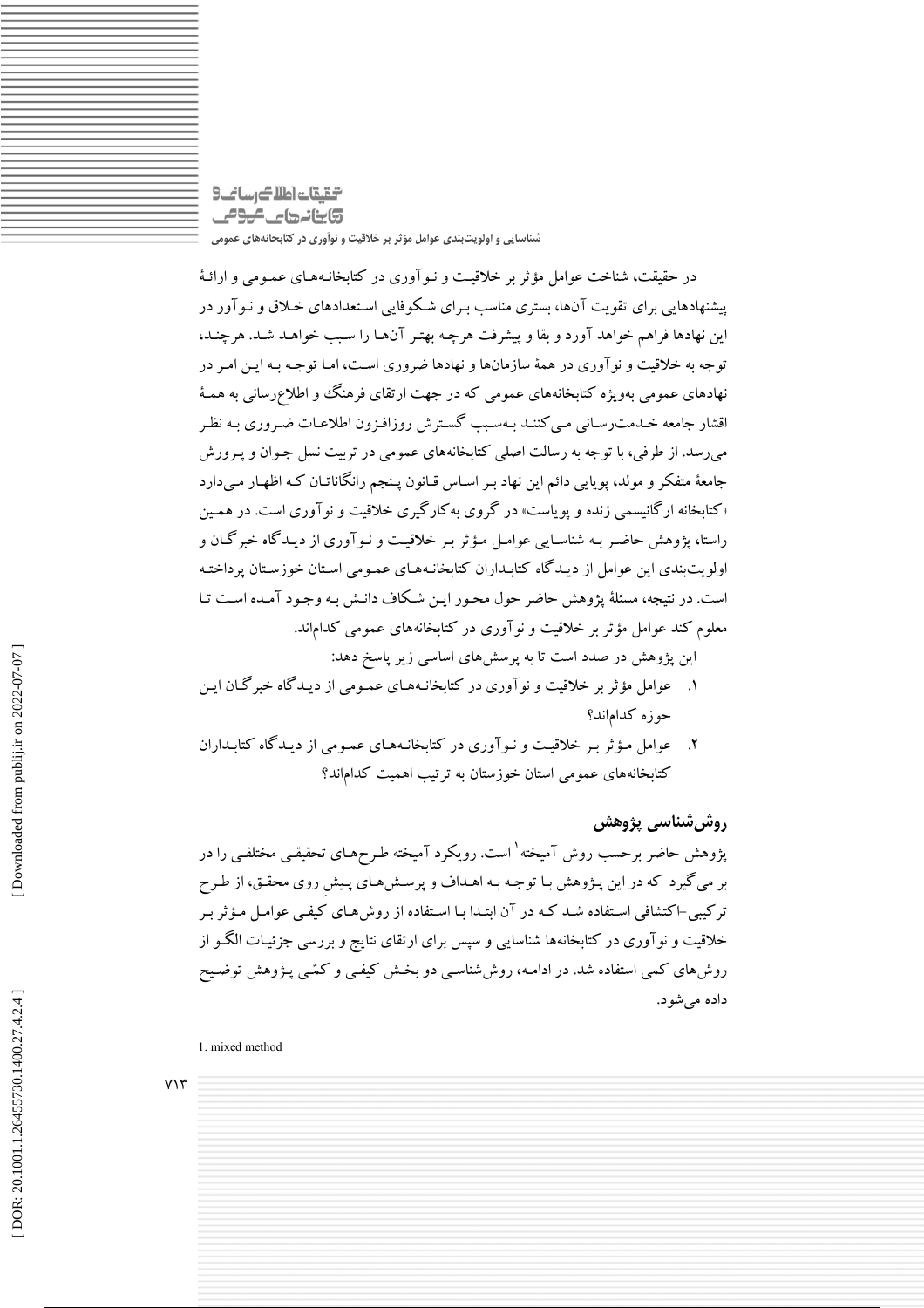التالي كالعام تقيقت **تابنانهای موص** زمستان ١۴٠٠ دوره ٢٧ شماره ۴

پژوهش حاضر در مرحلهٔ اول از حیث هدف، پژوهشی اکتشافی بـود؛ چراکـه پژوهشـگر در این مرحله تلاش کرد تا با شناسایی عوامل مؤثر بر خلاقیت و نوآوری در کتابخانـههـای عمـومی حوزههای جدید پژوهش را کشف کنـد. در ایـن مرحلـه، بـرای شناسـایی عناصـر تأثیرگـذار بـر خلاقیت و نوآوری در کتابخانهها، از طریق مطالعهٔ متون مرتبط با موضـوع پـژوهش بـا اسـتفاده از روش مطالعهٔ اسنادی، به مرور مبانی نظری، تحلیل متـون مـرتبط و دسـتیابی بـه چهـارچوب اولیـهٔ تحقیق پرداختـه شـد. بـا اسـتفاده از کتـابهـا، مقـالات معتبـر در پایگـاههـای اطلاعـاتی سـاینس دایر کـت، یروکوئسـت، اسـکویوس و مجـلات معتبـر علمـی-پژوهشـی، مقـالات همـایش۱مـا و کنفرانس های ملی و بین المللی عوامل مؤثر بر خلاقیت و نـو آوری در کتابخانـههـای عمـومی، ۹۹ مضمون اولیه شناسایی شد. سپس، با نظرخواهی از خبر گـان پـژوهش کـه شـامل ۲۲ عضـو هیئـت علمی رشتههای علـم اطلاعـات و دانـششاسـی، مـدیریت، روانشناسـی و علـوم تربیتـی بودنـد، روایی محتوایی و صوری عوامل شناساییشده بررسی و پس از آن، تجزیهوتحلیل محتـوای آنهـا انجام شد. سپس، بهمنظور پالایش، این مؤلفهها در قالب پرسـشiامـه تـدوین و بـرای قضـاوت در اختیـار خبر گـان و متخصصـان قـرار داده شـد. بـراي قضـاوت درمـورد ابـزار تحقيـق طبـق روش نمونهگیری هدفمند، دو ملاک انتخاب شـد: ۱) داشـتن فعالیـتهـای پژوهشـی مختلفـی در زمینـهٔ خلاقیت و نوآوری در سازمانها از جمله تدوین طرحهـای یژوهشـی، تـألیف و تـدوین کتـب و چاپ مقاله در ارتباط با موضوع تحقیق حاضر؛ ۲) داشتن علـم و شـناخت کـافی از بافـت و انجـام پـژوهش در حـوزهٔ کتابخانـههـای عمـومی. در ایـن بخـش بـهمنظـور سـنجش روایـی محتـوایی يرسش نامهٔ اوليه و تجزيه وتحليل دادههاي حاصل از نظرات خبر گـان پـژوهش، از محاسـبهٔ نسـبت روایی محتوایی (CVR) استفاده شد.

بهمنظور شناسایی عوامل مؤثر بر خلاقیت و نـوآوری در کتابخانـههـای عمـومی، نخسـت بـا استفاده از مطالعهٔ جامع و تحلیـل عمیـق منـابع علمـی موجـود در حـوزهٔ خلاقیـت و نـوآوری، ۹۹ مضمون اولیه شناسایی شد که در ادامهٔ راه پژوهش، این مضامین با استفاده از نظرات خبر گـان و متخصصان در موضوع پژوهش پالایش و ویرایش شـدند. پـس از ایـن اقـدام، ۵۰ عامـل اصـلی و کلیدی بهعنوان عوامل مؤثر بـر خلاقیـت و نـوآوری در کتابخانـههـای عمـومی اسـتان خوزسـتان شناسایی شدند. در نهایت، با استفاده از روش تحلیل عـاملی اکتشـافی، ۸عامـل و مضـمون ثانویـه شناسایی شد که این مضامین شامل فرهنگ سازمانی، ویژگی هـای شخصـیتی کارکنـان، سـاختار

 $YY$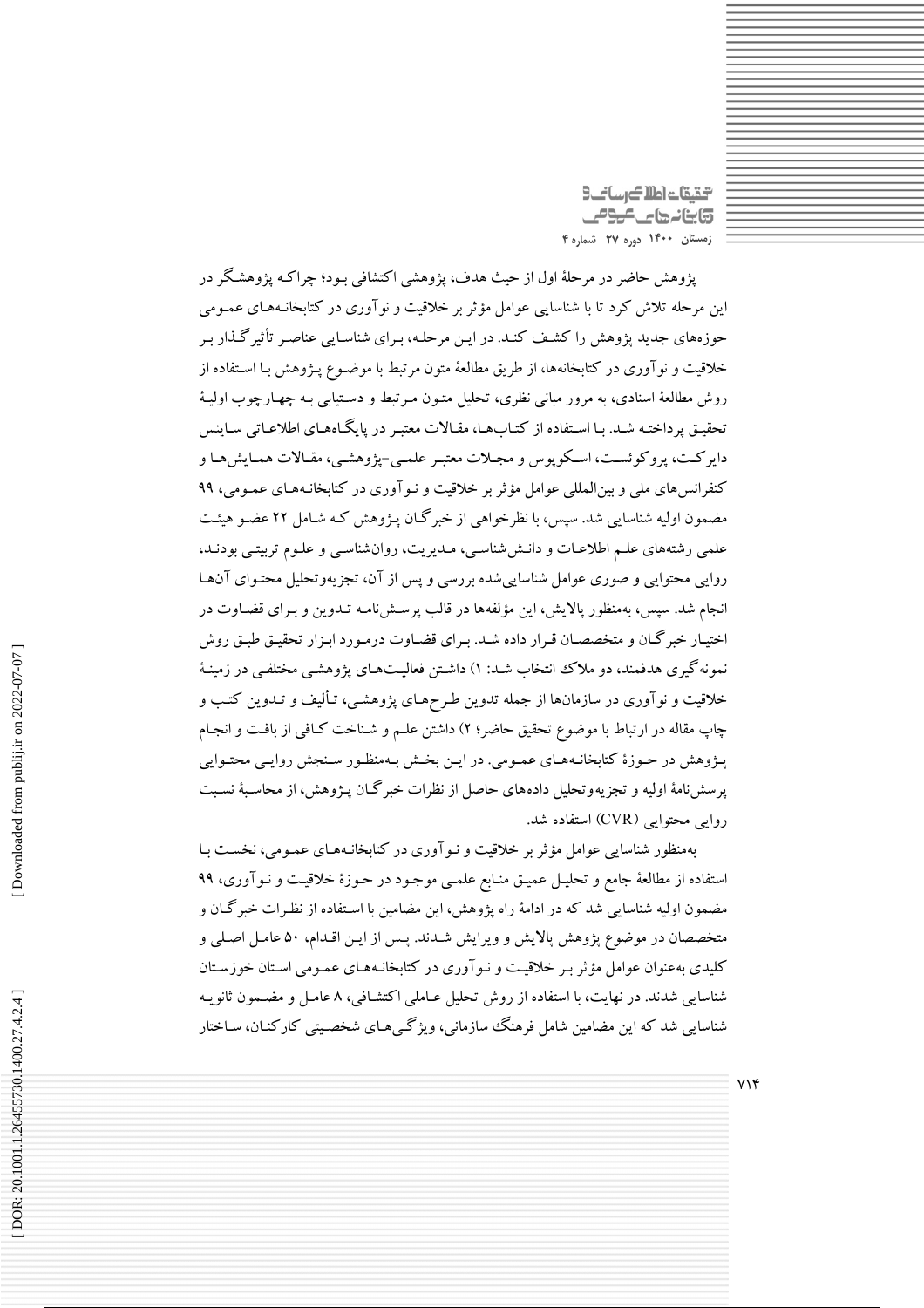التقيقات اطلاك رساني 3 **تابنانهای موص** شناسایی و اولویتبندی عوامل مؤثر بر خلاقیت و نوآوری در کتابخانههای عمومی

ســازمانی، مــديريت و رهبــري ســازماني، انگيــزش و پــاداش ســازماني، راهبــرد ســازماني، منــابع سازمانی و جو سازمانی بودند.

طرح پژوهش در مرحلهٔ کمّی یک طرح هم.بستگی از نوع ماتریس کواریانس یا هــم.بسـتگی است. در مرحلهٔ دوم پژوهش، با توجه به ماهیت و اهداف موردنظر و برای تبیین عوامـل مـؤثر بـر خلاقیت و نوآوری در کتابخانههای عمومی از دیدگاه کتابداران استان خوزسـتان، از هـر دو نـوع روش تحلیل عاملی یعنی تحلیل عامل اکتشافی بهره گرفته شد. جامعهٔ موردمطالعـه در ایــن بخـش از یژوهش متشکل از کلیهٔ کتابداران مشغول فعالیت در کتابخانههای عمومی اسـتان خوزسـتان بـه تعـداد ۴۱۰ نفـر در بهـار سـال ۱۴۰۰ بودنـد. كلايـن ` (۲۰۰۵) بـهازاي هـر يـارامتر در يـك ابـزار پژوهشی حداقل ۵ نفر و بهصورت مطلوب ۲۰ نفر را بهعنـوان پاسـخردهنـده پیشـنهاد کـرده اسـت. بنابراین، برای برآورد حجم نمونه در بخش کمّـی بـا اسـتناد بـه کلایـن و در نظـر گـرفتن تعـداد یارامترهای ابزار یژوهش که شامل ۵۰ مؤلفه است، ۲۵۰ نفـر بـهعنـوان افـراد نمونـه بـا اسـتفاده از نمونه گیری تصادفی ساده انتخاب شـدند. پرســشiامـهٔ پــژوهش از تأییــد پرســشiامـهٔ اول توسـط خبرگان تدوین شد و روایی آن از طریـق تأییـد خبرگـان بررسـی شـد. بـرای بررسـی پایـایی، ۳۰ پرسشنامه در میان کتابداران کتابخانههای عمومی استان خوزستان توزیع و توسط آنهـا تکمیـل شد. سیس، دادهها وارد نـرمافـزار اس یـی|س|س و آلفـای کرونبـاخ محاسـبه شـد. نتـایج محاسـبهٔ پایایی در جدول ۱ارائه شده که حاکی از تأیید مؤلفههای پژوهش از لحاظ ِ آماری است.

| آلفاي كرونباخ | آلفاي كرونباخ                 | تعداد گويهها | متغيرها                 |
|---------------|-------------------------------|--------------|-------------------------|
|               | .111                          | ١٠           | فرهنگ سازمانبي          |
|               | $\cdot$ / $\vee$ $\uparrow$ 9 | ۵            | مدیریت و رهبری سازمانبی |
|               | .711                          | ۶            | راهبرد سازمان           |
| .440          | $\cdot$ / $\vee$ 9)           | ۵            | منابع سازمانى           |
|               | .7YY                          | ۴            | جوسازمانى               |
|               | $\cdot$ /VVV                  | ٧            | ساختار سازمانى          |
|               | .1199                         | ۴            | انگیزش و پاداش سازمانبی |
|               | .719                          | ٩            | ویژگیهای فردی           |

جدول ۱. آزمون پایایی پرسشiامهٔ یژوهش

1. kline

 $Y\setminus\Delta$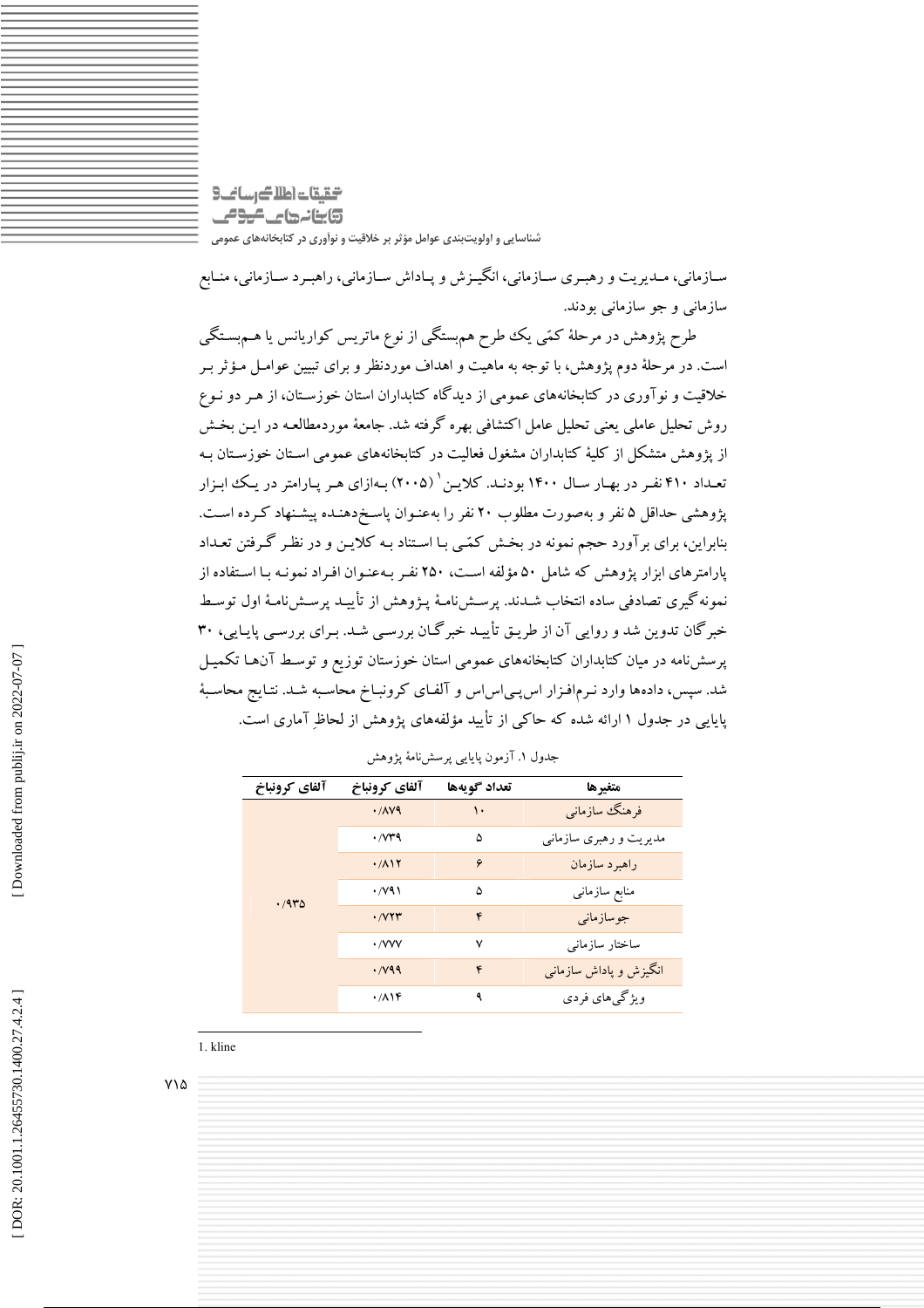گیقات اطلاک رسانگ **تابنانهای موص** زمستان ۱۴۰۰ دوره ۲۷ شماره ۴

مقادیر ضریب آلفای کرونباخ برای همهٔ موارد بالاتر از ۰/۷ است و ایـن نشـاندهنـدهٔ تأییـد شـدن پایایی آیتمهای مورد ارزیابی است. سپس، پرسـشiامـهٔ پـژوهش حاضـر در وبگـاه «پـرس لایـن» طراحی شد. با توجه به شرایط حاکم بر جامعه و تعطیلی طـولانی کتابخانـه هـای عمـومی بـه دلیـل بروز بیماری همه گیر کرونا، برای توزیع پرسشiامهها به کتابـداران کتابخانـههـای عمـومی اسـتان خوزستان از روش غیرمستقیم اقدام شد، به این صورت که در ابتدا نامه ای رسمی به همـراه پیونـد سؤالات پرسشنامـه و پروپـوزال پـژوهش حاضـر بـه ادارهٔ کـل کتابخانـههـای عمـومی اسـتان خوزستان فرستاده شد و از ادارهٔ مزبور درخواست شد تا پرسش نامـهٔ پـژوهش حاضـر را از طریـق بسترهای ارتباطی موجود میان کارکنان کتابخانههای عمومی استان توزیع کنـد. در نهایـت، ۲۳۴ یرســش(امـه توسـط کتابـداران کتابخانــههـای عمـومی اسـتان خوزسـتان تکمیــل شــد. بــرای تجزیـهوتحلیـل دادههـای بـهدسـتآمـده، از روش۵ـای مناسـب آمـاری اسـتفاده شـده اسـت. در تجزیهوتحلیل دادهها، از تحلیل عاملی اکتشافی استفاده شد. سپس، از طریق نتـایج تحلیـل آزمـون آزمون تبی<sup>'</sup>، عوامل مؤثر بر خلاقیت و نوآوری در کتابخانههـای عمـومی اسـتان خوزسـتان تأییــد شدند و مدل مناسب ارائه شد. در پایان، دادههای پژوهش بـا اسـتفاده از نـرمافـزار اس پـی|س|س <sup>۲</sup> (ویراست ۲۲) و نرمافزار اموس<sup>۳</sup> (ویراست ۲۴) تحلیل شد.

#### بافتهها

نتایج تحلیل عاملی اکتشافی برای عوامل مؤثر بـر نـوآوری و خلاقیـت در کتابخانـه هـای عمـومی استان خوزستان در ادامه آورده شده است. در تحلیل عاملی اکتشـافی، بـهدنبـال بررسـی دادههـای تجربی بهمنظور شناسایی و کشف شاخصها و روابط بـین آنهـا هسـتیم. دادههـای ایـن پـژوهش قبل از تحلیل از نظر وجود دادههای پرت و گمشده بررسی و کنترل شده است.

برای تشخیص این مسئله که تعداد دادههای موردنظر (اندازهٔ نمونههـا و رابطـهٔ بـین متغیرهـا) برای تحلیل عاملی مناسب هستند یـا خیـر. از شـاخص آزمـون کفایـت نمونـه گیـری کیـزر-میـر-اولکین<sup>۴</sup> و آزمون بارتلت<sup>۵</sup> استفاده شد. نتایج آزمون بارتلت در جدول ۲ آمده است.

1. Student T test 2. Spss 3. Amose 4. Kaiser-Meyer-Olkin (KMO) 5. Bartlett's test

 $Y\$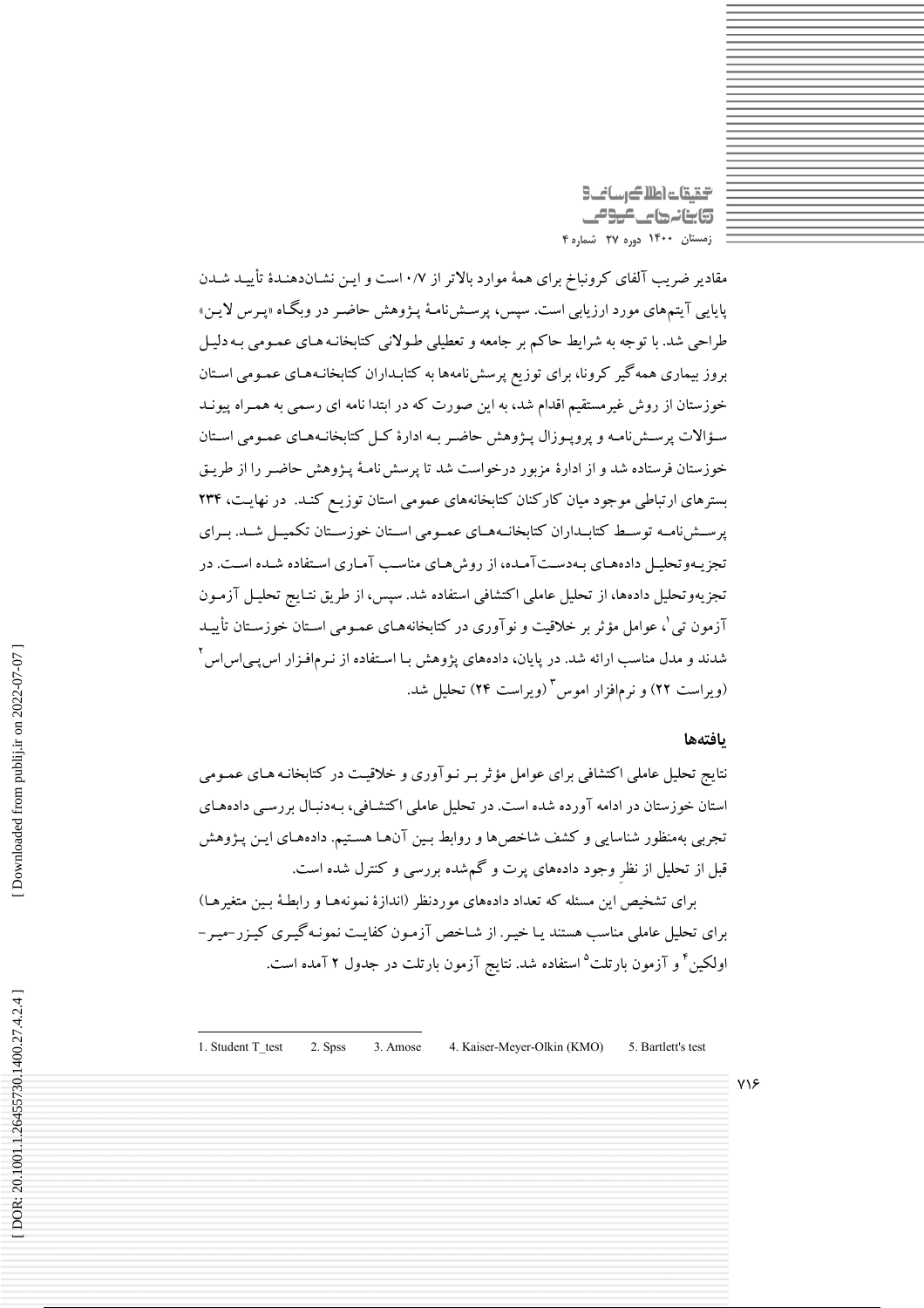### التالي كالعام لتيقت **تابنانہ حالے موقف** شناسایی و اولویتبندی عوامل مؤثر بر خلاقیت و نوآوری در کتابخانههای عمومی

جدول ۲. آزمون بارتلت و شاخص کفایت نمونه برداری برای آزمون عوامل مؤثر بر خلاقیت و نوآوری در کتابخانههای عمومی

| $\cdot$ / $\lambda$ Y)    | شاخص KMO               |              | پرسشنامه               |
|---------------------------|------------------------|--------------|------------------------|
| $VTF\Delta/\Delta\Lambda$ | شاخص كفايت نمونهبرداري |              | عوامل مؤثر بر خلاقیت و |
| ۱۲۲۵                      | درجهٔ آزادی            | آزمون بارتلت | نوآوری در کتابخانههای  |
| $\cdot/\cdot\cdot\cdot$   | سطح معناداري           |              | عمومي                  |

جدول ۲ نشان می دهد مقدار شـاخص KMO (کفایـت نمونـهبـرداری) بـرای پرسـش(نامـهٔ عوامـل مؤثر بر خلاقیت و نوآوری در کتابخانههای عمـومی برابـر بـا ۰/۸۷۱ و سـطح معنـاداری آزمـون کرویت بارتلت برابر با ۱٬۰۰۰ است. به این ترتیب، می توان نتایج نمونـههـای ایـن پـژوهش را بـه جامعهٔ پژوهش تعمیم داد. همچنین، علاوه بر کفایت نمونهبرداری، با توجه به ایـن نتـایج، اجـرای تحلیـل عـاملی بـر پایـهٔ مـاتریس هـمېسـتگي بـین متغیرهـای پرسـشiامـهٔ موردمطالعـه نیـز کـاملاً قابل توجيه خواهد بود.

جدول ۳. عوامل استخراج شده و درصد واریانس تبیین شده توسط عوامل مؤثر بر خلاقیت و نوآوری

| مجموع بارهای عاملی<br>مجموع توان دوم بارهای<br>دوران يافته<br>عاملي استخراجشده |               |                |                                   | ارزش ویژهٔ ابتدایی         |                   |                                   |                            |               |            |
|--------------------------------------------------------------------------------|---------------|----------------|-----------------------------------|----------------------------|-------------------|-----------------------------------|----------------------------|---------------|------------|
| کا ،                                                                           | درصد از       | در صد          | کل                                | درصد از                    | درصد              | کل                                | در صد از                   | در صد         | زيرعامل    |
|                                                                                | واريانس       | تجمعي          |                                   | واريانس                    | تجمعي             |                                   | واريانس                    | تجمعي         |            |
| 9/191                                                                          | 17/TTT        | 17/TTT         | 11/ATV                            | <b>TT/9VF</b>              | $YY/\mathcal{V}Y$ | 11/ATV                            | 23/674                     | <b>TT/9VF</b> | عامل اول   |
| 5/979                                                                          | 11/900        | 14/11.         | $f/f \cdot 7$                     | $\Lambda/\Lambda\cdot\tau$ | <b>TY/FVV</b>     | $f/f\cdot y$                      | $\lambda/\lambda\cdot\tau$ | <b>۳۲/۴۷۷</b> | عامل دوم   |
| F/FV9                                                                          | A/90r         | rr/rrr         | $Y/V \cdot \cdot$                 | V/T99                      | <b>TA/AVV</b>     | $r/v \cdot$                       | V/T99                      | <b>TA/AVV</b> | عامل سوم   |
| <b>٣/٩۶٧</b>                                                                   | V/970         | 41/168         | 31744                             | 9/FA9                      | 461460            | 31144                             | 6/419                      | 461460        | عامل چهارم |
| <b>٣/٢۶٨</b>                                                                   | 9/040         | $fV/V \cdot r$ | $\mathbf{r}/\cdot\cdot\mathbf{r}$ | 9/4.6                      | 07/٣۶٩            | $\mathbf{r}/\cdot\cdot\mathbf{r}$ | 9/4.6                      | 07/٣۶٩        | عامل پنجم  |
| $\mathsf{r}_1\mathsf{r}_2$                                                     | 9/7           | $\Delta r/9r$  | 7/6V۳                             | 5/۳۴۷                      | $\Delta V/V$      | Y/9VY                             | <b>D/۳۴V</b>               | $\Delta V/V$  | عامل ششم   |
| $\mathbf{r}/\cdot$ 11                                                          | 9/140         | <b>09/981</b>  | Y/ Y F P                          | F/F9r                      | 97/7.9            | 2/748                             | F/F9r                      | 97/7.9        | عامل هفتم  |
| $Y/Y \cdot Y$                                                                  | $\Delta$ /۴۱۲ | 90/79.         | 1/070                             | 31101                      | 50/19.            | 1/0V                              | 31101                      | 90/79.        | عامل هشتم  |
|                                                                                |               |                |                                   |                            |                   |                                   |                            |               |            |

در کتابخانههای عمومی

**YIY**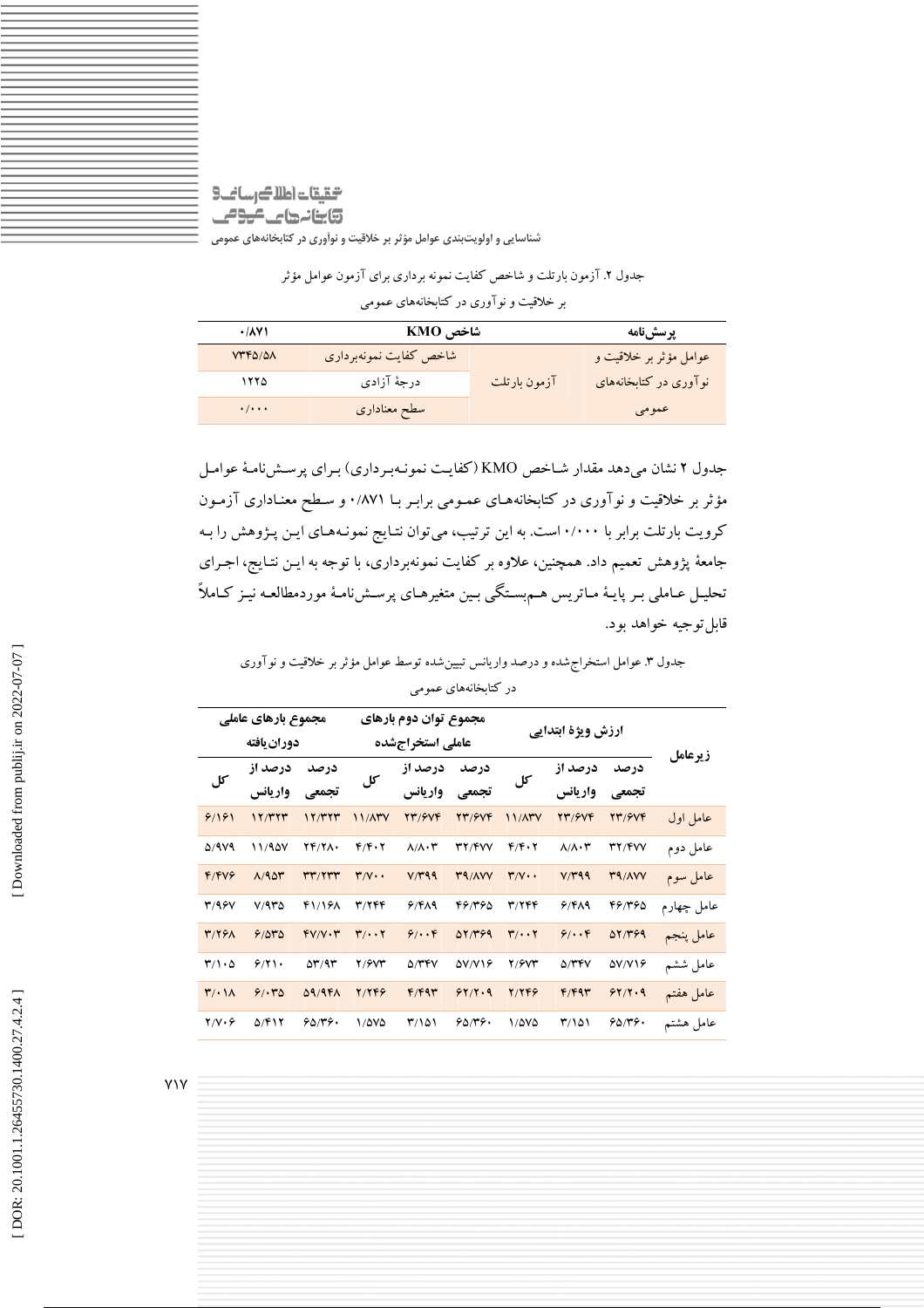التقات اطلاك رسانك **تابنانهای مومی** زمستان ۱۴۰۰ دوره ۲۷ شماره ۴

همان طور که در جدول ۳ ملاحظه می شود، ارزش ویژهٔ ۸ عامل بزرگءتر از یک است، کـه ایـن ۸ عامل درمجموع ۶۵/۳۶۰ درصد کل واریانس بین عوامل اولیه را توجیه میکند. برای تشخیص تعداد زیرعامل هایی که لازم است در راهحل نهایی استخراج شود از طرح اسکری استفاده شد.

در ادامه، نتایج تحلیل عاملی اکتشافی و میـزان بـار عـاملی بـر پرسـش نامـهٔ عوامـل مـؤثر بـر خلاقیت و نوآوری در کتابخانههـای عمـومی اسـتان خوزسـتان کـه بـا اسـتفاده از روش چـرخش زیرعامل های اصلی با دوران واریماکس به دست آمد بیان میشود:

|                   |                   |                          |                          | بار عاملی بار عاملی بار عاملی بار عاملی بار عاملی بار عاملی بار عاملی بار عاملی |                          |                          |                                        | نسبت                                   | شماره         |
|-------------------|-------------------|--------------------------|--------------------------|---------------------------------------------------------------------------------|--------------------------|--------------------------|----------------------------------------|----------------------------------------|---------------|
| هشتم              | هفتم              | ششم                      | پنجم                     | چهارم                                                                           | سوم                      | دوم                      | اول                                    | اشتراك                                 |               |
|                   |                   |                          |                          |                                                                                 |                          |                          | $\cdot$ / $\vee$ $\uparrow$ $\uparrow$ | $\cdot$ /۶۴۳                           | $\lambda$     |
|                   |                   |                          |                          |                                                                                 |                          |                          | $\cdot$ / $\vee$ $\sim$                | ۰/۶۴۶                                  | ۲             |
|                   |                   |                          |                          |                                                                                 |                          |                          | · /VAV                                 | .1947                                  | ٣             |
| -                 |                   | $\overline{\phantom{0}}$ |                          |                                                                                 |                          |                          | $\cdot$ / $\vee\uparrow\uparrow$       | .79.9                                  | ۴             |
|                   |                   |                          |                          |                                                                                 |                          |                          | ·/VVF                                  | .1949                                  | ۵             |
|                   |                   |                          |                          |                                                                                 |                          |                          | $\cdot$ /V۵۵                           | ۰/۶۴۴                                  | ۶             |
|                   |                   |                          |                          |                                                                                 |                          |                          | $\cdot$ / $\gamma$ ۶۳                  | .791V                                  | ٧             |
| -                 |                   |                          |                          |                                                                                 |                          |                          | $\cdot$ /۶۹۸                           | .701                                   | ٨             |
|                   |                   |                          |                          |                                                                                 |                          |                          | $\cdot$ / $VFA$                        | .7997                                  | ٩             |
|                   |                   |                          |                          |                                                                                 |                          |                          | $\cdot$ / $\vee$ $\circ$ $\circ$       | .19FV                                  | ١.            |
|                   |                   |                          | $\cdot$ / $V$ $\uparrow$ |                                                                                 |                          |                          |                                        | .799V                                  | $\mathcal{L}$ |
|                   |                   |                          | $\cdot$ /9 $\vee$ 9      |                                                                                 |                          |                          |                                        | $\cdot$ /9 $\cdot$ )                   | ۱۲            |
|                   |                   |                          | $\cdot$ /VAI             |                                                                                 |                          |                          |                                        | $\cdot$ / $\vee$                       | $\mathsf{h}$  |
|                   |                   |                          | $\cdot$ / $\vee$ 97      |                                                                                 |                          |                          |                                        | $\cdot/\vee\cdot\curlyvee$             | ۱۴            |
| $\qquad \qquad -$ |                   | $\overline{\phantom{0}}$ | $\cdot/\Lambda$ ۲.       | $\qquad \qquad -$                                                               | $\qquad \qquad -$        | $\overline{\phantom{0}}$ | $\qquad \qquad -$                      | $\cdot$ / $\vee\uparrow\uparrow$       | ۱۵            |
| -                 |                   | $\overline{\phantom{0}}$ |                          | $\cdot$ / $\vee$ $\circ$ $\circ$                                                | -                        | -                        |                                        | $\cdot$ / $9\vee\Diamond$              | ۱۶            |
|                   |                   |                          |                          | .708                                                                            |                          |                          |                                        | .7801                                  | $\mathsf{V}$  |
|                   |                   |                          |                          | $\cdot/\lambda$                                                                 | $\overline{\phantom{0}}$ |                          |                                        | $\cdot$ / $\vee$ $\uparrow$ $\uparrow$ | ۱۸            |
| $\qquad \qquad -$ |                   | —                        |                          | · 1899                                                                          | $\qquad \qquad -$        | —                        |                                        | .19FV                                  | 19            |
| $\qquad \qquad -$ | $\qquad \qquad -$ | $\qquad \qquad -$        | $\qquad \qquad -$        | ۰/۷۲۴                                                                           | $\overline{\phantom{0}}$ | $\overline{\phantom{0}}$ | $\qquad \qquad -$                      | ۰٬۶۰۳                                  | ٢٠            |

جدول ۴. ماتریس چرخش یافتهٔ زیرعاملهای عوامل مؤثر بر خلاقیت و نوآوری به شیوهٔ واریماکس

**Y\A**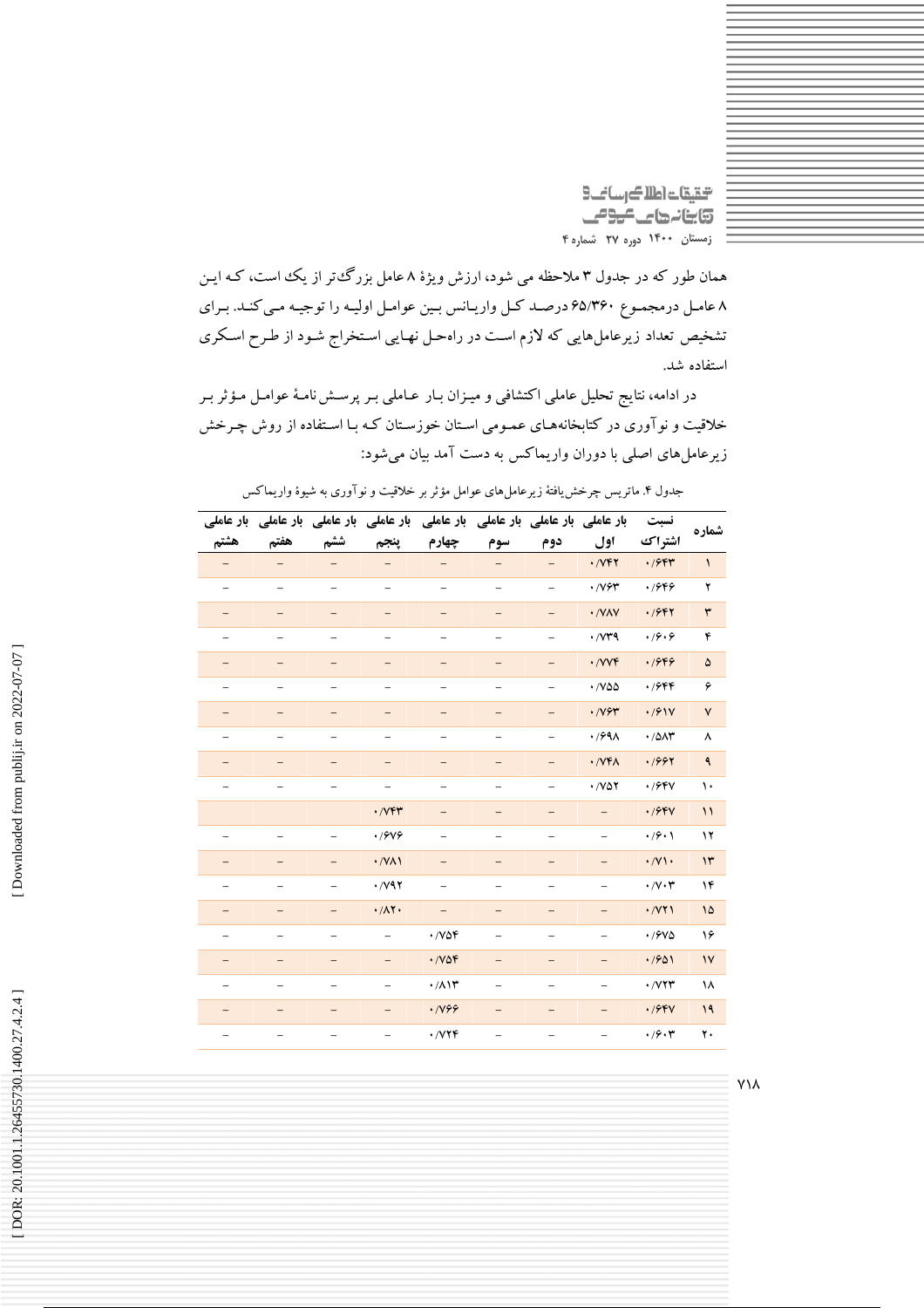## $\text{S}\_ \text{Lip} \_ \text{Lip} \_ \text{Lip} \_ \text{Lip} \_ \text{S}$ **تابنانهای موص** شناسایی و اولویتبندی عوامل مؤثر بر خلاقیت و نوآوری در کتابخانههای عمومی

|                                                                           |                                   |                                 | بار عاملی بار عاملی بار عاملی بار عاملی |                                   | بار عاملی بار عاملی بار عاملی بار عاملی |                                  |                          | نسبت                                   | شماره                  |
|---------------------------------------------------------------------------|-----------------------------------|---------------------------------|-----------------------------------------|-----------------------------------|-----------------------------------------|----------------------------------|--------------------------|----------------------------------------|------------------------|
| هشتم                                                                      | هفتم                              | ششم                             | پنجم                                    | چهارم                             | سوم                                     | دوم                              | اول                      | اشتراك                                 |                        |
|                                                                           |                                   |                                 |                                         | $\cdot$ / $\vee\vee\wedge$        |                                         | $\overline{\phantom{0}}$         | $\qquad \qquad -$        | .7971                                  | ۲۱                     |
| $\cdot$ /V \ \                                                            | $\overline{\phantom{0}}$          | $\qquad \qquad -$               | $\qquad \qquad -$                       | $\overline{\phantom{0}}$          | $\overline{\phantom{0}}$                | $\overline{\phantom{0}}$         | $\overline{\phantom{0}}$ | $\cdot$ / $\mathcal{S}\cdot\mathsf{V}$ | ۲۲                     |
| $\cdot/\mathsf{V}\cdot\cdot$                                              | $\overline{\phantom{0}}$          | $\overline{\phantom{0}}$        |                                         | $\overline{a}$                    |                                         | $\qquad \qquad -$                |                          | .791V                                  | ۲۳                     |
| .7910                                                                     | $\overline{\phantom{0}}$          | $\qquad \qquad -$               | $\overline{\phantom{a}}$                | $\overline{\phantom{a}}$          | $\qquad \qquad -$                       | $\overline{\phantom{0}}$         | $\overline{\phantom{0}}$ | ۰/۶۲۶                                  | ۲۴                     |
| .7997                                                                     | $\overline{\phantom{0}}$          | $\qquad \qquad -$               | $\qquad \qquad -$                       | $\qquad \qquad -$                 | $\qquad \qquad -$                       | $\qquad \qquad -$                | $\overline{\phantom{0}}$ | ۰/۶۳۶                                  | ۲۵                     |
| .709.                                                                     |                                   | $\overline{\phantom{0}}$        |                                         |                                   |                                         |                                  | $\overline{\phantom{0}}$ | .701V                                  | ۲۶                     |
| $\overline{\phantom{0}}$                                                  | $\overline{\phantom{0}}$          | $\cdot$ / $\wedge$ Fr           | $\qquad \qquad -$                       | $\qquad \qquad -$                 | $\overline{\phantom{a}}$                | $\qquad \qquad -$                | $\overline{\phantom{0}}$ | $\cdot$ / $VFF$                        | ۲۷                     |
| $\hspace{1.0cm} - \hspace{1.0cm}$                                         | $\overline{\phantom{0}}$          | $\cdot$ / $\wedge\wedge\varphi$ | $\qquad \qquad -$                       | $\qquad \qquad -$                 | $\qquad \qquad -$                       | $\overline{\phantom{0}}$         | $\overline{\phantom{0}}$ | .719                                   | ۲۸                     |
| -                                                                         | $\overline{\phantom{0}}$          | $\cdot$ /101                    |                                         |                                   |                                         | $\overline{\phantom{0}}$         |                          | $\cdot$ / $\vee$ $\circ$ $\circ$       | ۲۹                     |
| $\hspace{1.0cm} - \hspace{1.0cm}$                                         | $\overline{\phantom{0}}$          | $\cdot/\lambda\cdot$ ۲          | $\qquad \qquad -$                       | $\qquad \qquad -$                 | $\frac{1}{2}$                           | $\overline{\phantom{0}}$         | $\overline{\phantom{0}}$ | .799.                                  | ٣٠                     |
| $\overline{\phantom{0}}$                                                  | $\overline{\phantom{0}}$          | $\overline{\phantom{0}}$        | $\qquad \qquad -$                       | $\hspace{1.0cm} - \hspace{1.0cm}$ | $\cdot$ / $V$ $V$ $V$                   | $\qquad \qquad -$                | $\qquad \qquad -$        | .7901                                  | ٣١                     |
| $\overline{\phantom{0}}$                                                  | -                                 | $\overline{\phantom{0}}$        | $\overline{\phantom{0}}$                |                                   | ۰/۷۴۲                                   | -                                | $\overline{\phantom{0}}$ | ۰٬۶۰۳                                  | ٣٢                     |
| $\overline{\phantom{0}}$                                                  | $-$                               | $\qquad \qquad -$               | $\overline{a}$                          | $\qquad \qquad -$                 | $\cdot$ / $\vee\mathbf{r}$              | $\qquad \qquad -$                | $\qquad \qquad -$        | .7919                                  | ٣٣                     |
| $\hspace{1.0cm} \rule{1.5cm}{0.15cm} \hspace{1.0cm} \rule{1.5cm}{0.15cm}$ | $\overline{\phantom{0}}$          | $\qquad \qquad -$               | $\qquad \qquad -$                       | $\overline{\phantom{0}}$          | $\cdot$ / $\vee$ 9 $\wedge$             | $\qquad \qquad -$                | $\overline{\phantom{0}}$ | ۰/۶۶۲                                  | ٣۴                     |
| $\overline{\phantom{0}}$                                                  | -                                 | $\qquad \qquad -$               | $\qquad \qquad -$                       | -                                 | $\cdot$ / $\sqrt{9}$                    | $\qquad \qquad -$                | $\qquad \qquad -$        | $\cdot$ 19 $\cdot$ 9                   | ٣۵                     |
| $\overline{\phantom{0}}$                                                  | $\overline{\phantom{0}}$          | $\overline{\phantom{0}}$        | $\overline{\phantom{0}}$                | $\overline{\phantom{0}}$          | $\cdot$ /VQG                            | $\overline{\phantom{0}}$         | $\overline{\phantom{0}}$ | ۰/۶۹۸                                  | ٣۶                     |
| $\overline{\phantom{0}}$                                                  | $\overline{a}$                    | $\qquad \qquad -$               | $-$                                     | $-$                               | $\cdot/\vee\cdot\wedge$                 | $\overline{\phantom{0}}$         | $\overline{\phantom{0}}$ | .7011                                  | $\mathsf{r}\mathsf{v}$ |
| $\overline{\phantom{0}}$                                                  | $\cdot$ /VV $\cdot$               | -                               | -                                       | -                                 | $\qquad \qquad -$                       | -                                | -                        | $\cdot$ /99 $\wedge$                   | ٣٨                     |
| -                                                                         | $\cdot$ / $\sqrt{09}$             | $\overline{\phantom{0}}$        | $\overline{\phantom{0}}$                | -                                 | $\qquad \qquad -$                       | $\overline{\phantom{0}}$         | $\overline{\phantom{0}}$ | .7999                                  | ٣٩                     |
| $\overline{\phantom{a}}$                                                  | $\cdot$ / $\vee$ $\wedge$ $\cdot$ | $\overline{\phantom{0}}$        | $\overline{\phantom{0}}$                | $\overline{\phantom{0}}$          | $\overline{\phantom{0}}$                | $\qquad \qquad -$                |                          | .7909                                  | ۴.                     |
| $\overline{\phantom{0}}$                                                  | $\cdot$ /VA $\varphi$             | $\overline{\phantom{0}}$        | $\overline{\phantom{0}}$                | $\overline{\phantom{0}}$          | $\qquad \qquad -$                       | $\qquad \qquad -$                | $\overline{\phantom{0}}$ | .799.                                  | ۴۱                     |
| $\overline{\phantom{0}}$                                                  | $\overline{\phantom{0}}$          | $\qquad \qquad -$               | $\qquad \qquad -$                       | $\overline{\phantom{0}}$          | $\overline{\phantom{0}}$                | $\cdot$ /V $\cdot$ V             | $\overline{\phantom{0}}$ | ۷۹/۰۰                                  | ۴۲                     |
|                                                                           | $\overline{\phantom{0}}$          | $\overline{\phantom{0}}$        |                                         |                                   |                                         | $\cdot$ / $\sqrt{\Lambda\Delta}$ | -                        | .7999                                  | $\mathsf{f}\mathsf{r}$ |
| $\overline{\phantom{0}}$                                                  | $\overline{\phantom{0}}$          | $\overline{\phantom{0}}$        | $\overline{\phantom{0}}$                | $\overline{\phantom{0}}$          | $\overline{\phantom{0}}$                | ۰/VV۸                            | $\overline{\phantom{0}}$ | ۰٬۶۵۰                                  | ۴۴                     |
| $\qquad \qquad -$                                                         |                                   | $\qquad \qquad -$               | $\overline{\phantom{0}}$                | $\qquad \qquad -$                 |                                         | $\cdot$ / $\sqrt{90}$            | $\qquad \qquad -$        | .79V                                   | ۴۵                     |
|                                                                           |                                   |                                 |                                         |                                   |                                         | $\cdot$ /116                     |                          | ۷۵۴.                                   | ۴۶                     |
| $\qquad \qquad -$                                                         | $\overline{a}$                    | $\qquad \qquad -$               | $\qquad \qquad -$                       | $\overline{\phantom{0}}$          | $\qquad \qquad -$                       | $\cdot$ / $\vee$ 9 $\vee$        | $\overline{\phantom{0}}$ | .7990                                  | ۴٧                     |
| $\overline{\phantom{0}}$                                                  | $\overline{\phantom{0}}$          | $\overline{\phantom{0}}$        | $\overline{\phantom{0}}$                | $\overline{\phantom{0}}$          |                                         | $\cdot$ / $V$ ۶۳                 | $\overline{\phantom{0}}$ | .7800                                  | ۴۸                     |
|                                                                           | —                                 | -                               |                                         |                                   |                                         | $\cdot$ /v٩ $\cdot$              | $\qquad \qquad -$        | .799V                                  | ۴۹                     |
| $\overline{\phantom{0}}$                                                  | $\overline{\phantom{0}}$          | $\overline{\phantom{0}}$        | $\overline{\phantom{0}}$                | $\overline{\phantom{0}}$          |                                         | ۰/۷۲۶                            | $\overline{\phantom{0}}$ | $\cdot$ /09 $V$                        | ۵۰                     |

 $Y$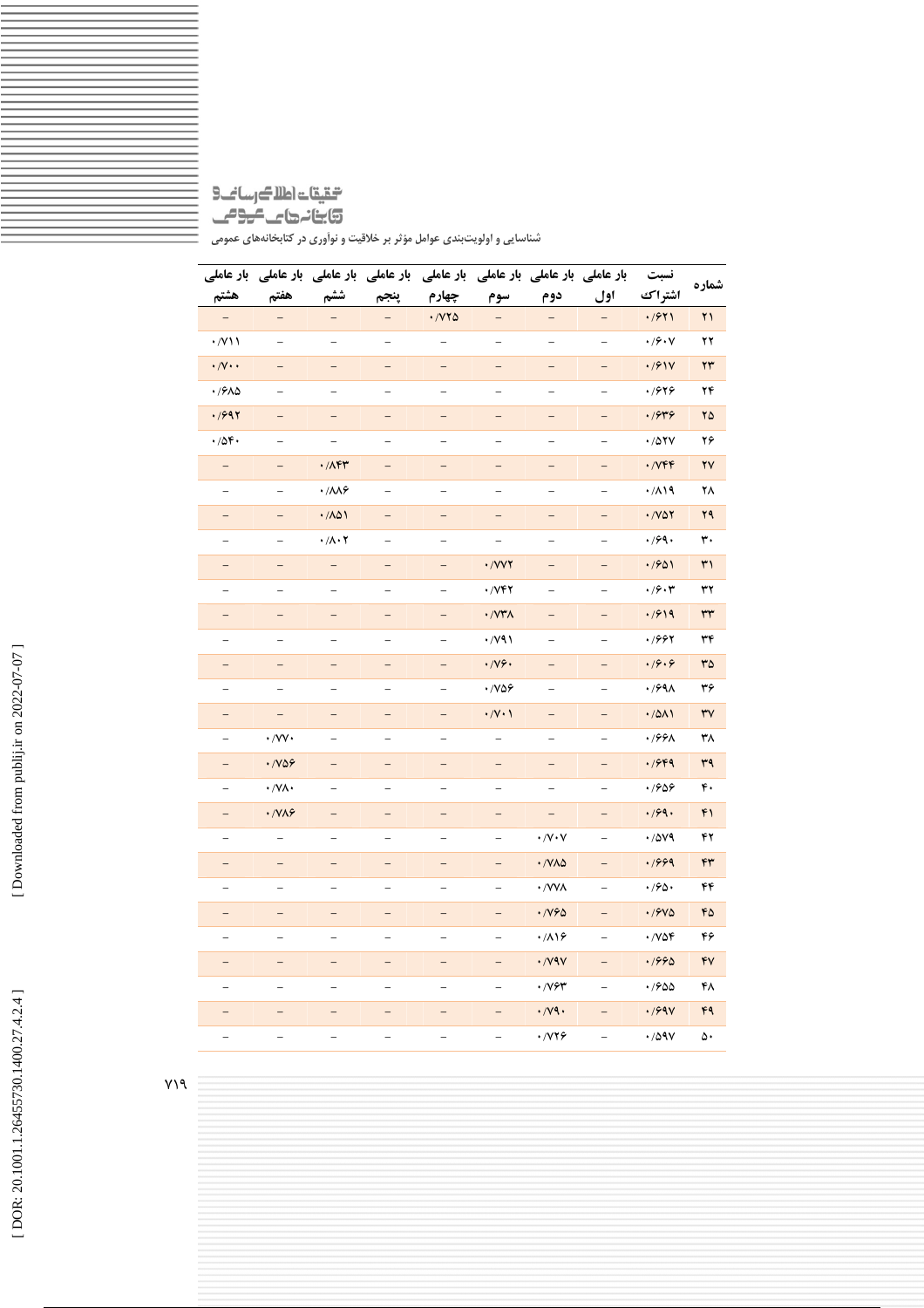التقات اطلاك رسانك **تابنانهای موص** زمستان ١۴٠٠ دوره ٢٧ شماره ۴

طبق نتایج بهدستآمده از جدول ۴، مشخص میشود که عوامل مؤثر بـر خلاقیـت و نـوآوری در کتابخانه های عمومی استان خوزستان به هشت عامل تقسیم میشوند که بهترتیب شـامل فرهنگک سازمانی، عوامل فردی و ویژگیهای شخصیتی کارکنـان، سـاختار سـازمانی، راهبـرد سـازمانی، مدیریت و رهبری سازمان، جو سازمانی، انگیزش و پاداش سازمانی و منابع سازمانی است.

نام گذاری عامل ها

در این بخش، برای نام گذاری عامل ها از مقدار بار عاملی محاسبهشده استفاده شـد و عامـل هـا در هر گروه مشخص شدند.

| بار عاملی                           | شاخص                                                                            | رديف         |
|-------------------------------------|---------------------------------------------------------------------------------|--------------|
| $\cdot$ / $V$ $\uparrow$ $\uparrow$ | وجود فرصتهاى مطالعاتي براي كاركنان كتابخانهها با هدف كشف ايدههاي جديد           |              |
| 747.                                | وجود نظام بررسی و پذیرش پیشنهادهای جدید در کتابخانهها                           | ۲            |
| · /VAV                              | انتقال تجارب از طریق بازدیدها و برگزاری کارگاههای مشترک برای کارکنان کتابخانهها | ٣            |
| $\cdot$ / $\vee\uparrow$ 9          | تحمل شکستها و اشتباهات کارکنان حین اجرای ایده و روشهای نو از سوی مدیران         | ۴            |
| $\cdot$ / $V$ $V$ $\circ$           | دعوت كتابخانهها از صاحبان ايده براى ارائهٔ ايدهها                               | ۵            |
| $\cdot$ /VQQ                        | پذیرش اختلاف نظرهای کاری میان کارکنان کتابخانهها                                | ۶            |
| $\cdot$ / $\gamma$                  | بهاشتراک گذاری اطلاعات در میان کارکنان کتابخانهها                               | $\checkmark$ |
| $\cdot$ /991                        | شناسایی فرصتها و ایدههای نوآورانه از طریق بررسی رقبا و پایش محیطهای اطلاعاتی    | ٨            |
| · /VFA                              | بهرهگیری مستمر کتابخانهها از دانش، توانایی و هنر کارکنان خود                    | ٩            |
| $\cdot$ / $\vee$ $\circ$ $\circ$    | يادگيري مستمر كاركنان كتابخانهها                                                | ١٠           |

جدول ۵. متغیرهای بارگذاریشده در عامل اول (فرهنگ سازمانی)

با توجه به دادههای جدول ۵، عامل فرهنگ سازمانی متشکل از ده شاخص بوده که در ایـن میـان بیشترین و کمترین میـزان بـار عـاملی بـهترتیـب مربـوط بـه مؤلفـههـای «انتقـال تجـارب از طریـق .<br>بازدیدها و بر گزاری کارگاه های مشترک برای کارکنـان کتابخانـه هـا» و «شناسـایی فرصـت هـا و ایدههای نوآورانه از طریق بررسی رقبا و پایش محیطهای اطلاعاتی» است.

 $YY.$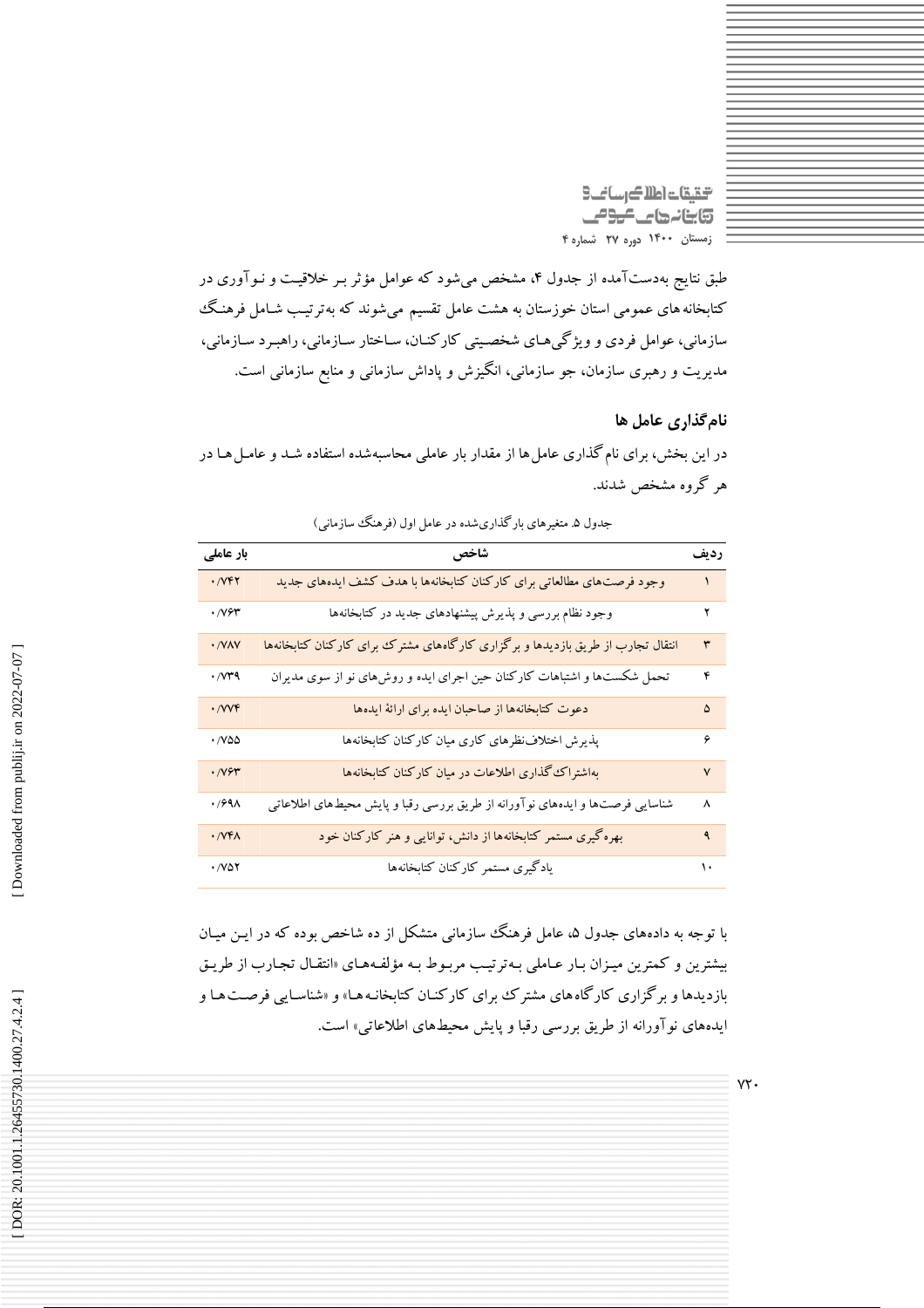### التالي كالعام لتيقت **تابنانداس مومی** شناسایی و اولویتبندی عوامل مؤثر بر خلاقیت و نوآوری در کتابخانههای عمومی

| بار عاملی                        | شاخص                                                                        | رديف         |
|----------------------------------|-----------------------------------------------------------------------------|--------------|
| $\cdot$ / $V\cdot V$             | برخورد کارکنان کتابخانه با ابهامهای شغلی بهمثابهٔ یک فرصت                   |              |
| $\cdot$ / $\sqrt{\lambda\Delta}$ | پرهیز کارکنان از انجام کارهای روزمره و تکراری                               | ۲            |
| · / VV A                         | عدم پایبندی به عادات و وجود انعطاف در رفتار کارکنان کتابخانه                | ٣            |
| $\cdot$ / $V90$                  | ریسک پذیری کارکنان در اجرای ایدههای جدید و روشهای ناشناخته                  | ۴            |
| .719                             | اعتمادبهنفس کارکنان کتابخانه در ارائه و اجرای ایدههای جدید                  | ۵            |
| $\cdot$ / $\vee$ 9 $\vee$        | تحمل ابهام و شک توسط کارکنان کتابخانه در برخورد با مسائل و مشکلات کاری جدید | ۶            |
| 7471 .                           | صبر و شکیبایی کارکنان کتابخانه در اجرای ایده و عمل خلاق                     | $\mathsf{V}$ |
| $\cdot$ /v٩ $\cdot$              | انگیزهٔ فردی کارکنان برای متمایز بودن از دیگران در اندیشه و تفکر            | ٨            |
| · /VY9                           | قابلیت انطباق کارکنان کتابخانه در مواجهه با وضعیتهای ناشناخته               | ٩            |
|                                  |                                                                             |              |

جدول ۶. متغیرهای بارگذاریشده در عامل دوم (عوامل فردی و ویژگیهای شخصیتی کارکنان)

همان طور که دادههای جدول ۶ نشان میدهد، عامل ویژگیههای شخصیتی دارای نـه شـاخص است که بیشترین میزان بار عاملی در این میان مربوط به مؤلفهٔ »اعتمادبـهنفـس کارکنـان کتابخانـه در ارائه و اجرای ایده های جدیـد» و کمتـرین مقـدار مربـوط بـه «برخـورد کارکنـان کتابخانـه بـا ابهامهای شغل<sub>ی</sub> بهمثابهٔ یک<sup>ی</sup> فرصت» است.

| بار<br>عاملي             | شاخص                                                                                             | رديف         |
|--------------------------|--------------------------------------------------------------------------------------------------|--------------|
| $\cdot$ /VVY             | افزایش ارتباطات افقی و کاهش سلسلهمراتب عمودی در ساختار مدیریت کتابخانهها                         |              |
| 7۳۲ ۰                    | وجود شرح شغل۵ای منعطف و گردش شغلی کارکنان در کتابخانهها                                          | ۲            |
| $\cdot$ / $VT$ $\wedge$  | همکاری با سایر کتابخانهها و سازمانها در زمینهٔ خلاقیت و نوآوری                                   | ٣            |
| $\cdot$ / $\vee$ 9)      | وجود استقلال، حق تصمیم گیری و اختیار عمل برای کارکنان کتابخانهها                                 | ۴            |
| $\cdot$ /V۶ $\cdot$      | کاهش رسمیت و قوانین محدودکننده در ساختار کتابخانهها                                              | ۵            |
| $\cdot$ /VQG             | تعریف جایگاه شغلی مبتنی بر مهارت و تخصص برای هریک از کارکنان کتابخانهها                          | ۶            |
| $\cdot$ / $\vee$ $\cdot$ | وجود نظام گزارش گیری از فرایندهای انجام فعالیت، هم سو با توسعهٔ خلاقیت و نوآوری در<br>كتابخانهها | $\checkmark$ |

جدول ۷. متغیرهای بارگذاری شده در عامل سوم (ساختار سازمانی)

 $YY$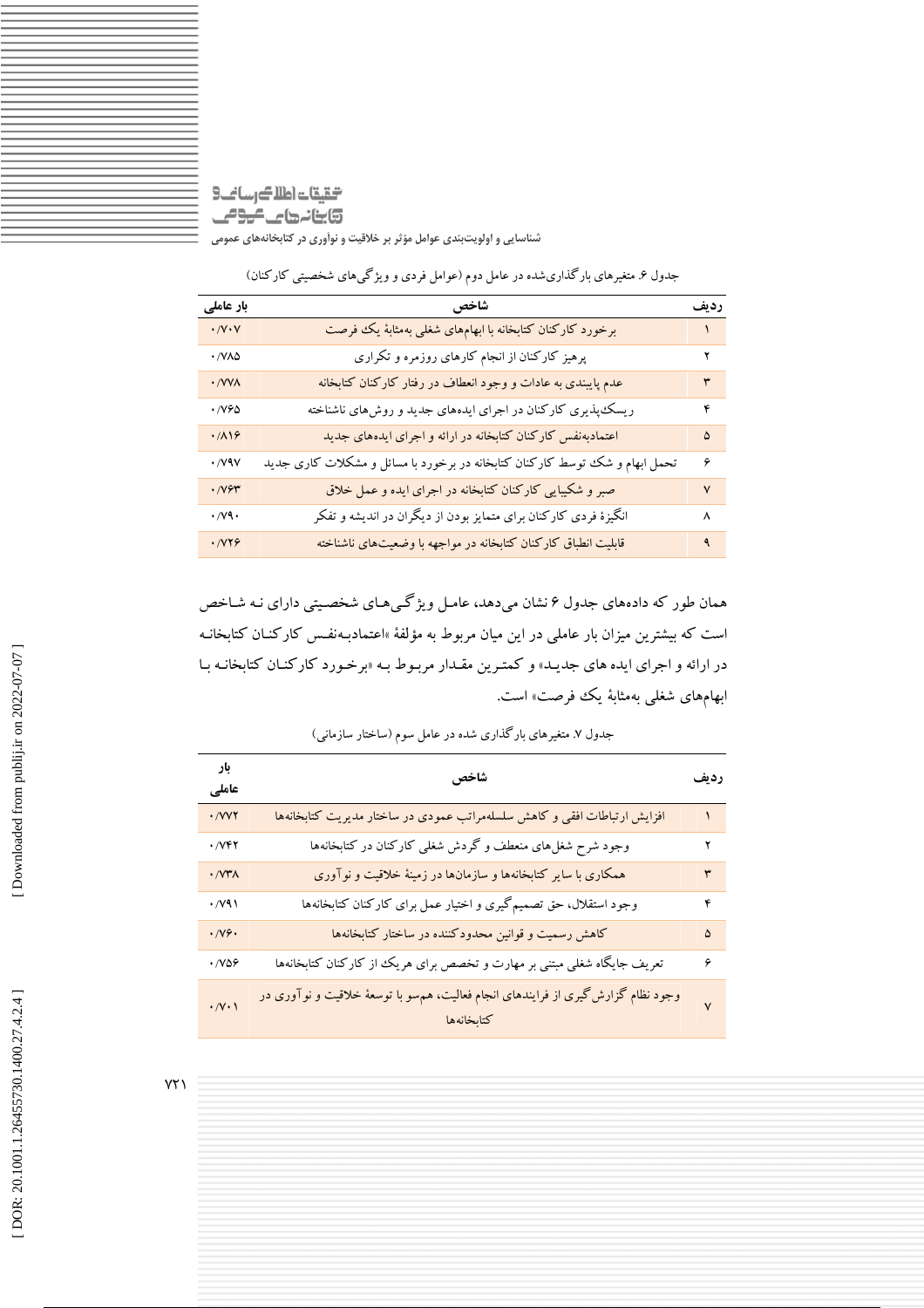التقات اطلاك رسانك **تابنانهای مومی** زمستان ۱۴۰۰ دوره ۲۷ شماره ۴

همان طور که اطلاعات جدول ۷ نشان میدهد، عامـل سـاختار سـازمانی هفـت شـاخص دارد کـه در این میان بیشترین میزان بار عاملی مربوط به مؤلفهٔ «وجود استقلال، حق تصمیم گیـری و اختیـار عمل برای کارکنان کتابخانهها» و کمتـرین میـزان بـه «وجـود نظـام گـزارش گیـری از فراینـدهای انجام فعالیت، هم سو با توسعهٔ خلاقیت و نوآوری در کتابخانهها» اختصاص دارد.

| بار<br>عاملي                     | شاخص                                                                                       | رديف |
|----------------------------------|--------------------------------------------------------------------------------------------|------|
| .708                             | پرداختن به فعالیتهای خلاقانه و نوآورانه بهعنوان بخشی از مأموریت کتابخانهها                 |      |
| $\cdot$ / $\vee$ $\circ$ $\circ$ | وجود اهداف روشن براى ايجاد رفتار نوآورانه در كاركنان كتابخانه                              |      |
| $\cdot/\Lambda$                  | تیمهسازی و تلاشهای تیمی در راستای پیگیری طرحها و فعالیتهای خلاق در کتابخانهها              | ٣    |
| ۰/۷۶۶                            | توسعهٔ ایدههای جدید برگرفته از پیشنهادهای ارائهشده توسط کاربران کتابخانهها                 | ۴    |
| $\cdot$ / $\vee$                 | برگزاری دورههای آموزش رسمی بهمنظور تسهیل و اشاعهٔ خلاقیت و نوآوری در کارکنان<br>كتابخانهها | ۵    |
| $\cdot$ / $\vee\vee\wedge$       | استقرار نظامی برای مدیریت فرایندها بهمنظور توسعهٔ خلاقیت و نوآوری در کتابخانهها            | ۶    |

جدول ۸ متغیرهای بارگذاریشده در عامل چهارم (راهبرد سازمانی)

همان طور که اطلاعات جدول ۸ نشان میدهد، عامل راهبرد سازمانی دارای شـش شـاخص اسـت که در این میان مؤلفهٔ »تیمسازی و تلاشهای تیمی در راستای پیگیری طرحها و فعالیتهای خلاق در کتابخانهها» بیشترین میزان بار عاملی و «برگزاری دورههای آموزش رسـمی بـهمنظـور تسـهیل و اشاعهٔ خلاقیت و نوآوری در کارکنان کتابخانهها» کمترین بار عامل<sub>ی</sub> را به دست آوردند.

| بار<br>عاملي             | شاخص                                                                                            | رديف |
|--------------------------|-------------------------------------------------------------------------------------------------|------|
| $\cdot$ / $V$ $\uparrow$ | اتخاذ سبک تصمیم گیری مشارکتی توسط مدیر کتابخانه بهمنظور حل مسائل و چالش های<br>-<br>كتابخانه    |      |
| .7999                    | تفویض اختیار از سوی مدیر به کارکنان کتابخانه                                                    |      |
| $\cdot$ /VA)             | حمایت مدیران از تخصص، شایستگیها و خلاقیت کارکنان کتابخانه                                       | ٣    |
| $\cdot$ / $\sqrt{95}$    | ایجاد انگیزه توسط مدیر در کارکنان کتابخانه برای اعمال روش۵ای خلاقانه در انجام وظایف             | ۴    |
| $\cdot/\Lambda$ ۲.       | آیندهنگری مدیران کتابخانه و خلق ایدههای بیشتر در ارتباط با تأمین نیازهای آتی و جاری<br>كاربر ان |      |

جدول ۹. متغیرهای بارگذاریشده در عامل پنجم (مدیریت و رهبری سازمان)

 $Y\Upsilon\Upsilon$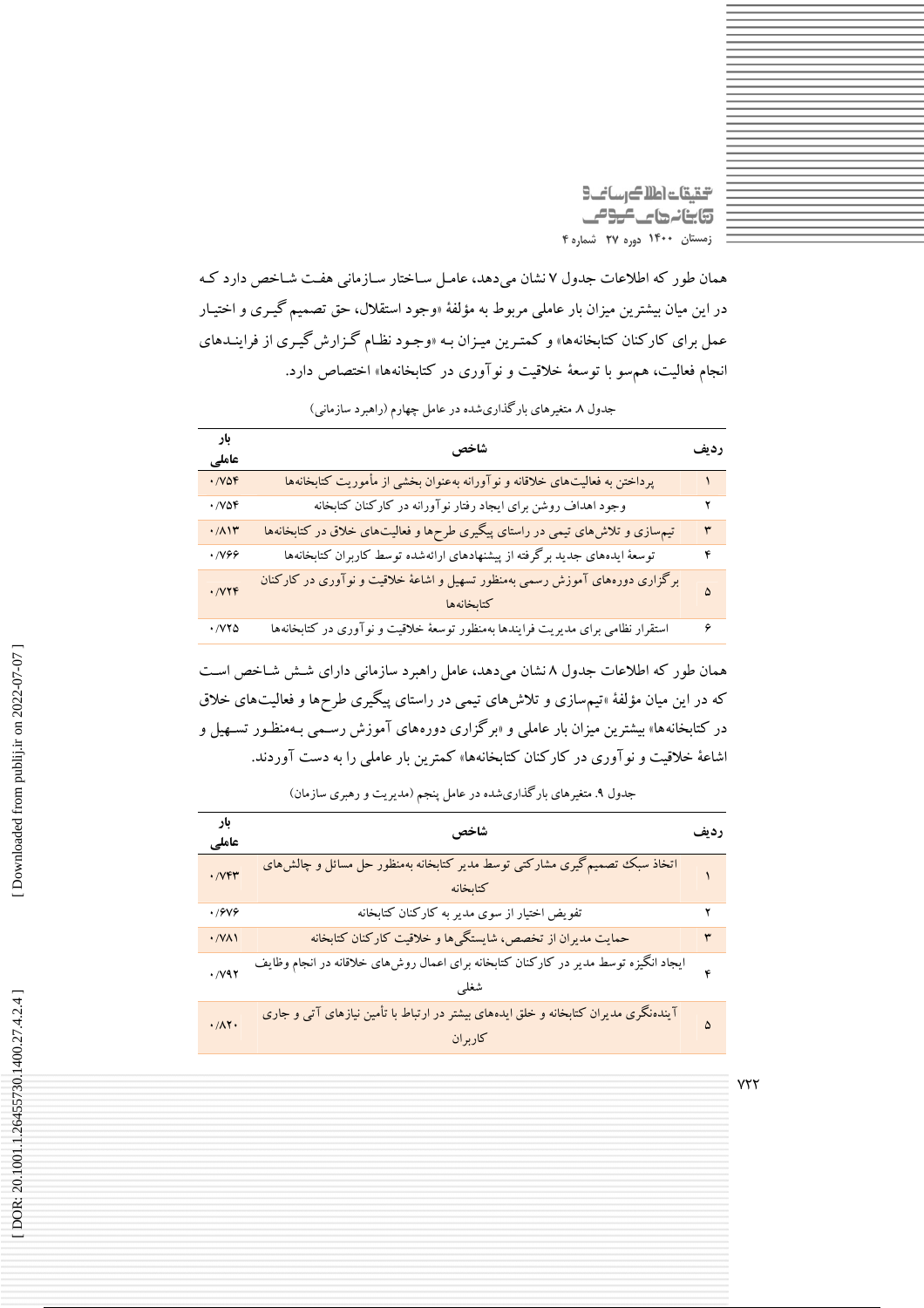التالي كالعام لتيقت **تابنانهای موص** شناسایی و اولویتبندی عوامل مؤثر بر خلاقیت و نوآوری در کتابخانههای عمومی

با توجه به دادههای جدول ۹، عامل مدیریت و رهبری سازمان از پـنج شـاخص تشـکیل شـده کـه بیشترین و کمترین میزان بار عاملی بهترتیب مربوط به مؤلفههای «آیندهنگری مـدیران کتابخانـه و خلـق ايـدههـاي بيشـتر در ارتبـاط بـا تـأمين نيازهـاي آتـي و جـاري كـاربران» و «اتخـاذ سـبك تصمیم گیری مشارکتی توسط مدیر کتابخانه برای حل مسائل و چالش های کتابخانه» است.

| بار عاملی                     | شاخص                                                                        | رديف |
|-------------------------------|-----------------------------------------------------------------------------|------|
| $\cdot$ / $\wedge$ $\uparrow$ | پشتیبانی همکاران از پیادهسازی و اجرای ایدههای خلاق یکدیگر در کتابخانهها     |      |
| $\cdot$ / $\Lambda\Lambda$ ۶  | تمایل کارکنان به تغییر، پیشرفت و ارتقای کتابخانهها                          |      |
| .701                          | همکاری کارکنان با یکدیگر در هنگام مواجه شدن با مشکلات و چالش های کتابخانهها | ٣    |
| $\cdot/\Lambda\cdot Y$        | وجود محیط کاری صمیمی و آرام در کتابخانهها                                   |      |

جدول ۱۰. متغیرهای بارگذاریشده در عامل ششم (جو سازمانی)

همان طور که اطلاعات جدول ۱۰ نشان می0هـد، مؤلفـهٔ «تمایـل کارکنـان بـه تغییـر، پیشـرفت و ارتقای کتابخانهها» از میان متغیرهای مربوط به عامل جـو سـازمانی، دارای بیشـترین بـار عـاملی و مؤلفهٔ «وجود محیط کاری صمیمی و آرام در کتابخانهها» کمتـرین میـزان بـار عـاملی را بـه خـود اختصاص داده است.

جدول ۱۱. متغیرهای بارگذاریشده در عامل هفتم (انگیزش و پاداش سازمانی)

| بار عاملی                    | شاخص                                                                                 | رديف |
|------------------------------|--------------------------------------------------------------------------------------|------|
| $\cdot$ / $\vee$ $\vee$      | اعطای امتیاز ویژه به کارکنان خلاق در کتابخانهها                                      |      |
| $\cdot$ /VQ&                 | وجود سیستم پاداش عادلانه، انعطاف پذیر، متغیر و مبتنی بر عملکرد در کتابخانهها         |      |
| $\cdot$ / Y $\wedge$ $\cdot$ | حمایت معنوی از کارکنان نوآور و فعال در کتابخانهها                                    |      |
| $\cdot$ /VAS                 | استفاده از برنامههای تشویقی و انگیزشی در راستای توسعهٔ خلاقیت و نوآوری در کتابخانهها |      |

با توجه به جدول ۱۱ کـه نشـاندهنـدهٔ میـزان بـار عـاملی متغیرهـای موجـود در عامـل انگیـزش و پاداش سازمانی است، بیشترین بـار عـاملی مربـوط بـه مؤلفـهٔ «اسـتفاده از برنامـههـای تشـویقی و انگیزشی در راستای توسعهٔ خلاقیت و نوآوری در کتابخانهها» و کمترین بار عاملی در این گـروه از عوامل مربوط به مؤلفهٔ «وجود سیستم پاداش عادلانه، انعطاف پذیر، متغیـر و مبتنـبي بـر عملکـرد در کتابخانهها» است.

 $YYY$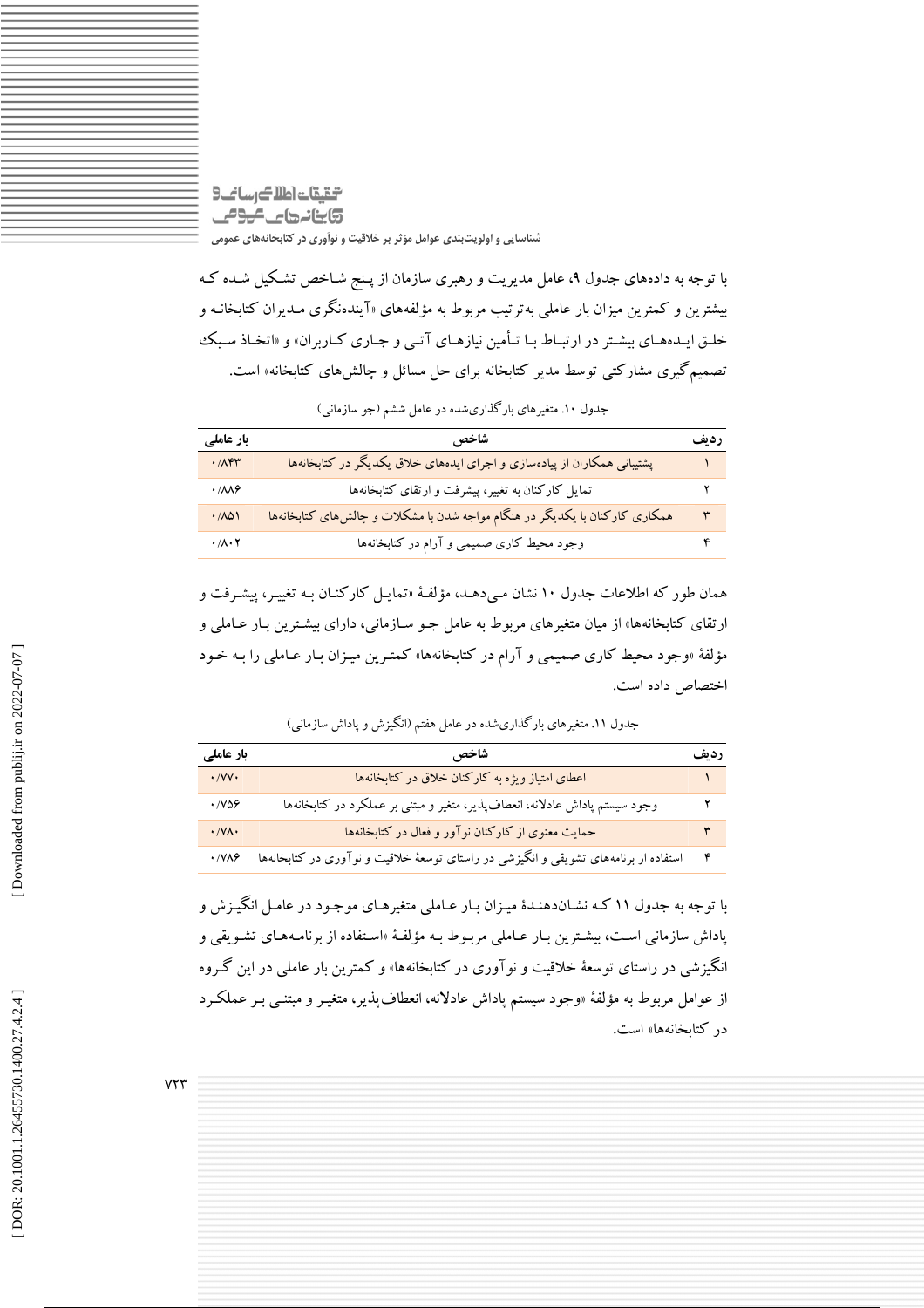التقات اطلاك رسانك 5)ينانهاي مومي زمستان ١۴٠٠ دوره ٢٧ شماره ۴

|  |  |  |  |  |  | جدول ۱۲. متغیرهای بارگذاریشده در عامل هشتم (منابع سازمانی) |  |  |  |  |  |
|--|--|--|--|--|--|------------------------------------------------------------|--|--|--|--|--|
|--|--|--|--|--|--|------------------------------------------------------------|--|--|--|--|--|

| بار عاملی                  | شاخص                                                                            | رديف           |
|----------------------------|---------------------------------------------------------------------------------|----------------|
| $\cdot$ /V $\prime$        | تخصیص منابع مالی کافی به ایدهها و نوآوریهای کارکنان کتابخانه                    |                |
| $\cdot/\sqrt{\cdot}$       | تأمين منابع اطلاعاتي موردنياز و مرتبط با حوزة كارى كاركنان كتابخانهها           | ۲              |
| $\cdot$ / $9\lambda\Delta$ | به کارگیری کارکنان دارای تخصص، دانش و صلاحیت حرفهای در کتابخانهها               | ٣              |
| .7997                      | تأمین زیرساختهای فناورانهٔ مناسب و جدید برای پیادهسازی ایدههای نو در کتابخانهها | $\mathfrak{r}$ |
| .709.                      | اختصاص زمان کافی در کتابخانهها به تفکر در زمینهٔ راهحل های رفع مشکلات           | ۵              |

همان طور که از نتایج مندرج در جدول ۱۲ برداشت میشود، بار عـاملی مؤلفـهٔ «تخصـیص منـابع مالی کافی به ایدههـا و نـوآوری،هـای کارکنـان کتابخانـه» بیشـتر از سـایر متغیرهـای عامـل منـابع سازمانی و همچنین بار عـاملی مؤلفـهٔ «اختصـاص زمـان کـافی در کتابخانـههـا بـه تفکـر در زمینـهٔ راه حل های رفع مشکلات» کمتر از میزان بار عاملی سایر متغیرهای این عامل است.

یرسش های **پژوه**ش

پرسش اول: عوامـل مـؤثر بـر خلاقیـت و نـوآوری در کتابخانـه هـای عمـومی از دیـدگاه كتابداران كتابخانههاي عمومي استان خوزستان كداماند؟

عوامل مؤثر بر خلاقیت و نوآوری ابتدا از طریق مطالعهٔ تحلیلی متون، بهره گیـری از نظـرات خبرگان و متخصصان و تحلیل اکتشافی شناسایی شد که نتایج در جدول ۱۳ ارائه شده است.

| t-value           | ضريب استاندارد | عامل                                 |
|-------------------|----------------|--------------------------------------|
| $\Lambda$ / $VFA$ | .709           | فرهنگ سازمانبي                       |
| 9/8V              | $\cdot$ /5)    | مدیریت و رهبری سازمان                |
| F/9V              | .797           | راهبر د سازمانی                      |
| $F/1V\Delta$      | ۰/۳۸           | منابع سازمانبي                       |
| $T/\Delta T$      | $\cdot$ /۳۳    | جو سازمان <sub>ی</sub>               |
| 9/049             | .701           | ساختار سازمانى                       |
| 0/179             | .75            | انگیزش و پاداش سازمانی               |
| V/YAA             | ۱۵۹            | عوامل فردی و ویژگیهای شخصیتی کارکنان |

جدول ۱۳. نتایج حاصل از یافتههای تحلیل عاملی عوامل مؤثر بر خلاقیت و نوآوری

 $YYf$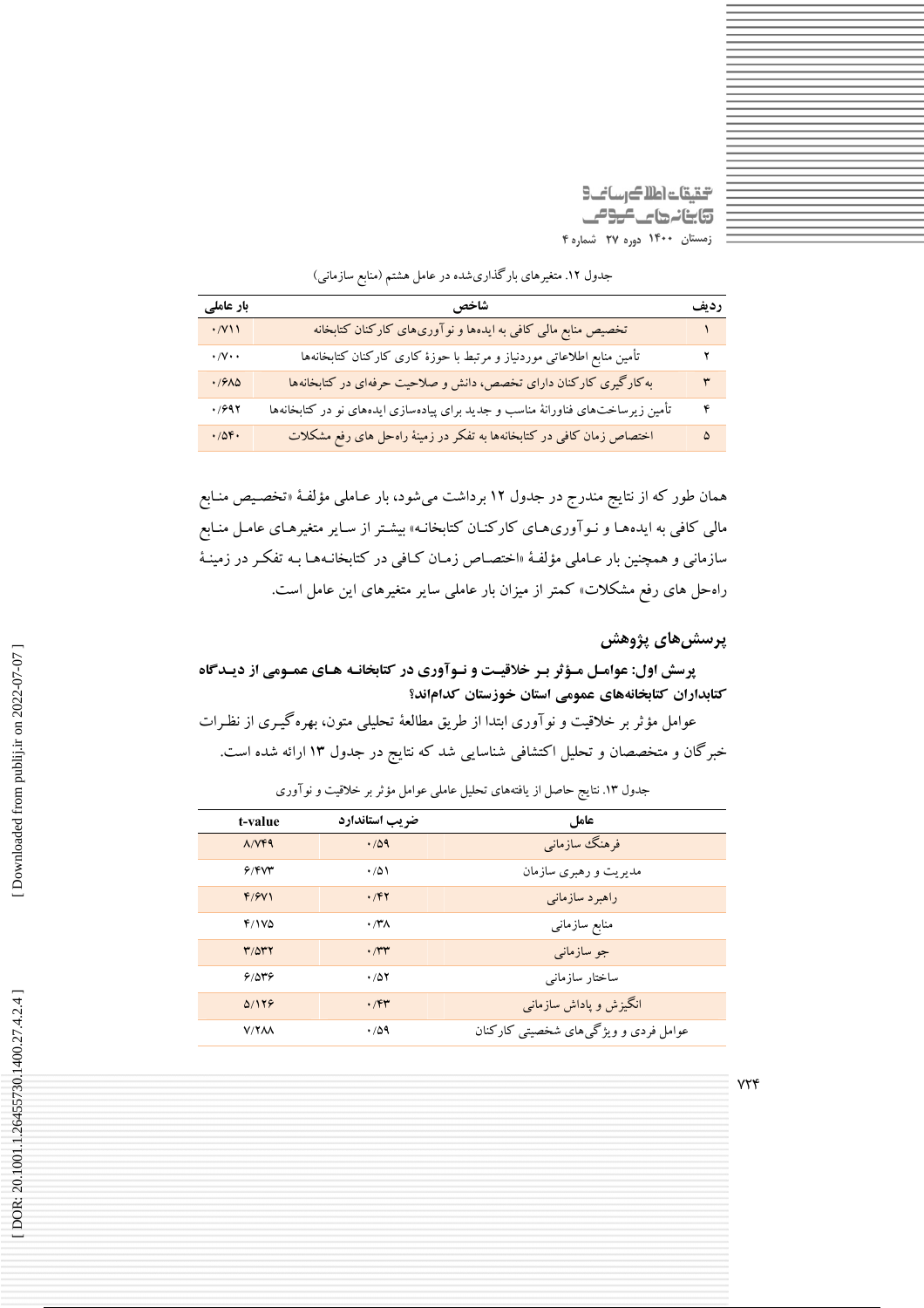التقيقات اطلاك رساني 3 **تابنانهای موص** شناسایی و اولویتبندی عوامل مؤثر بر خلاقیت و نوآوری در کتابخانههای عمومی

نتایج تحلیل عاملی مندرج در جدول ۱۳ نشان میدهد که عوامل مؤثر بـر خلاقیـت و نـوآوری در کتابخانههای عمومی استان خوزستان شامل ۸ عامـل اسـت کـه بـهترتیـب عبـارت|نـد از: فرهنـگ سازمانی، عوامل فردی و ویژگیهای شخصیتی کارکنـان، سـاختار سـازمانی، راهبـرد سـازمانی، مديريت و رهبري سازمان، جو سازماني، انگيزش و ياداش سازماني و منابع سازماني.

پرسش دوم: عوامـل مـؤثر بـر خلاقيـت و نـوآوري در كتابخانـههـاي عمـومي از ديـدگاه كتابداران كتابخانههاي عمومي استان خوزستان به ترتيب اهميت كداماند؟

نتایج حاصل از الگوی برازشدادهشده در جدول ۱۴ ارائـه شـده و ضـریب تـأثیر هریـک از عوامل به ترتیب اولویت در این جدول درج شده است.

| ضريب تأثير (β)      | عوامل اصلى                           | اولويت |
|---------------------|--------------------------------------|--------|
| .709                | فرهنگ سازمانی                        |        |
| ۱۵۹                 | عوامل فردی و ویژگیهای شخصیتی کارکنان | ۲      |
| .70Y                | ساختار سازمانبي                      | ٣      |
| ۱۵۱۰                | مدیریت و رهبری سازمان                | ۴      |
| .75                 | انگیزش و پاداش سازمانبی              | ۵      |
| .797                | راهبرد سازماني                       | ۶      |
| $\cdot$ /۳ $\wedge$ | منابع سازمانى                        | $\vee$ |
| $\cdot$ /۳۳         | جو سازمان <sub>ی</sub>               | ٨      |

جدول ۱۴. بررسی میزان تأثیر گذاری عوامل مؤثر بر خلاقیت و نوآوری

با توجه به نتایج بهدستآمـده و دادههـای موجـود در جـدول ۱۴، دو عامـل فرهنـگ سـازمانی و عامل فردی و ویژگیهای شخصیتی با بیشترین میزان ضـریب تـأثیر، معـادل ۰/۵۹ در میـان هشـت عامل دیگر در اولویت اول قبرار دارنید. شبایان ذکیر است کیه این دو عامل از دیپدگاه نمونیهٔ پژوهش دارای ضریب تأثیر برابـر بـودهانـد. همچنـین، از دیـدگاه نمونـهٔ پـژوهش، ایـن دو عامـل دارای بیشترین میـزان تـأثیر بـر خلاقیـت و نـوآوری در کتابخانـههـای عمـومی اسـتان خوزسـتان هستند. سیس، عامل سـاختار سـازمانی بـا ضـریب تـأثیر ۰/۵۲ در اولویـت دوم، عامـل مـدیریت و رهبری سازمانی با ضریب تأثیر ۰/۵۱ در اولویت سوم، عامل انگیزش و پـاداش سـازمانی بـا میـزان ضریب تأثیر ۰/۴۳ در اولویت چهارم، عامـل راهبـرد سـازمانی بـا ضـریب تـأثیر ۰/۴۲ در اولویـت

 $YY\Delta$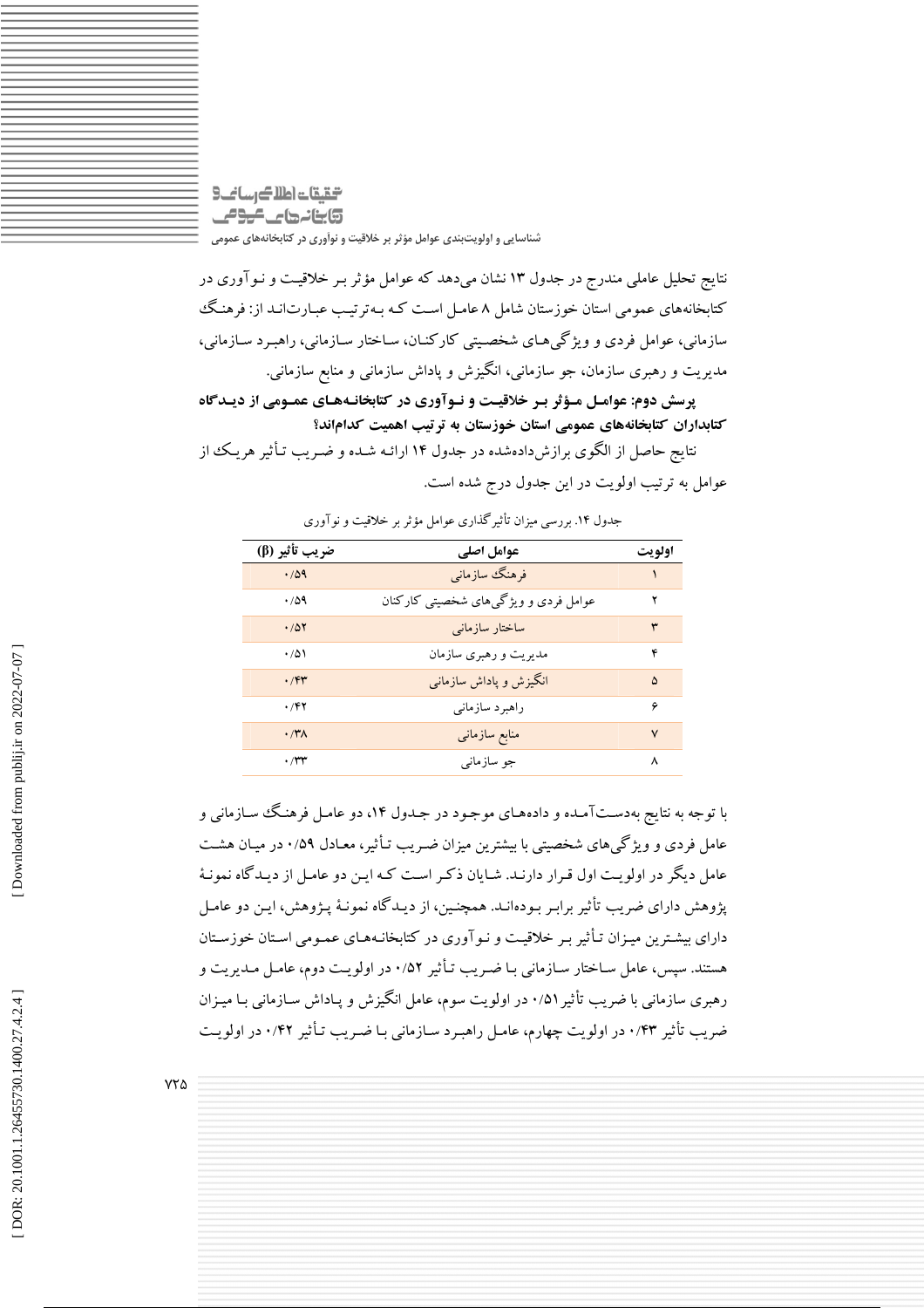التالي كالعام تقيقت **تابنانهای موص** زمستان ١۴٠٠ دوره ٢٧ شماره ۴

پنجم، عامل منابع سازمانی با ضریب تأثیر ۰/۳۸ در اولویت ششم، و عامل جو سازمانی بـا ضـریب تأثیر ۰/۳۳ در اولویت هفتم قرار گرفتهاند.

### بحث و نتيجه گيري

در یژوهش حاضر، بُعد فرهنگ سازمانی بهعنـوان یکـبی از عوامـل مـؤثر بـر خلاقیـت و نـوآوری شناسایی شد. در همین راستا، یژوهش های دیگری نظیر دایـس (۲۰۰۴)، والتـون (۲۰۰۸)، کـاونی (۲۰۰۸)، کاسـتگليونه (۲۰۰۸)، برگــارو داليــا (۲۰۱۰)، يوشــي چــوهي (۲۰۱۴)، ايــونر (۲۰۱۵)، بیراگس (۲۰۱۵)، سعود و بحیـه (۲۰۱۷)، و کلونیـاری و همکـاران (۲۰۱۸) نیـز دریافتنـد عامـل فرهنگ سازمانی محرکبی اساسبی در تقویت قـوای خلاقیـت و نـوآوری در کتابخانـههـا اسـت؛ چراکـه یـک فرهنـگ سـازمانی سـالـم و مطلـوب از منـابع انسـانی، آزادی عمـل و توانمندسـازی کارکنان و یادگیری مستمر آنان حمایت می کند. چنین سـازمانی بـا اختصـاص درجـهٔ خاصـی از قدرت تصمیم گیری و آزادی عمل به کارکنان و تفویض اختیار بـهصـورت غیرمتمرکـز بـه خلـق نوآوری و استقرار خلاقیت در ارکان خود کمک می کند.

ویژگیهای شخصیتی بهعنوان یکی از عوامل مؤثر بر خلاقیت و نـوآوری در ایـن پـژوهش .<br>شناسایی شـد. بررسـی هـا نشـان داد پـژوهش هـای دیگـری نیـز ویژگـی هـای فـردی کتابـداران را .<br>بهعنوان مبنا و اساس خلاقیت و نو آوری در عرصهٔ سازمانی کتابخانهها معرفی کـردهانــد. مـواردی نظیر پژوهش هـای دایـس (۲۰۰۴)، کاسـتگلیونه (۲۰۰۸)، بر گـار و دالیـا (۲۰۱۰)، جنتـ; (۲۰۱۲) و سعود و بحیه (۲۰۱۷) این بُعد را بهعنوان شاخصی مـؤثر معرفـی کـرده و دریافتـهانـد افـراد دارای سبک شناختی نـو آور نسـبت بـه کارکنـانی دارای سـبک شـناختی انطبـاقی، خـلاق تـر هسـتند. از .<br>مشخصههای بارز سازمانهایی کـه فرهنـگ نـوآوری در آنهـا حـاکم باشـد ایـن اسـت کـه ایـن .<br>سازمانها آزمایش را تشویق می کنند و در یبی آزمایش ایـدههـای نـو روحیـهٔ تحمـل اشـتباهات و خطریذیری را در کارکنان نهادینه می کنند. تحمل و یذیرش اختلافنظر، بحث و گفتوگوی باز و تصمیم گیریهای مشارکتی از ویژگیهای دیگر مهم فرهنگ حامی نوآوری در سـازمانهـا است. در تبیین این یافته مبی تـوان گفـت کـه ویژگـی۵مـای شخصـیتی اسـت کـه تعیـین مـی کنـد کارکنان دارای ابهامهای شغلی خود چگونه برخورد کنند، تا چه حد به دنبال ایجاد نـو آوری در رویههای شغلی خود باشند و ایـدههـای جدیـدی بـه کارگیرنـد. در نتیجـه، نهـاد کتابخانـههـای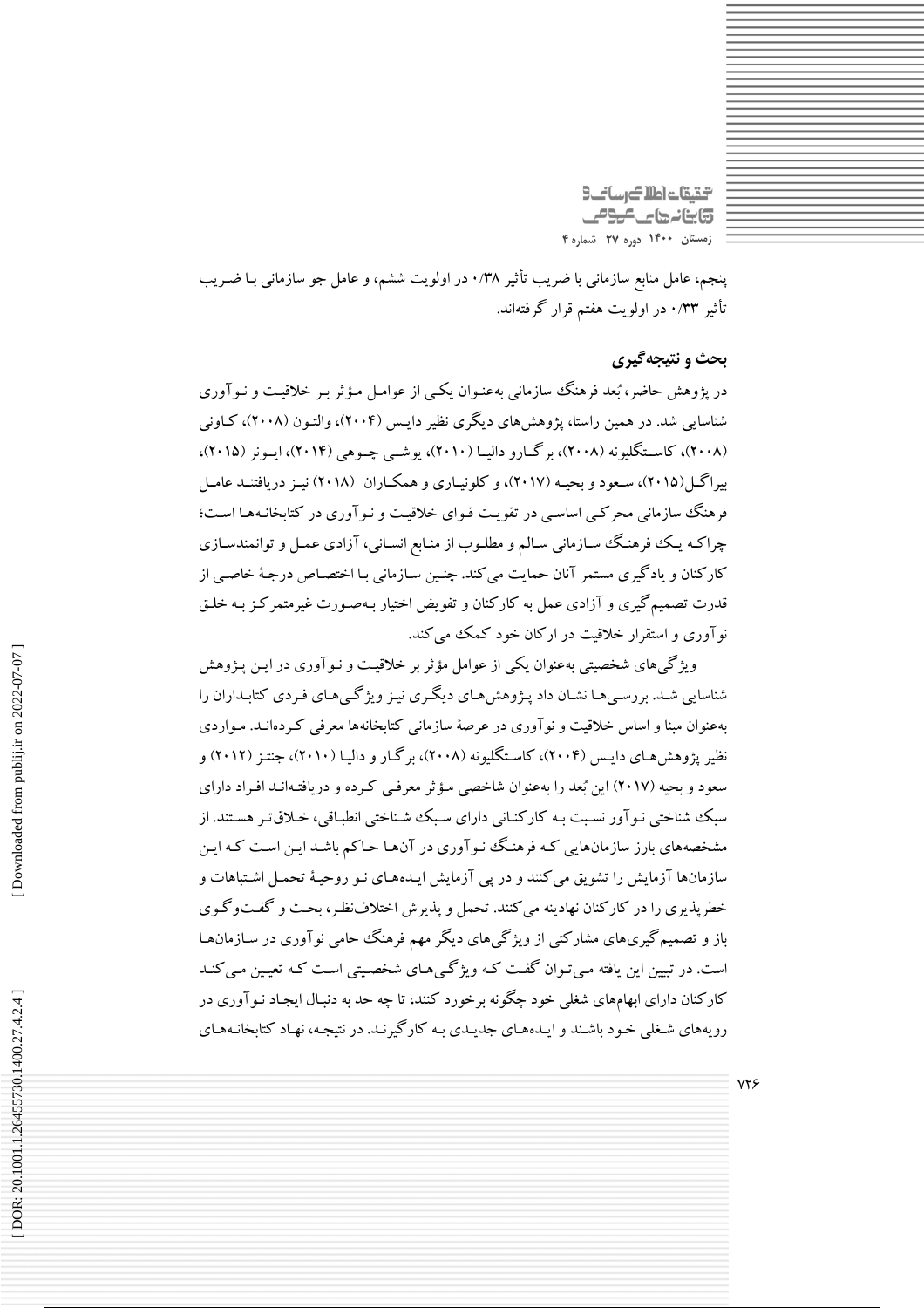التقات اطلاك رسانك **تابنانهای موص** شناسایی و اولویتبندی عوامل مؤثر بر خلاقیت و نوآوری در کتابخانههای عمومی

عمومي بهمنظور دستیابي به يک سیستم خلاق و نوآور بايـد ويژگـي،هـاي فـوق را در کارکنــان و ساز مان خود ایجادکند.

در این یژوهش، ساختار سازمانی پهعنوان یکبی از ایعـاد اثرگـذار پـر خلاقیـت و نـوآوری شناسایی شد. بررسی ها نشـان داد پـژوهش هـایی دیگـر ماننـد والتـون (۲۰۰۸)، بلـدو و همکـاران ' (۲۰۱۱)، دیـالیلو و همکـاران (۲۰۱۱)، جنتـز (۲۰۱۲)، پوشـی چـوهی (۲۰۱۴) و تـودار، ابـاذری، میرحسینی و حریری (۱۳۹۸) نیز همین نتیجه را گـزارش کـردهانـد. در تبیـین ایـن یافتـه مـیتـوان گفت که ساختار سـازمانی عـاملی مهـم در تحقـق خلاقیـت و نـو آوری سـازمانی در کتابخانـههـا است. وجود یک ساختار سازمانی برخوردار از سازماندهی ارتباطی مناسب بین واحدها و بخش ها سبب می شود کارکنـان توانـایی بهتـری در جسـتوجـو، جمـع آوری و انتشـار اطلاعـات داشته باشند. این امر بـهنوبـهٔ خـود شـانس شناسـایی و تشـخیص ایـدههـای جدیـد و فرصـتهـای نو آوری را افزایش می دهد. وجود یک ساختار سازمانی منعطف و توسعه یافتـه سـبب افـزایش در تولید و جریان یافتن ایدههای نو و همچنین بهبود پـذیرش ایـدههـا در سـازمان مـیشـود. بـر ایـن اساس، در سـازمانهـايي كـه سـاختار و سـطوح عمـودي كمتـري دارنـد، انجـام كارهـا رسـمي و متمرکز نیست و بهجای آن، قوانین و مقررات کم اما اثـربخش وجـود دارد، و ایـن سـازمانهـا از ساختار منعطفتری برخوردار بوده و نسبت به سازمانهای دارای بروکراسی بالا مستعد خلاقیت و نوآوری سـازمانی هسـتند. در نتیجـه، نهـاد کتابخانـههـای عمـومی چنانچـه بخواهـد خلاقیـت و نو آوری را در سازمان کتابخانهها گسترش دهد باید فعالیتهای گروهی را توسـعه دهـد و امکـان بهره گیری از قدرت خلاق کارکنان را در تمام سطوح سازمان به وجود آورد.

بر اساس یافتههای پژوهش، مدیریت و رهبری سازمان مبی توانـد خلاقیـت و نـوآوری را در افراد ایجاد، ترویج و تشویق کند. در مقابل، رفتار و عملکرد مدیر می تواند مانعی حیـاتی در برابـر این امر باشد. در همین خصوص، مدیریت و رهبری سازمان بهعنوان یکمی از شـاخص هـای مـؤثر سر خلاقیت و نیو آوری بررسے شـد. در پـژوهش هـای دیگـر، سـیدکور (۲۰۰۷)، کاسـتگلبونه (۲۰۰۸)، استو جنبوا (۲۰۱۰)، میایمون و سینکلز ۲۰۱۰)، کلونساری و همکیاران (۲۰۱۸) و تودار، اباذری، میرحسینی و حریری (۱۳۹۸) نیز به اهمیت سبک میدیریت و رهبری بیر خلاقیت

**YTY** 

<sup>2.</sup> Diliello, Houghton & dawley 1. Bledow, fres &muller 3. Stojanova

<sup>4.</sup> Maimone & Sinclaire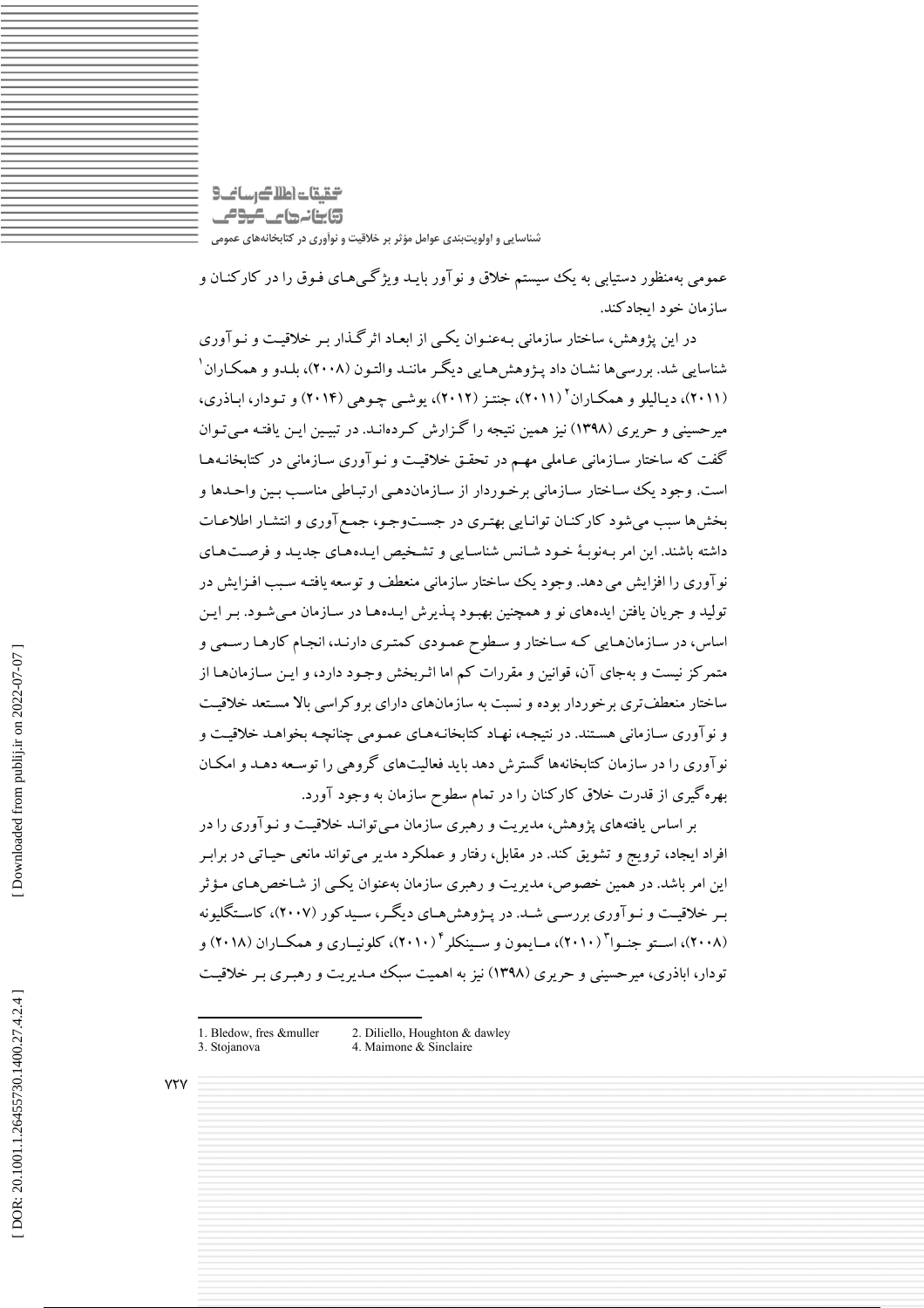گیقات اطلاک رسانگ **تابنانهای موص** زمستان ۱۴۰۰ دوره ۲۷ شماره ۴

و نو آوري پرداختهاند. در تبيين اين يافته، مي توان گفت كه كيفيت ارتباط بين مـديران سـازمان و کارکنان نیز با میزان خلاقیت و نوآوری آنان ارتباط مثبت دارد، به این صورت کـه مـدیرانی کـه از تواناییهای کارکنان خود انتظار بالایی دارند در افزایش بهرهوری کارکنان نقشی بسـزا دارنـد. در نتیجه، مدیران شاغل در نهاد کتابخانیههای عمومی، پیمنوان میدیرانی خیلاق، بایید فضایی ایجاد کنند که ضمن داشتن خلاقیت فردی، افراد سازمان را نیز برای خلاقیت، اجـرای ایـدههـا و به بارآوردن نوآوری ترغیب کننـد. چنـین فضـایی از فعالیـتهـای کـاری یکنواخـت و روزمـره جلوگیری می کند. در حقیقت، مدیر بهنحوی تفویض اختیار می کند تا هر یک از کارکنـان خـود بتوانند مشکل خودشان را حل کنند و دارای اختیارات و استقلال شغلی باشـند. انتظـار مـی(ود در محیطبی کـه کارکنـان یـک سـازمان بـهراحتـی بـه تفکـر مـیپردازنـد و جرئـت ابـراز نظـرات و پیشنهادهای خود را دارند، بهتدریج شاهد رشد خلاقیت و نوآوری باشیم.

در تبیین نتایج حاصل از یافتههای پژوهش، میتوان گفت که راهبرد مناسب سـازمانی یکـی از مؤثرترین عوامـل مشـوق خلاقیـت و نـوآوری در کتابخانـههـا اسـت. جنتـز (۲۰۱۵)، و کـاونـی (۲۰۰۸) یافتههایی مشابه با یژوهش حاضر داشتهاند. مدیران عالمی در سازمانها از قـدرت و اختیـار خلق راهبردهایی که منجر به نوآوری شود برخوردار هستند. در همین راستا، نهـاد کتابخانـههـای عمومی چنانچه بهدنبال گسترش و ارتقای فرهنگ خلاقیت و نـو آوری در سـازمان خـود باشـد، بايـد راهبـردهـايي خـلاق، نـوآور، تهـاجمي و كـارآفرين كـه معطـوف بـه آينـدهانـد در مقابـل راهبردهای دفاعی و واکنشی که به حفظ موقعیت گذشتهٔ سازمان تمایل دارند اتخاذ کنـد. وجـود اهداف روشن، کمّی، باثبات و همچنین آزادی در دستیابی بـه آن\ما، تفکـر راهبـردک در مقابـل برنامـهريـزي راهبـردك، درك چشـمانـداز، رسـالت و اهـداف توسـط كاركنـان، كـاربرگرايي (مشتری گرایی) در رسالت و چشمانداز، انعکاس خلاقیت و نـوآوری در رسـالت و چشـمانـداز، داشتن چشمانداز مشترک، تغییـر محـور هیجـانانگیـز و دسترسـی کارکنـان بـه سـنجش نتـایج از مهم ترین مشخصههای راهبردهای سازمانی حـامی نـوآوری و خلاقیـت هسـتند کـه بایـد در نهـاد کتابخانههای عمومی ایجاد شود.

در این پژوهش، منابع سازمانی بهعنوان یکی از عوامل مؤثر بر خلاقیت و نوآوری شناسـایی شد. در این خصوص، یافتههای پژوهش حاضر با نتایج تحقیقـات وانتاسـل و همکـاران` ( ۲۰۰۹)،

Downloaded from publij.ir on 2022-07-07

**YTA** 

<sup>1.</sup> Vantassel- baska & macfarlane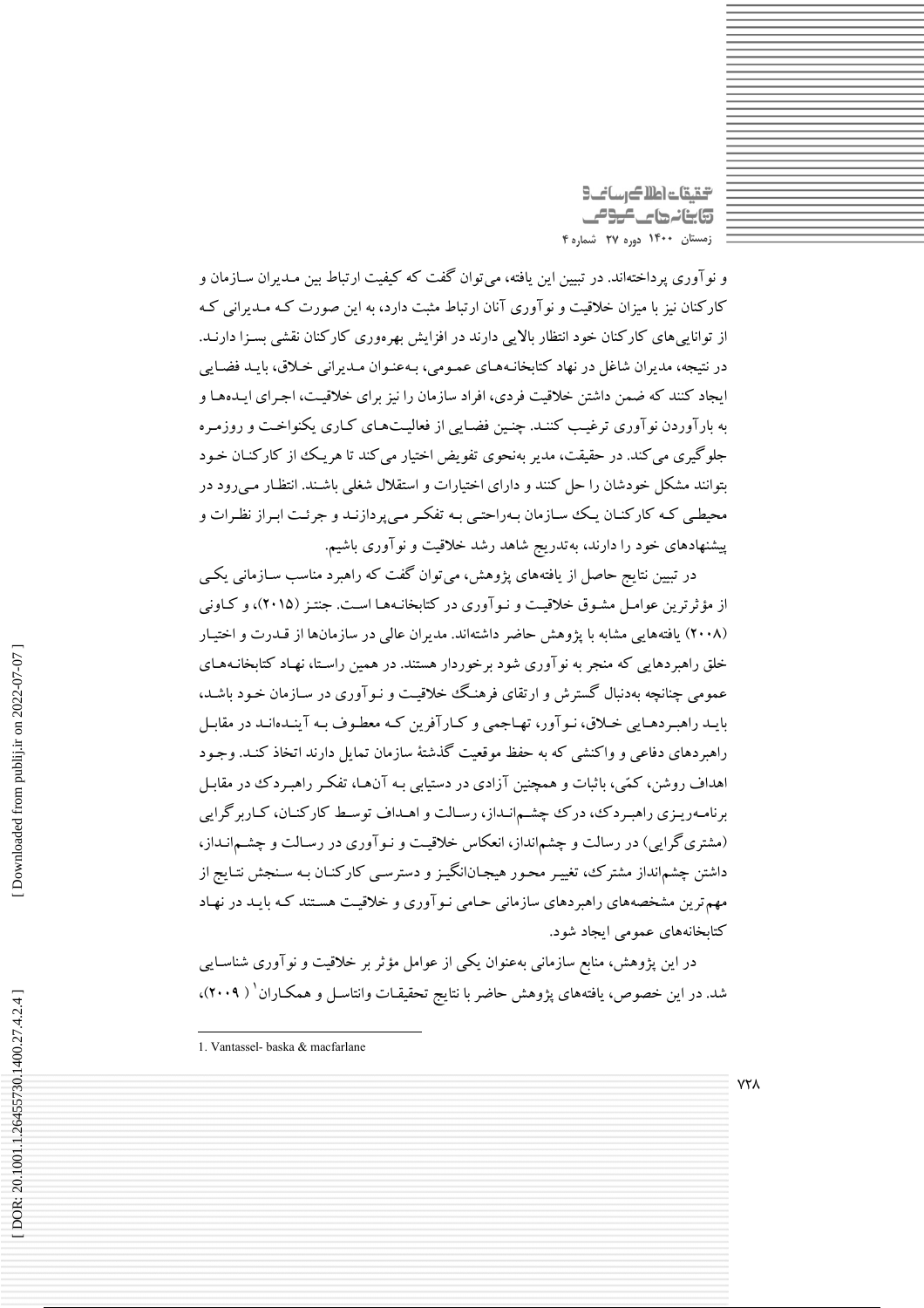### التقات اطلاك رسانك **تابنانهای موص** شناسایی و اولویتبندی عوامل مؤثر بر خلاقیت و نوآوری در کتابخانههای عمومی

استوجنوا (۲۰۱۰)، و سیدل ٔ (۲۰۱۱) همخوانی دارد. در تبیین این یافته، میتوان گفت کـه بـرای بروز و نمود نوآوری و خلاقیت در یک سازمان، دسترسـی بـه طیفـی متنـوع از منـابع ضـروری است. در این زمینه، مهم ترین مصادیق از منابع حامی خلاقیت و نوآوری در سـازمان شـامل منـابع انسانی با تخصص های لازم، منابع اطلاعاتی و فناورانه، منابع مالی و منابع زمانی هستند. در نتیجـه، نهاد کتابخانههای عمومی برای اجرا و توسعهٔ ایدههای خلاق، نیازمنـد ورود و حمایـت از افـراد و گروههای دارای تخصصهای متنوع است. منـابع انسـانی از سـرمایههـای اصـلی سـازمان اسـت و تحقق اهداف نوآورانه سازماني بدون نيروى انساني ماهر نـاممكن اسـت. بنـابراين، كتابخانـههـاي عمومی برای دستیابی به خلاقیت، نوآوری و موفقیت مستمر باید بهدنبال جـذب، توسـعه و حفـظ افراد خلاق، هوشمند و مشتاق یادگیری باشند.

همچنـین، حمایـت از دسترسـي آزادانـه و سـریع بـه اطلاعـات موجـود در سـازمان و منـابع اطلاعـاتي بـرونسـازماني نقشـي مهـم در ايجـاد خلاقيـت و نـوآوري دارد. منـابع مـالي نيـز بـراي خلاقیت و نوآوری مهم هستند؛ بهعبارتی، آفرینش و نوآوری مسـتلزم صـرف منـابع مـالمی اسـت، بدین صورت که تلاش های خلاق و اجرای آنها نیازمند بودجه، ابزار، مواد و تجهیزات است.

جو سازمانی از شاخصهای دیگری است که در ایـن پـژوهش بـهعنـوان عـاملی مـؤثر بـر خلاقیت و نوآوری شناسایی شـد. رسـولiاده و داکـرت<sup>۲</sup> (۲۰۰۹)، اسـتوجنوا (۲۰۱۰)، و برنـان و همکـاران "(۲۰۱۴) نیـز دریافتنـد جـو سـازمانی خـلاق موجـب حمایـت از نـو آوری و خلاقیـت می شود. در تبیین این یافته، می توان گفت که کتابخانههای عمومی برای توسعهٔ خلاقیت در همـهٔ ارکان سازمانی خود، باید جوی حاکم کنند که کارکنان احساس کنند در نحوهٔ انجام وظایفشـان آزاد هستند و بر کارشان کنتـرل دارنـد، و از اختيـارات و انتخـابهـاي آنهـا در راه رسـيدن بـه اهداف حمایت شود و کنترل بر کار افراد به حداقل برسد. همچنین، بایستی تولیـد ایـدههـای نـو، راه حلهای جدید در حل مسائل و اجرای ایدههای جدید تشویق شـوند و از سـعی و تـلاش افـراد برای ارائهٔ روشهای نو و بهبود روشهای موجود برای انجام کارها یشتیبانی شـود. بـدین ترتیـب، جو خلاق کارکنانی با ارتباطات صریح، باز، صادقانه و بر پایهٔ اعتماد پرورش مبی بابـد. بـه عـلاوه، برای کسب جو مطلوب نوآوری و خلاقیت، مشارکت و گفتوگوی پویـا و بـاز بـهخصـوص در

1. Sidel 2. Rasulzada & dackert 3. Bernan & et al.

 $YY9$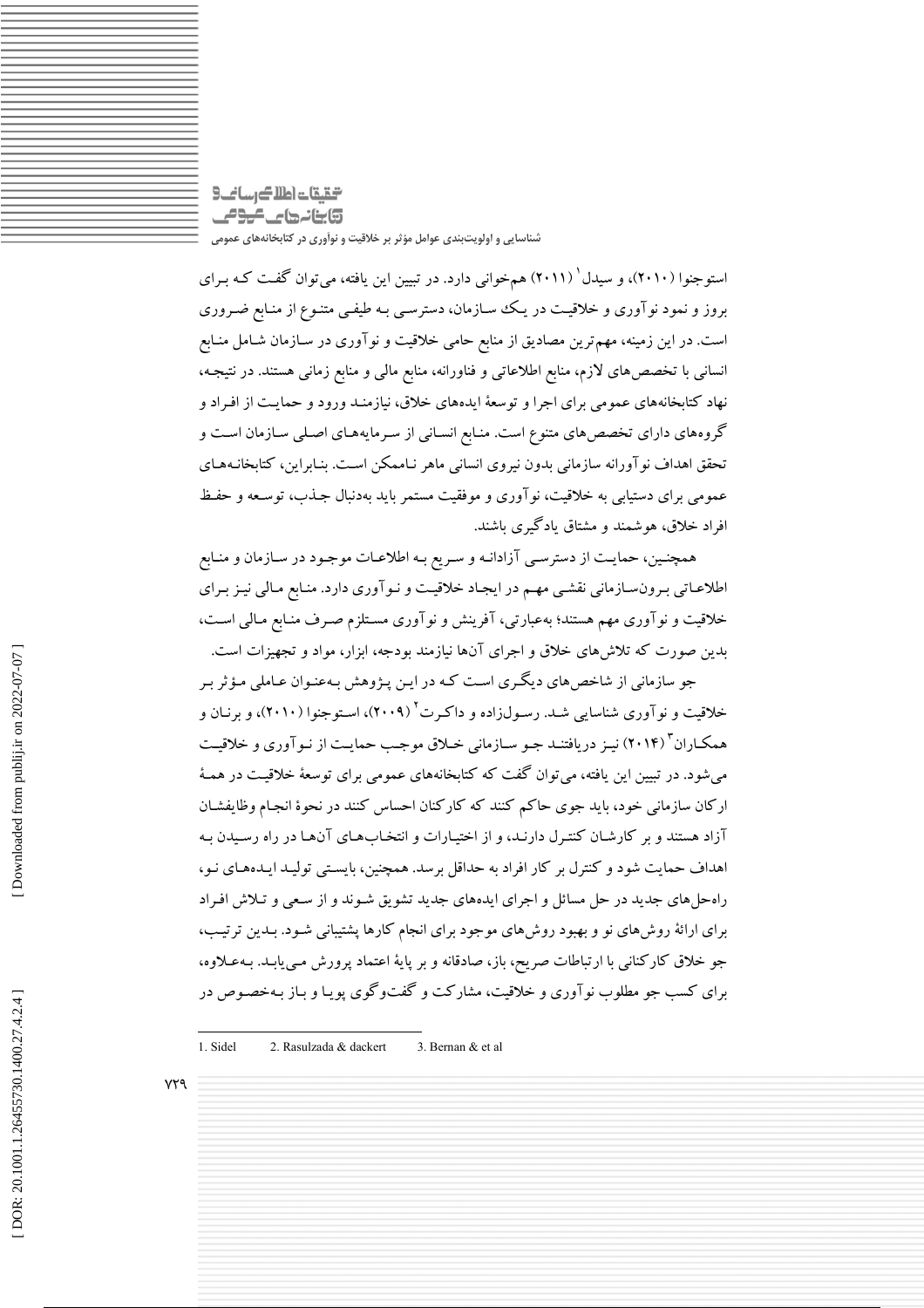التالي كالعام تقيقت **تابنانهای موص** زمستان ١۴٠٠ دوره ٢٧ شماره ۴

 $VT.$ 

بررسی دانش، نظرات و دیدگاههای مخالف، اطلاعـات، تجـارب و ایــدههـای متفـاوت کارکنــان بايد رواج پيدا كند.

.<br>انگیزش و یاداش بهعنوان عامل<sub>ی</sub> اثر گذار در پرورش خلاقیت و نوآوری علاوه بر پـژوهش حاضر در یژوهش های دیگر مانند بلـدو و همکـاران (۲۰۱۱) و ایـونر (۲۰۱۵) نیـز شناسـایی شـده است. در تبیین این یافته، میتوان گفت کـه انگیـزش هـر فـرد در واقـع نیـروی محـرک جریـان خلاقیــت اوســت. انگیــزههــایي از قبیــل مســائل رفــاهي و مــالي، صــیانت ذات، كنجكــاوي، راحت طلبي، جاهطلبي و نياز به توفيق، كاركنان را به كوشش وامي دارد تا اسباب آسـايش خـود و دیگران را مهیا سازند. از آنجا که انگیزش و پـاداش عـاملی مهـم در جریـان نـوآوری و خلاقیـت سـازماني اسـت، نهـاد كتابخانـههـاي عمـومي بـراي موفقيـت و پيشـرفت روزافـزون در گسـترش خلاقیت و نوآوری ملزم به راهاندازی نظام پاداش است و باید با بررسـی سـطح مهـارت کارکنـان خود در ازای فراگیری مهارتهای بیشتر شغلی به آنها یاداش دهد.

بر اساس دادههای خروجی و نتایج بهدستآمده از تحلیـل عـاملی، مشـاهده مـیشـود کـه دو عامل فرهنگ سازمانی و ویژگیهای شخصیتی کارکنان بـا بیشـترین میـزان ضـریب تـأثیر (معـادل ۰/۵۹) در رتبهٔ اول قرار دارند؛ لازم به ذکر است که ضریب تأثیر این دو عامل، برابر گزارش شـد. همچنین، ساختار سازمانی با ضریب تأثیر ۰/۵۲ در رتبهٔ دوم، مدیریت و رهبری سازمان بـا ضـریب تأثیر ۰/۵۱ در رتبهٔ سوم، انگیزش و یاداش سازمانی با ضریب تـأثیر ۰/۴۳ در رتبـهٔ چهـارم، راهبـرد سازمانی با ضریب تأثیر ۰/۴۲ در رتبهٔ پنجم، منابع سازمانی با ضـریب تـأثیر ۰/۳۸ در رتبـهٔ ششـم، و جو سازمانی با ضریب تأثیر ۰/۳۳ در رتبهٔ هفتم از نظر میزان تأثیرگذاری بر خلاقیت و نـوآوری در کتابخانههای عمومی استان خوزستان قرار گرفتـهانـد. در جـدول ۱۴، عوامـل مـؤثر بـر خلاقيـت و نوآوری در کتابخانههای عمومی استان خوزستان به ترتیب اولویت و اهمیت درج شدهاند.

Downloaded from publij.ir on 2022-07-07

DOR: 20.1001.1.26455730.1400.27.4.2.4

با توجه به دادههای مندرج در جدولهای ۵ تا ۱۲، علاوه بر عوامل کلبی و عناصر کلیـدی مؤثر بر خلاقیت و نوآوری در کتابخانههای عمومی، زیر مؤلفهها و مضـامین فرعـی در هـر عامـل نیز به ترتیب اهمیت از دیـدگاه کتابـداران کتابخانـههـای عمـومی اسـتان خوزسـتان دسـتهبنـدی شدهاند که در ادامه مضامین فرعی آنها با بیشترین و کمترین میزان تأثیرگذاری و بـار عـاملی در هر عامل بيان مي شوند.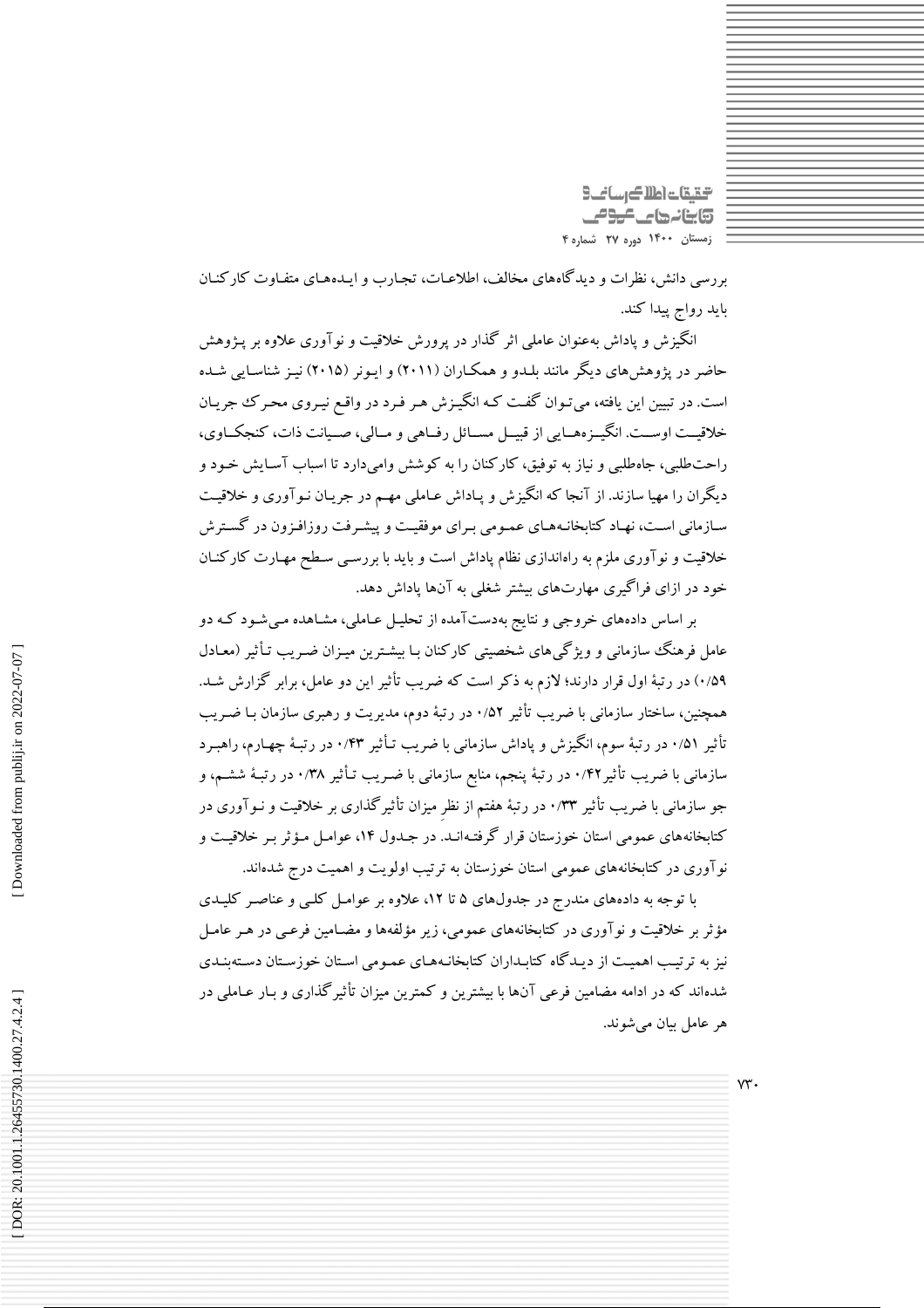التقات اطلاك رسانك **تابنانهای موص** شناسایی و اولویتبندی عوامل مؤثر بر خلاقیت و نوآوری در کتابخانههای عمومی

در بُعد فرهنگ سازمانی، مؤلفهٔ «انتقال تجارب از طریق بازدیـدها و برگـزاری کارگـاههـای مشترک سرای کارکنـان کتابخانـههـا» بـا میـزان بـار عـاملی ۰/۷۸۷ در اولویـت اول و «شناسـابی فرصتها و ایدههای نوآورانه از طریق بررسی رقبا و پـایش محیطهـای اطلاعـاتی» بـا میـزان بـار عاملی ۰/۶۹۸ در اولویت آخر قرار دارند.

در بُعد ویژگی های شخصیتی کارکنان، مؤلفهٔ « اعتمادبهنفس کارکنـان کتابخانـه در ارائـه و اجراي ايدههاي جديد» با ميـزان بـار عـاملي ٠/٨١۶ در اولويـت اول و مؤلفـهٔ « برخـورد كاركنـان کتابخانه با ابهامهای شغلی بهمثابهٔ یک فرصت» با بار عاملی ۰/۷۰۷ در اولویت آخر قرار دارند.

در بُعد ساختار سازماني، مؤلفهٔ «وجـود اسـتقلال، حـق تصـميم گيـري و اختيـار عمـل بـراي كاركنسان كتابخانسهها» بسا مييزان بيار عباملي ٧٩١/٠ در اولويست اول و مؤلفية «وجبود نظيام گزارش گیری از فرایندهای انجام فعالیت، هم سو با توسعهٔ خلاقیت و نوآوری در کتابخانـه هـا» بـا مقدار بار عاملی ۰/۷۰۱ در اولویت آخر قرار دارند.

در بُعد مديريت و رهبري سازماني، مؤلفهٔ «آيندهنگري مـديران كتابخانـه و خلـق ايـدههـاي بیشتر در ارتباط با تأمین نیازهای آتی و جاری کـاربران» بـا میـزان بـار عـاملی ۸۲۰/ در اولویـت اول و مؤلفهٔ «تفویض اختیار از سوی مدیر به کارکنـان کتابخانـه» بـا میـزان بـار عـاملی ۱/۶۷۶ در اولويت آخر قرار دارند.

در بُعد انگیزش و پـاداش سـازمانی، مؤلفـهٔ «اسـتفاده از برنامـههـای تشـویقی و انگیزشـی در راستای توسعهٔ خلاقیت و نوآوری در کتابخانههـا» بـا میـزان بـار عـاملی ۱/۷۸۶ در اولویـت اول و مؤلفهٔ «وجود سیستم پاداش عادلانه، انعطاف پذیر، متغیـر و مبتنـبی بـر عملکـرد در کتابخانـههـا» بـا میزان بار عاملی ۷۵۶/۰ در اولویت آخر قرار دارند.

در بُعد راهبرد سازمانی، مؤلفهٔ «تیمسازی و تلاش۵ای تیمی در راسـتای پیگیـری طـرحهـا و فعالیتهای خلاق در کتابخانهها» با میزان بـار عـاملی ۰/۸۱۳ در اولویـت اول و مؤلفـهٔ «برگـزاری دورههای آموزش رسمی بهمنظور تسهیل و اشاعهٔ خلاقیت و نـوآوری در کارکنـان کتابخانـههـا» با میزان بار عاملی ۰/۷۲۴ در اولویت آخر قرار دارند.

در بُعد منابع سازماني، مؤلفهٔ «تخصيص منابع مـالي كـافي بـه ايـدههـا و نـوآوريهـاي كاركنـان کتابخانه» با میزان بار عاملی ۰/۷۱۱ در اولویت اول و مؤلفهٔ «اختصاص زمان کافی در کتابخانهها برای تفکر در زمینهٔ راهحل های رفع مشکلات» با میزان بار عاملی ۵۴۰/۰ در اولویت آخر قرار دارند.

 $YY'$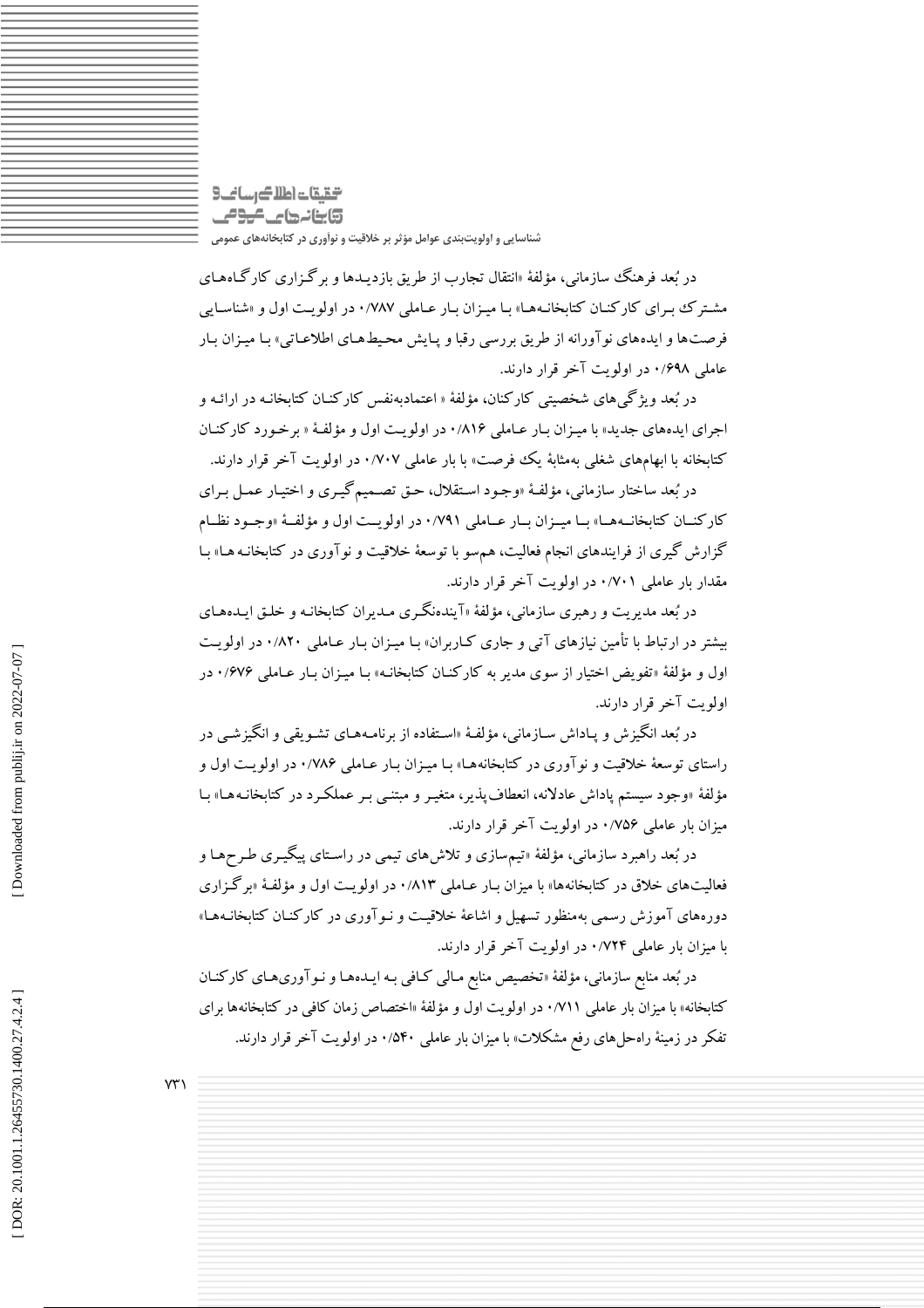التقيقات اطلاك رسانك **تابنانهای موص** زمستان ١۴٠٠ دوره ٢٧ شماره ۴

در بُعد جو سازمانی، مؤلفهٔ «تمایل کارکنان به تغییر، پیشرفت و ارتقای کتابخانهها» بـا میـزان بار عامل<sub>ی</sub> ۱/۸۸۶ در اولویت اول و مؤلفهٔ «وجود محیط کاری صمیمی و آرام در کتابخانـههـا» بـا میزان بار عاملی ۰/۸۰۲ در اولویت آخر قرار دارند.

با توجه به اینکه هر تغییری نیازمند زمان و هزینه است، بهمنظور کاهش هزینه و زمـان، ادارهٔ کل کتابخانههای عمومی استان خوزستان برای بهبود خلاقیت و نـوآوری مـی توانـد مؤلفـههـای شناسایی شده در این یژوهش را به ترتیب اولویت در سازمان خـود گـام.بـه گـام مسـتقر کنـد. ایـن نهاد در برنامهریزیهای آتی خود بایید به ارتقیای فرهنگ عمیومی سازمان توجیه داشته باشید. همچنین، بایستی ویژگی های شخصیتی افـراد شـاغل در سـازمان را رصـد کنـد و بـرای تغییـر آن برنامهریزی و راهحل هایی به کار گیرد. برای مثـال، ایـن نهـاد در اسـتخدام نیروهـای آینـدۀ خـود می تواند ویژگیهای مؤثر بر خلاقیت و نوآوری را در گزینش افراد مـدنظر قـرار دهـد. در ادامـه، بر اساس مؤلفههای شناسایی شده، پیشنهادهایی کاربردی بیان می شود.

در عامل فرهنگ سازمانی، پیشنهادهای زیر ارائه میشود:

- ایجاد فرصتهای مطالعاتی برای کارکنان با هـدف کشـف ایـدههـای جدیـد، ایـن فرصتها مي تواند كوتاه مدت يا بلند مدت باشد.
- آموزش و تدریس اصول نـوآوری و خلاقیـت، راههـای شـکوفایی قـوای نـوآوری و خلاقیت کارکنان و افزایش کارایی بر اساس خلاقیت به ای کارکنـان کتابخانـههـای عمومي توسط متخصصان فن؛
- تلاش برای ایجاد نظامهای پذیرش پیشنهادهای جدید در نهاد کتابخانـههـای عمـومی یا تقویت و بهبود و اعتبار بخشی به آنها؛
- برگزاری کارگاههای خلاقیت و نـوآوری بـا حضـور هـمزمـان کارکنـان و مـدیران كتابخانههاي عمومي؛
- پیش پینی و پذیرش شکستها و اشتباهات کارکنان حین اجرای ایـدههـا و روشهـای نو از سوی مدیران و تلاش برای حذف تبعات منفی این فرایند؛
	- دعوت كتابخانهها از صاحبان ايده براي ارائهٔ ايدهها؛
- ایجاد، توسعه و تقویت فرهنگ بهاشتراک گذاری اطلاعیات در میان کارکنیان كتابخانهها؛

 $Y^*Y$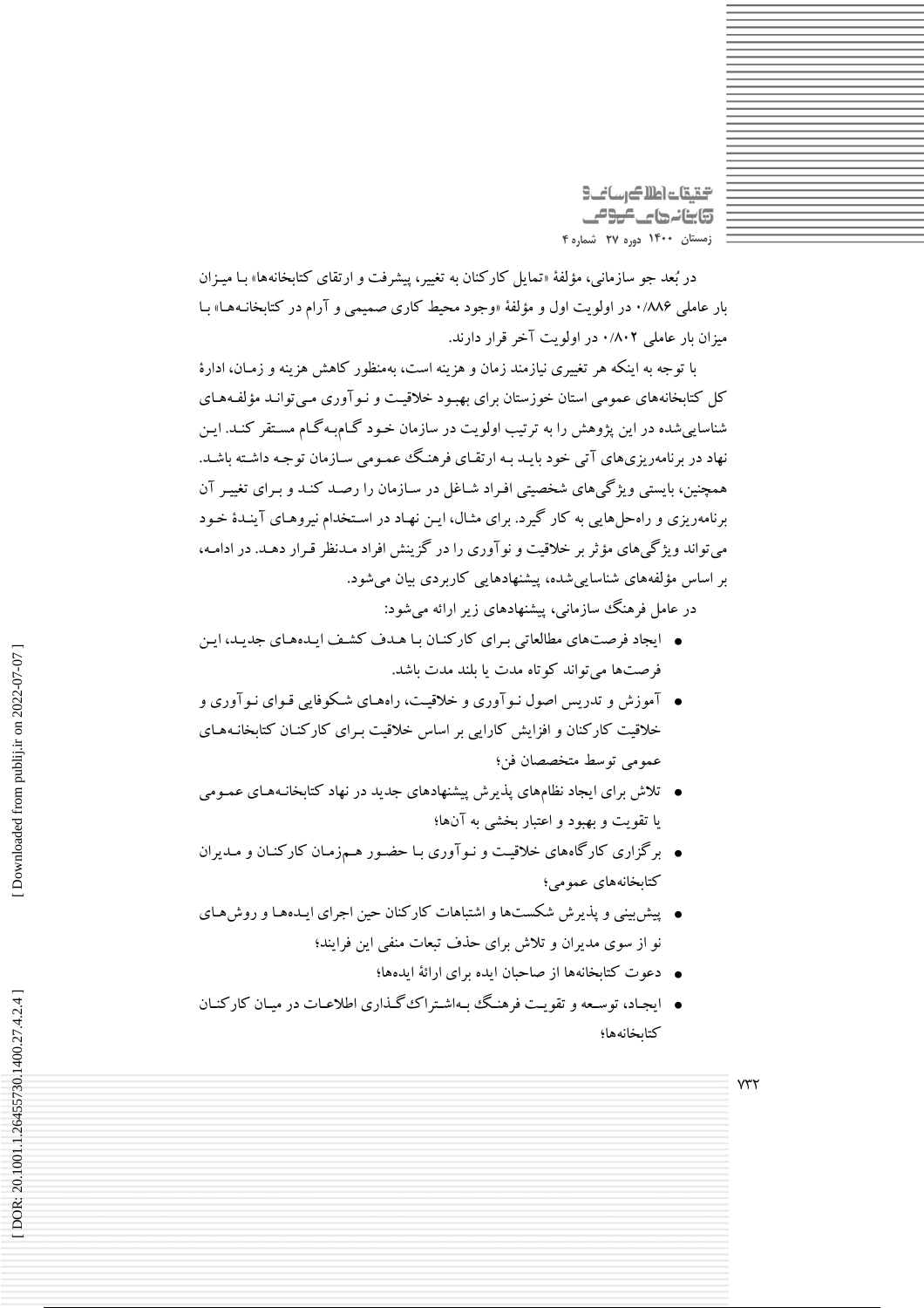### التقات اطلاك رسانك **تابنانهای موص** شناسایی و اولویتبندی عوامل مؤثر بر خلاقیت و نوآوری در کتابخانههای عمومی

- ایجاد فضا و فرصتی برای شناسایی ایدههـای نوآورانـه از طریـق رصـد مسـتمر رقبـا و یایش محبطهای اطلاعاتی توسط مدیران و کتابداران کتابخانهها؛
- تلاش برای شناسایی و بهره گیری مستمر و جدی از دانش، توانـایی و هنـر کتابـداران و مدیران و ایجاد بستری بهمنظور حمایت از یادگیری مستمر کارکنـان کتابخانـههـای عمو مي.
	- در عامل فردی و ویژگیهای شخصیتی، پیشنهادهای زیر ارائه می شود:
- آموزش و فرهنگ سازی برای کتابداران و مدیران بهمنظور برخورد آنها با چالش هبا و مشکلات شغلی بهعنوان یک فوصت؛
- تلاش و برنامه٫یزی برای لذت بردن کارکنان کتابخانـه از انجـام کارهـای روزمـره و تكراري؛
	- عدم پایبندی به عادات و وجود انعطاف در رفتار کارکنان کتابخانه؛
- آموزش و توانمندسازی کتابداران و مدیران برای ریسک پذیری در اجرای ایـدههـای جدید و روش های ناشناخته؛
	- پرورش اعتمادبهنفس کارکنان کتابخانه در ارائه و اجرای ایدههای جدید؛
- تحمل ابهام و شک توسط کارکنان کتابخانه در برخورد با مسائل و مشکلات کـاری جديد؛
- تلاش برای توانمندسازی و کسب مهارتهای صبر و شکیبایی کارکنـان کتابخانـه در اجراي ايدهها و عمل خلاقانه؛
- ايجاد و تقويت انگيزهٔ فردي كاركنان بهمنظور ايجـاد حـس متمـايز بـودن از ديگـران در انديشه و تفكر بهعنوان يك ظرفيت و نقطهقوت؛
- تلاش برای توانمندسـازی و ایجـاد قابلیـت انطبـاق کارکنـان کتابخانـه در مواجهـه بـا وضعیتهای ناشناخته و تجربهنشده.

در عامل ساختاری، پیشنهادهای زیر ارائه می شود:

● برنامهریزی و تلاش برای افزایش ارتباطـات افقـی کارکنـان و مـدیران کتابخانـههـا و کاهش سلسلهمراتب عمودی در ساختار مدیریت کتابخانههای عمومی؛

 $Y^{\mu}Y^{\nu}$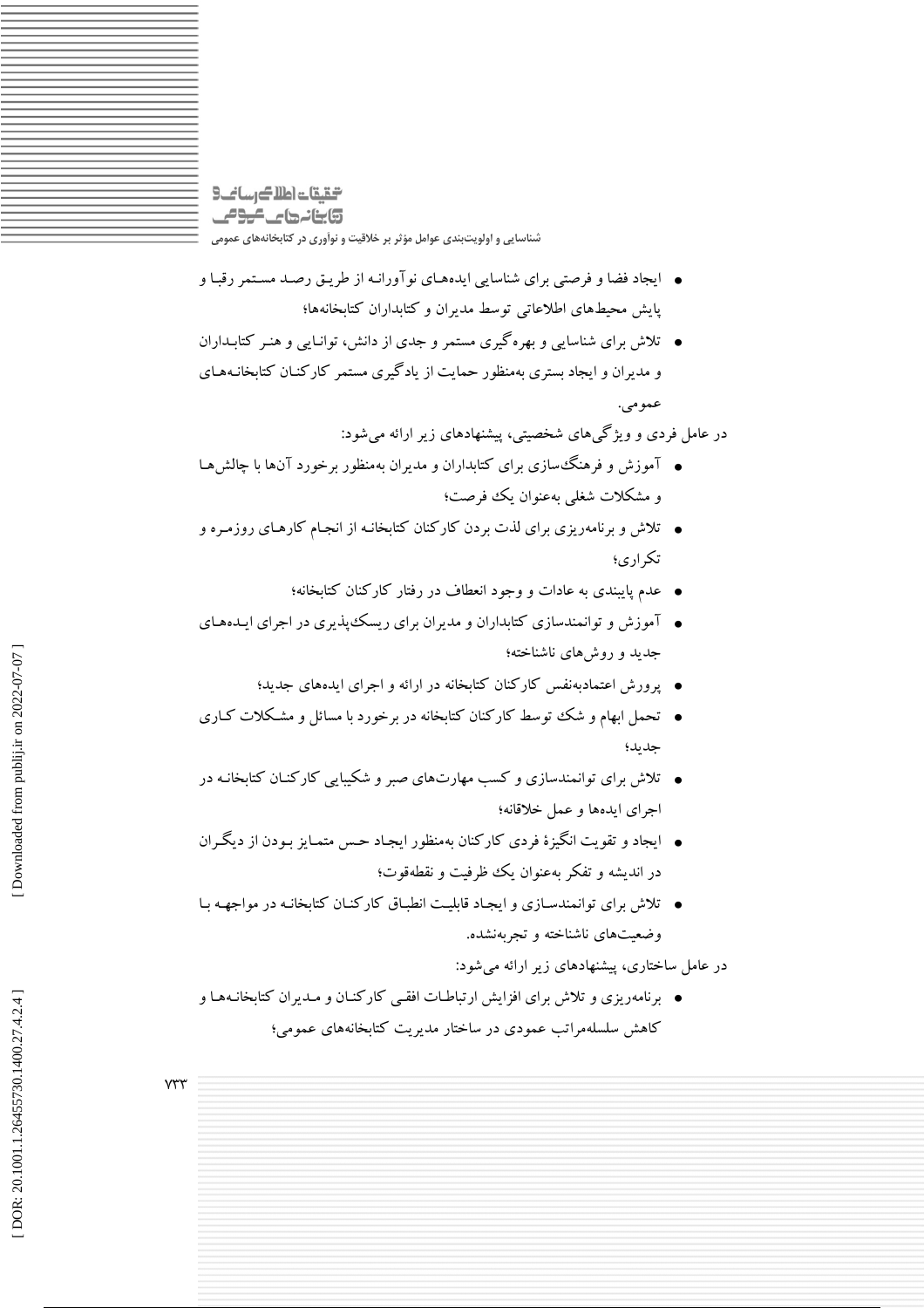التقيقات اطلاك رسانك **تابنانهای موص** زمستان ١۴٠٠ دوره ٢٧ شماره ۴

- طراحمی، ایجاد و بهبود شـرح شـغلهـاي منعطـف و گـردش شـغلي كاركنـان در كتابخانهها؛
- همکاری با سایر سازمانها در زمینهٔ ایجاد و پـرورش خلاقیـت و نـوآوری در محـیط کتابخانههای عمومی؛
- تلاش برای ایجاد فضای استقلال، حق تصـمیمگیـری و اختیـار عمـل بـرای کارکنـان کتابخانهها با توجه به ابعاد قانونی و رسالت ذاتی کتابخانهها؛
- تلاش برای کاهش رسمیت و بهبود و اصلاح قـوانین محدودکننـده در سـاختار كتابخانهها؛
- تلاش و برنامهریزی برای تعریف هدفمند و اثربخش جایگاه شغلی مبتنـی بـر مهـارت و تخصص برای هریک از کارکنان کتابخانهها؛
- تلاش برای روانسازی و شفافسازی و ایجاد قابلیت مشاهدهٔ نتایج فعالیتهای مبتنی بر خلاقیت و نو آوری در کتابخانهها بهصورت آنلاین و پیوسته.
	- در عامل راهبرد سازمانی، پیشنهادهای زیر ارائه می شود:

 $Y^*Y^*$ 

- پرداختن به فعالیتهای خلاقانه و نوآورانه بهعنوان بخشی از مأموریت کتابخانـههـای عمومي؛
	- پیادهسازی فرایندهای مدیریت نوآوری و خلاقیت در کتابخانههای عمومی؛
	- وجود اهداف روشن برای ایجاد رفتار نوآورانه در کارکنان کتابخانههای عمومی؛
- تیمسازی و تلاش های تیمبی در راستای پیگیـری طـرحهـا و فعالیـتهـای خـلاق در کتابخانههای عمومی؛
	- توسعهٔ ایدههای جدید برگرفته از پیشنهادهای ارائهشده توسط کاربران کتابخانهها؛
- برگزاری دورههای آموزش رسمی بهمنظور تسـهیل و اشـاعهٔ خلاقیـت و نـوآوری در كاركنان كتابخانهها؛
- استقرار نظـامی بـرای مـدیریت فراینـدها بـهمنظـور توسـعهٔ خلاقیـت و نـوآوری در كتابخانهها.
	- در عامل مدیریت و رهبری سازمان، پیشنهادهای زیر ارائه می شود:

DOR: 20.1001.1.26455730.1400.27.4.2.4]

Downloaded from publij.ir on 2022-07-07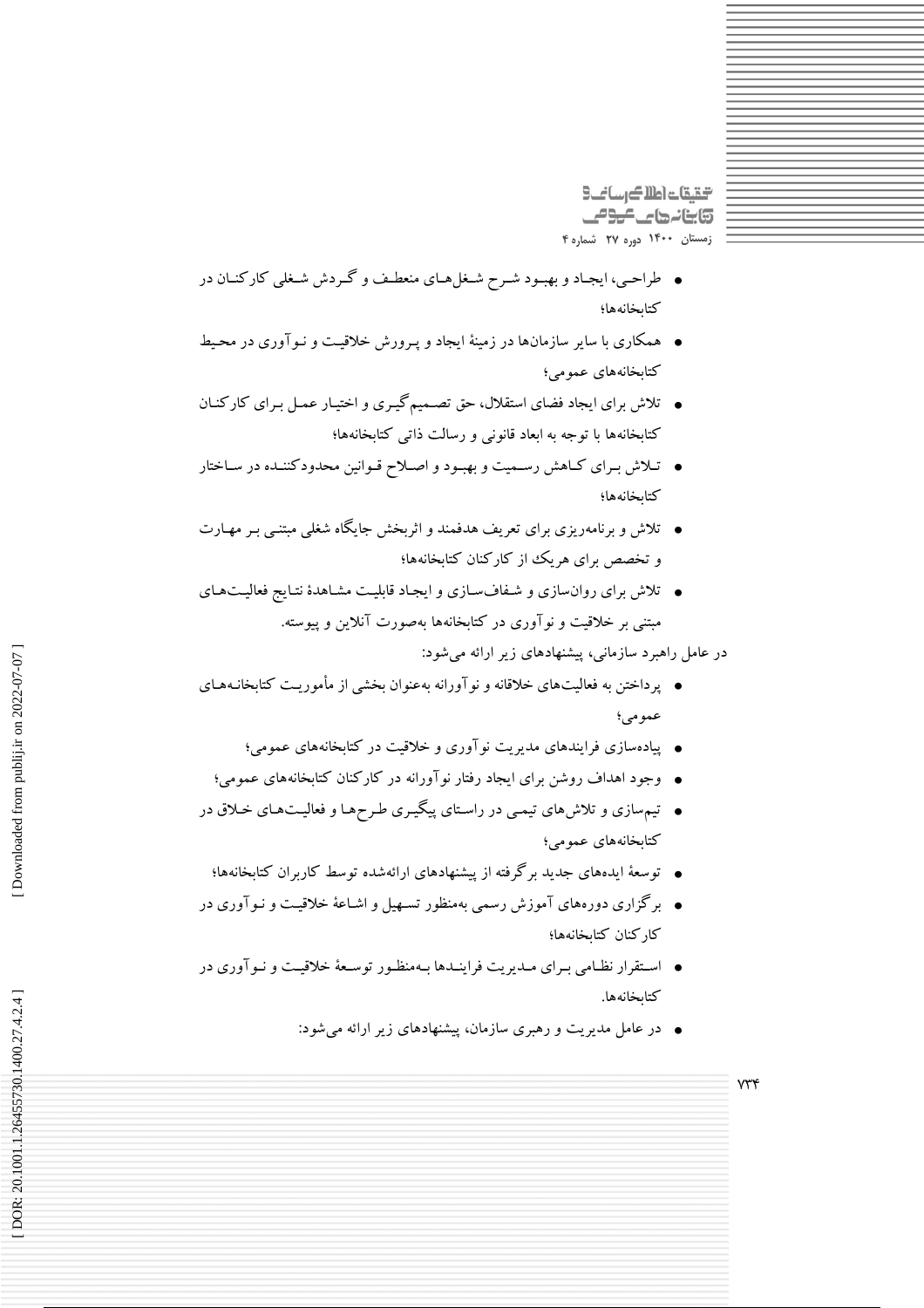### التقيقات اطلاك رسانك **تابنانهای موص** شناسایی و اولویتبندی عوامل مؤثر بر خلاقیت و نوآوری در کتابخانههای عمومی

- پیادهسازی برنامههای ارتقای مهارتهای خلاقیت و نو آوری کارکنـان کتابخانـههـای عمومي په منظور توليد و خلق ايده هاي نو و کارېږدي؛
- اتخاذ سبک تصمیمگیری مشـارکتبی توسـط مـدیر کتابخانـه بـهمنظـور حـل مسـائل و جالش هاى كتابخانه؛
	- تفویض اختیار از سوی مدیر به کارکنان کتابخانههای عمومی؛
	- حمایت مدیران از تخصص، شایستگی ها و خلاقیت کارکنان کتابخانه؛
- ایجاد انگیزه توسط مدیر در کارکنـان کتابخانـه بـرای اعمـال روش۵مـای خلاقانـه در انجام وظايف شغلبي؛
- آیندهنگری مدیران کتابخانه و خلق ایدههای بیشتر در ارتباط با تأمین نیازهای آتـی و جاري كاربران.
	- در عامل جو سازمانی، پیشنهادهای زیر ارائه می شود:
	- یشتیبانی همکاران از پیادهسازی و اجرای ایدههای خلاق یکدیگر در کتابخانهها
		- تمایل کارکنان به تغییر، پیشرفت و ارتقای کتابخانهها
- همکاری کارکنـان بـا یکـدیگر در هنگـام مواجـه شـدن بـا مشـکلات و چـالش۵مـای كتابخانهها
	- ایجاد محیط کاری صمیمی و آرام در کتابخانهها.
	- در عامل انگیزش و پاداش سازمانی، پیشنهادهای زیر ارائه میشود:
		- اعطای امتیاز ویژه به کارکنان خلاق در کتابخانههای عمومی؛
- وجود سیستم پاداش عادلانه، انعطافپذیر، متغیر و مبتنی بر عملکرد در کتابخانههـای عمومي؛
- استقرار نظامهای تشویقی و حمایتی برای فرایند نوآوری و خلاقیت در کتابخانـههـای عمومي؛
	- حمایت معنوی از کارکنان نوآور و فعال در کتابخانههای عمومی؛
- اسـتفادهٔ نهـاد کتابخانـههـای عمـومی از برنامـههـای تشـویقی و انگیزشـی در راسـتای توسعهٔ خلاقت و نوآوری در کتاپخانهها.

**YTA**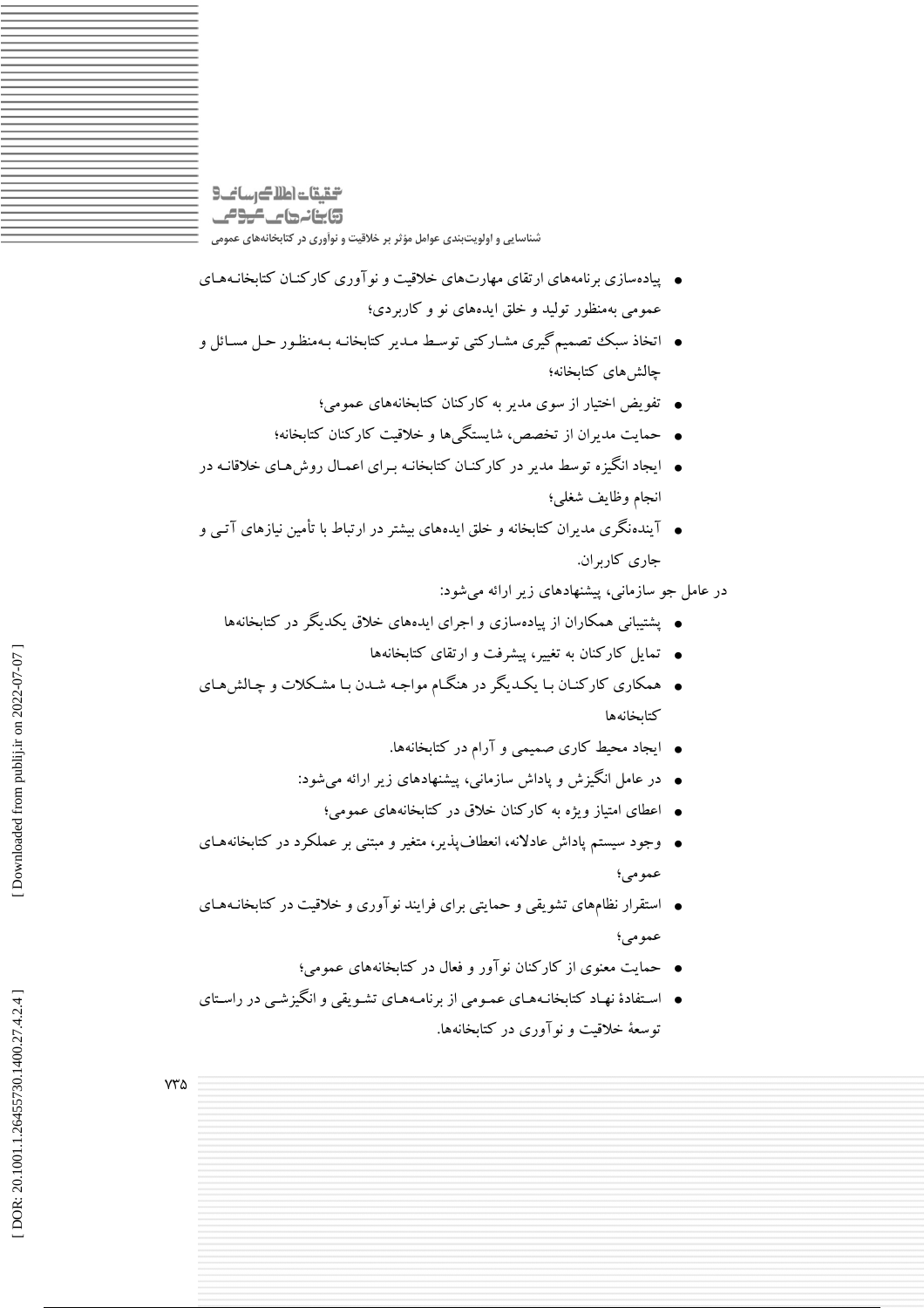التالي كالعام لتيقت وابنانها كالمومى زمستان ١۴٠٠ دوره ٢٧ شماره ۴

در عامل منابع سازمانی، پیشنهادهای زیر ارائه میشود:

- تخصیص منابع مالی کافی به ایدهها و نوآوریهای کارکنان کتابخانه؛
- تأمین منابع اطلاعاتی موردنیاز و مرتبط با حوزهٔ کاری کارکنان کتابخانهها؛
- به کارگیری کارکنان دارای تخصص، دانش و صلاحیت حرفهای در کتابخانهها؛
- تأمین زیرساختهای فناورانـهٔ مناسـب و جدیـد بـرای پیـادهسـازی ایـدههـای نـو در كتابخانهها؛
	- اختصاص زمان کافی در کتابخانهها به تفکر در زمینهٔ راهحلهای رفع مشکلات.

### منابع

الوانی، سید مهدی (۱۳۸۸). *مدیریت عمومی*. تهران: نشر نی.

ترکاشوند، فتانه؛ عاقلی، میثم؛ و تربتجو، سیدرضا (۱۳۹۷). *نقش خلاقیت ، نـوآوری وکـارآفرینـی بـر اثربخشی و بازدهی کارکنان کتابخانه ملی*، سومین کنفرانس ملی رویکردهای نـوین در آمـوزش و يژوهش، محمودآباد، https://civilica.com/doc/829863

#### **References**

Alwani, S. M. (2009). Public Management. Tehran: Ney Publishing. (in Persian)

- Bergart, R., & D'Elia, M. J. (2010). Innovation: the language of learning libraries. Reference services review., 38(4), 606-620.
- Brennan, J., Broek, S., Durazzi, N., Kamphuis, B., Ranga, M., & Ryan, S. (2014). Study on innovation in higher education: final report. European Commission Directorate for Education and Training Study on Innovation in Higher *Education*, Publications Office of the European Union, Luxembourg. ISBN 9789279350818.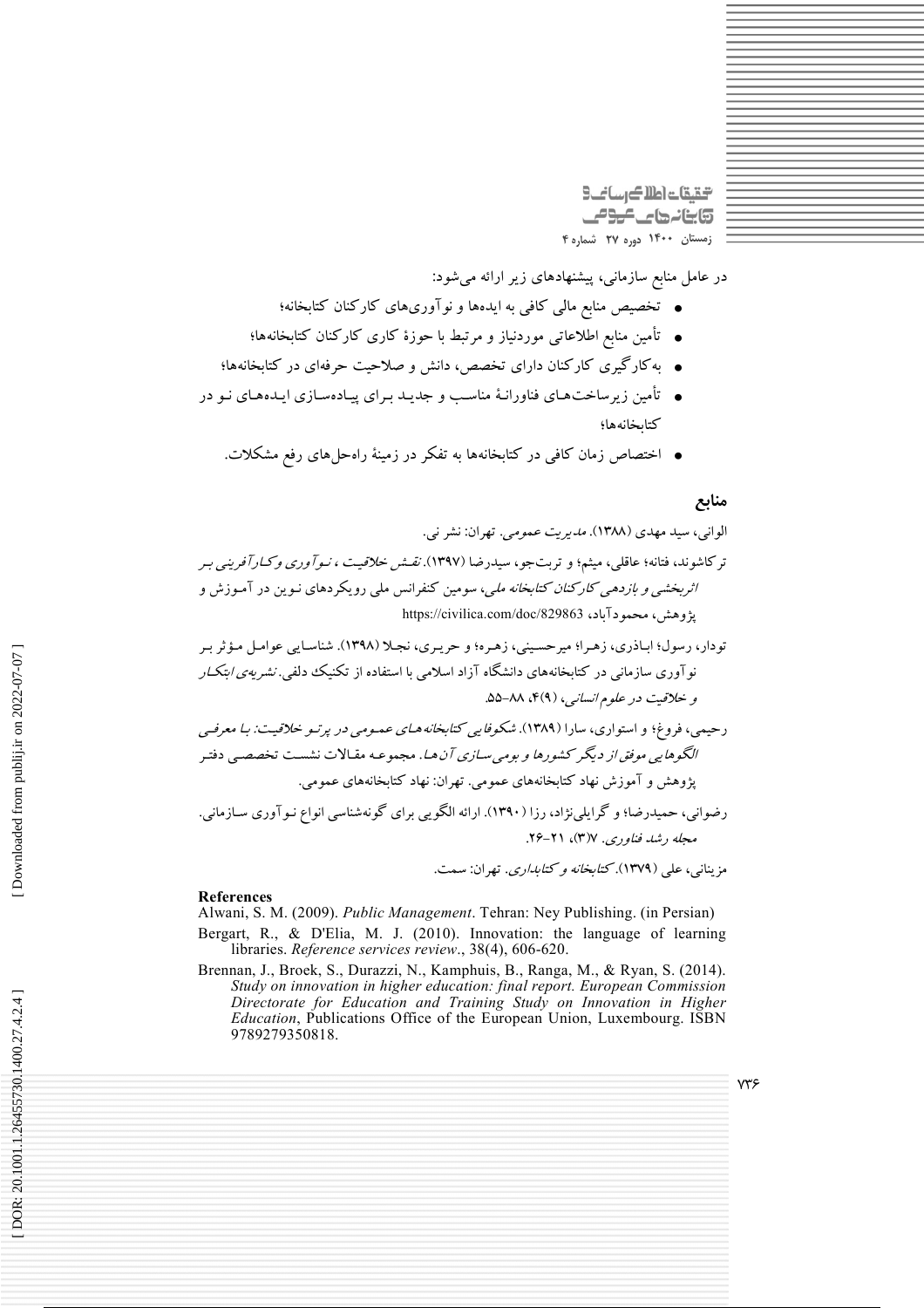گیقات اطلاک رسانت 9 وابنانها عليهوم

شناسایی و اولویتبندی عوامل مؤثر بر خلاقیت و نوآوری در کتابخانههای عمومی

- Castiglione, J. (2008). Facilitating employee creativity in the library environment: An important managerial concern for library administrators. *Library management* . 29(3), 159-172.
- Coveney, B,C, H (2008). Assessing the organizational climate for creativity in a UK public library service: a cace study. *Library and information research* , 32(102), 38-56.
- Deiss, K. J. (2004). Innovation and strategy: risk and choice in shaping usercentered libraries. *Library Trends.* 52(1), 17-32.
- Diliello, T. C., Houghton, J. D., & Dawley, D. (2011). Narrowing the creativity gap: The moderating effects of perceived support for creativity. *The Journal of psychology* , 145(3), 151-172.
- Diliello, T. C., Houghton, J. D., & Dawley, D. (2011). Narrowing the creativity gap: The moderating effects of perceived support for creativity. *The Journal of psychology* , 145(3), 151-172.
- Evener, J. (2015). Innovation in the library: how to engage employees, cultivate creativity, and creat buy- in for new ideas. *College & undergraduate libraries* , 22(3-4), 296-311.
- Gichohi, P.M. (2014). The role of employee engagement in revitalizing creativity and innovation at the workplace: A survery of selected libraries in meru county- Kenya.
- Jantz, R. C. (2012). Innovation in academic libraries: An analysis of university librarians' perspectives. *Library & Information Science Research* , 34(1), 3- 12.
- Koloniari, M., Vraimaki, E., & Fassoulis, K. (2018). Fostering innovation in academic libraries through knowledge creation. *The journal of academic librarianship* , 44(6), 793-804.
- Maia, C. M. (2020). Inovação das práticas de competência informacional com o uso de metodologias ativas de ensino-aprendizagem em bibliotecas universitárias.
- Maimone, F., & Sinclair, M. (2010). Chapter 12 Affective climate, organizational creativity, and knowledge creation: case study of an automotive company *. In Emotions and Organizational Dynamism (pp. 309-332)* . Emerald Group Publishing Limited.
- Mazinani, Ali. (2000). *Library and librarianship* . Tehran: Samat. (in Persian)
- Rahimi, F,. & Ostovari, S. (2010). *The flourishing of public libraries in the light of creativity: by introducing successful models from other countries and localizing them. Proceedings of the specialized meeting of the General Directorate of Research and Education of the Public Libraries* . Tehran: Public Libraries Foundation. (in Persian)
- Rasulzada, F., & Dackert, I. (2009). Organizational creativity and innovation in relation to psychological well-being and organizational factors. *Creativity Research Journal* , 21(2-3), 191-198.

 $\forall \forall$